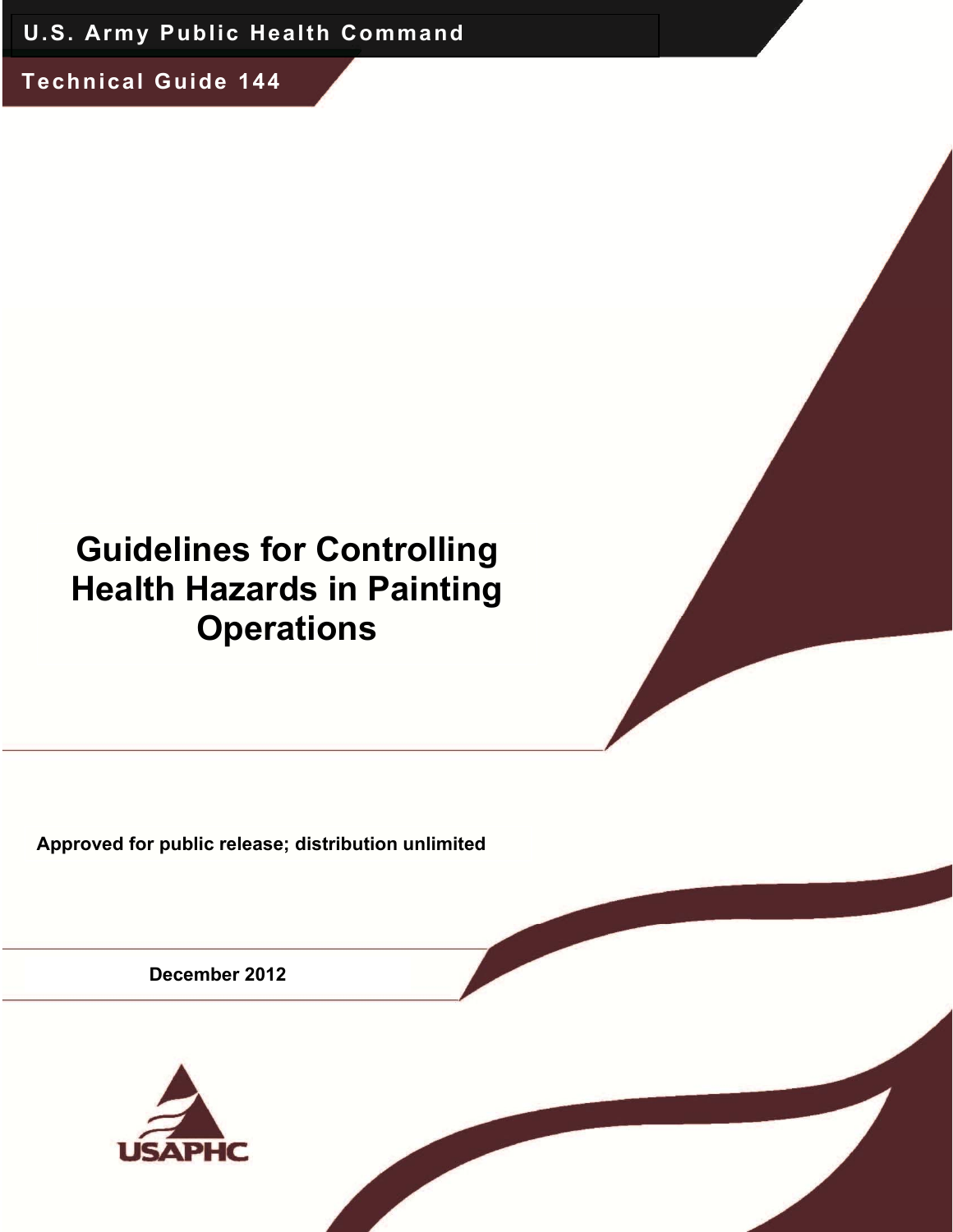Use of trademark name(s) does not imply endorsement by the U.S. Army but is intended only to assist in the identification of a specific product.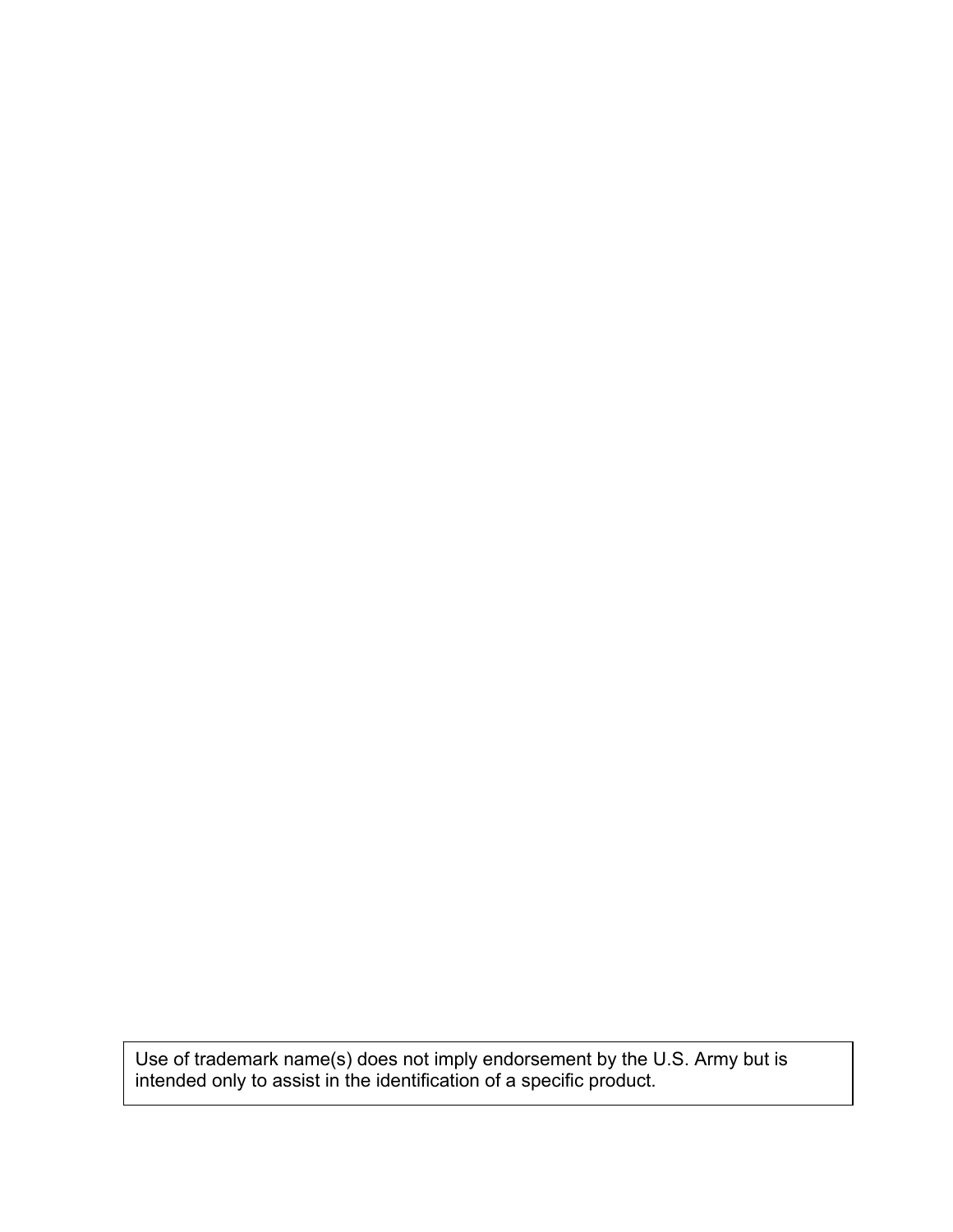#### TG 144 December 2012

# TABLE OF CONTENTS

|  | Paragraph | Page |
|--|-----------|------|
|  |           |      |

#### CHAPTER 1 INTRODUCTION

| $1 - 1$ |      |
|---------|------|
| $1 - 2$ |      |
| $1 - 3$ |      |
|         |      |
| 1-5     | 1-2. |

#### CHAPTER 2

RECOGNITION, EVALUATION, AND CONTROL OF POTENTIAL HEALTH AND ENVIRONMENTAL HAZARDS ASSOCIATED WITH SPECIFIC OPERATIONS

|                                                                          | $2 - 1$  | $2 - 1$ |
|--------------------------------------------------------------------------|----------|---------|
|                                                                          | $2 - 2$  | $2 - 2$ |
|                                                                          | $2 - 3$  | $2 - 3$ |
|                                                                          | $2 - 4$  | $2 - 3$ |
|                                                                          | $2 - 5$  | $2 - 4$ |
|                                                                          | $2 - 6$  | $2 - 4$ |
| Indoor or outdoor brush and roller painting (evaluation and control) 2-7 |          | $2 - 4$ |
|                                                                          | $2 - 8$  | $2 - 4$ |
|                                                                          | $2-9$    | $2 - 4$ |
|                                                                          | $2 - 10$ | $2 - 5$ |
| Grinding and sanding (evaluation and control)                            | $2 - 11$ | $2 - 5$ |
|                                                                          | $2 - 12$ | $2 - 6$ |
|                                                                          | $2 - 13$ | $2 - 6$ |
|                                                                          | $2 - 14$ | $2-9$   |
|                                                                          | $2 - 15$ | $2 - 9$ |
|                                                                          | $2 - 16$ | $2 - 9$ |

#### CHAPTER 3

NONSPECIFIC HAZARDS AND CONTROL METHODS

| $3 - 1$ | $-3-1$ |
|---------|--------|
| $3-2$   | $3-1$  |
| $3 - 3$ | $3-2$  |
| $3 - 4$ | $3-2$  |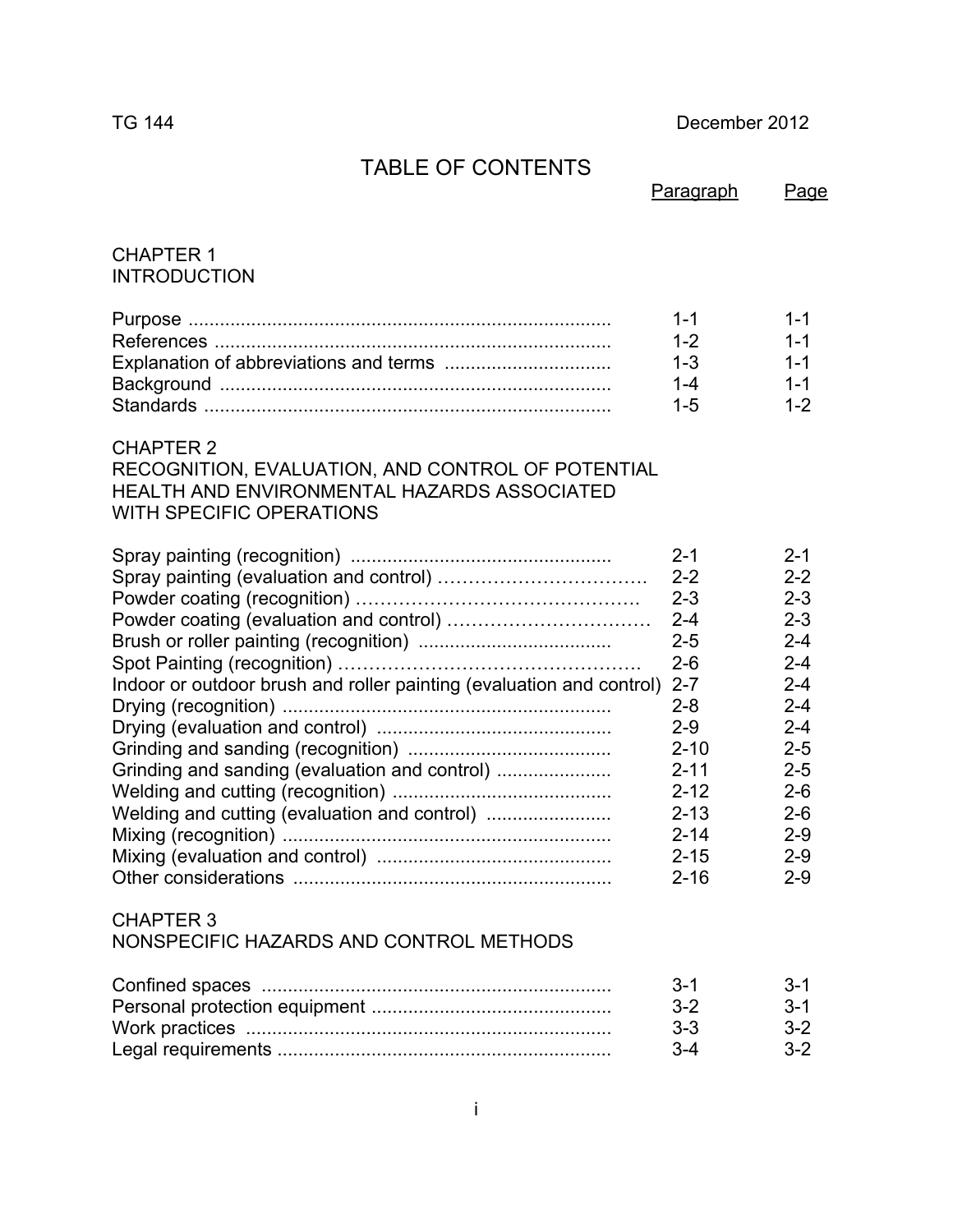# TG 144 December 2012

|                                                                                  | Paragraph                                                       | Page                                                                  |
|----------------------------------------------------------------------------------|-----------------------------------------------------------------|-----------------------------------------------------------------------|
| <b>CHAPTER 4</b><br><b>HAZARD COMMUNICATIONS</b>                                 |                                                                 |                                                                       |
|                                                                                  | $4 - 1$<br>$4 - 2$                                              | $4 - 1$<br>$4 - 1$                                                    |
| <b>CHAPTER 5</b><br>OCCUPATIONAL AND ENVIRONMENTAL STANDARDS                     |                                                                 |                                                                       |
| State and local air pollution control regulations<br><b>CHAPTER 6</b>            | $5 - 1$<br>$5-2$<br>$5-3$<br>$5-4$<br>$5-5$<br>$5-6$<br>$5 - 7$ | $5 - 1$<br>$5 - 1$<br>$5 - 1$<br>$5 - 1$<br>$5 - 2$<br>$5-2$<br>$5-2$ |
| <b>SAMPLING</b>                                                                  | $6 - 1$                                                         | $6 - 1$                                                               |
| <b>CHAPTER 7</b><br><b>HEALTH EFFECTS FROM HAZARDS FOUND IN PAINT OPERATIONS</b> | $6 - 2$                                                         | $6 - 1$                                                               |
| General                                                                          | $7 - 1$<br>$7 - 2$<br>$7 - 3$                                   | $7 - 1$<br>$7 - 1$<br>$7 - 3$                                         |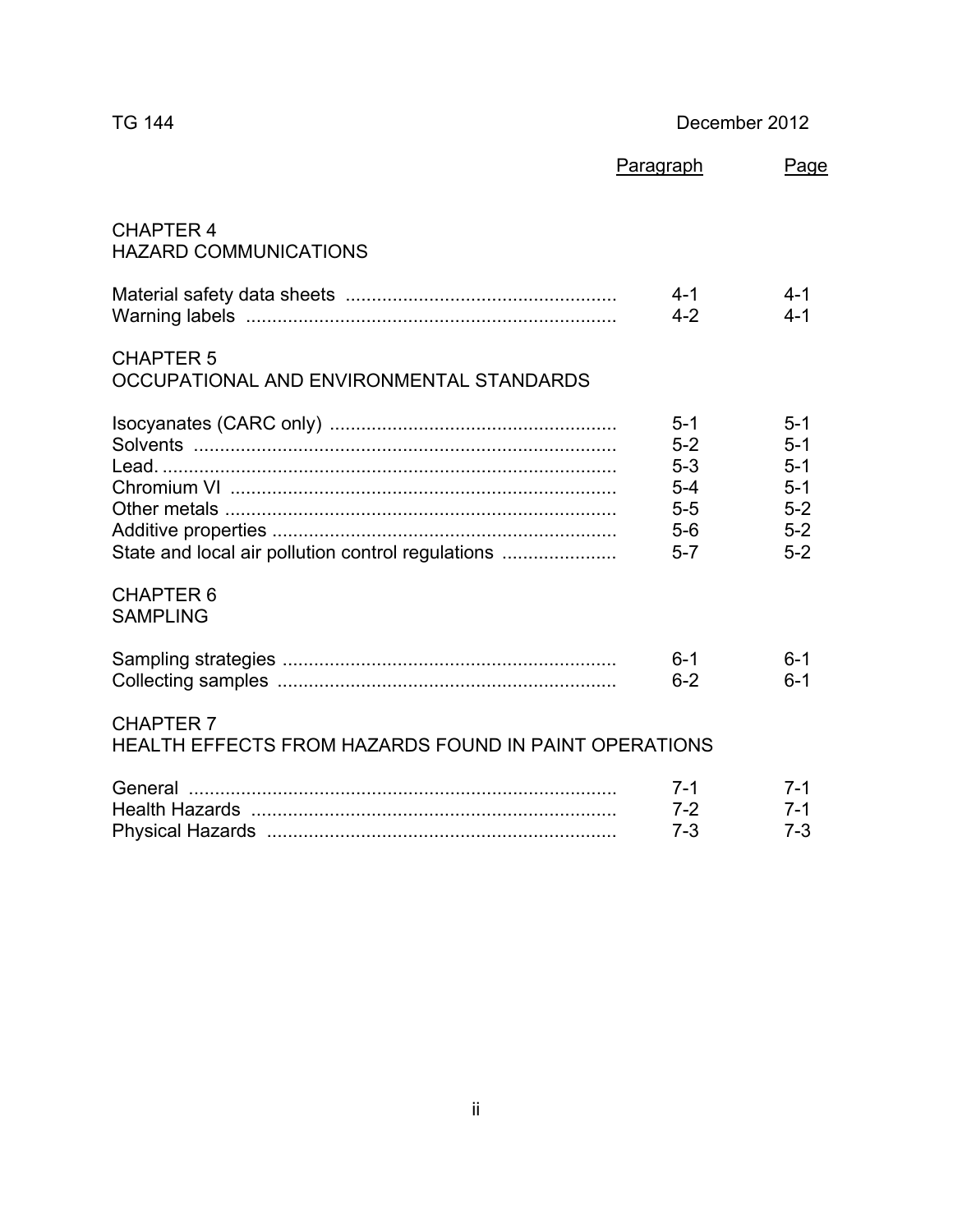TG 144 December 2012

|                                             | Paragraph | Page    |
|---------------------------------------------|-----------|---------|
| <b>CHAPTER 8</b><br><b>WASTE MANAGEMENT</b> |           |         |
|                                             | $8-1$     | $8-1$   |
|                                             | $8-2$     | $8 - 1$ |
|                                             | $8 - 3$   | $8-2$   |
|                                             | 8-4       | $8-2$   |

### APPENDICES

|                                        | $R-1$ |
|----------------------------------------|-------|
| C. PAINT BOOTH VENTILATION PROTOCOL    | $C-1$ |
|                                        | $D-1$ |
| E. RESPIRATORY PROTECTION REQUIREMENTS | $F-1$ |
|                                        | F-1   |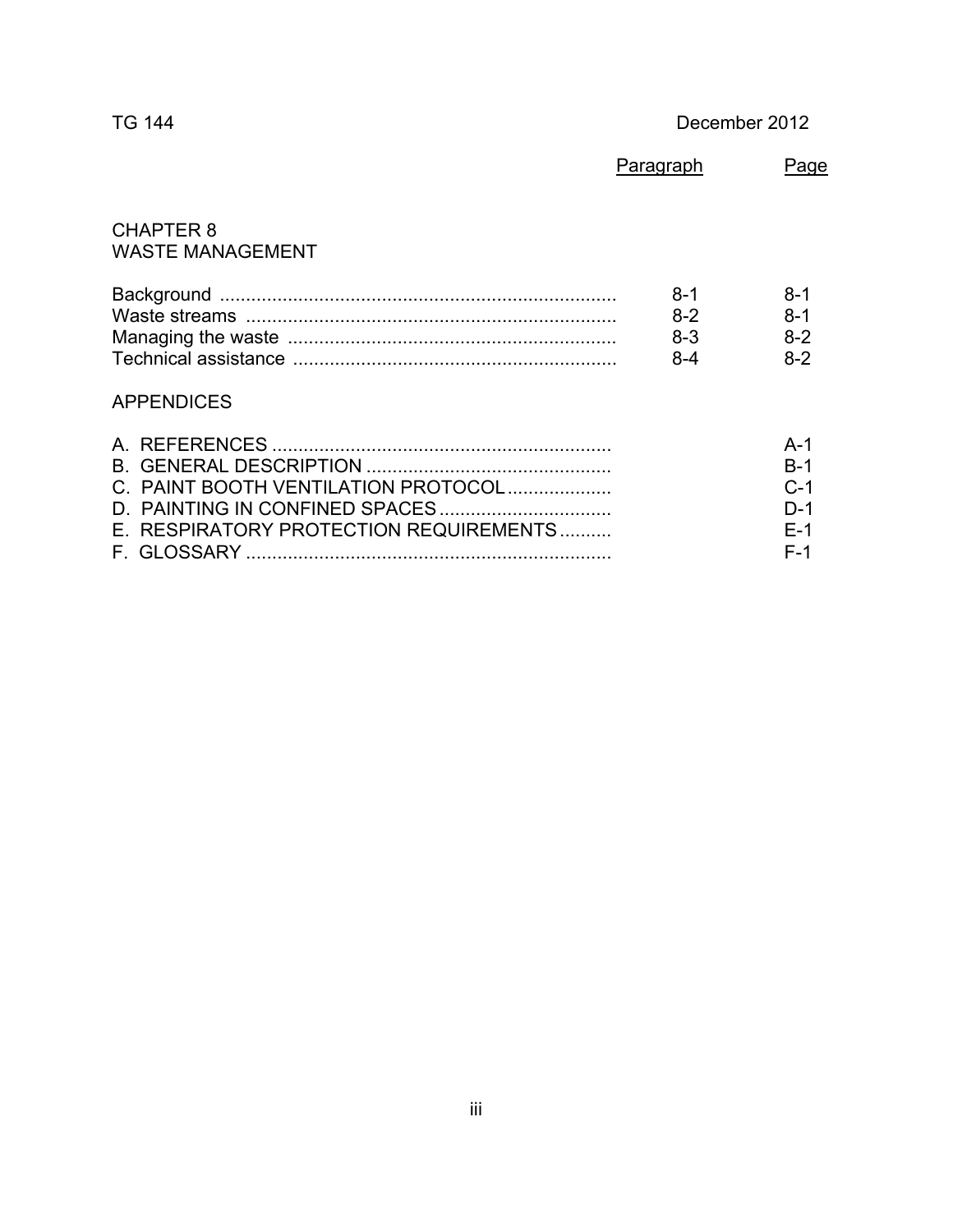#### CHAPTER 1 INTRODUCTION

1-1. PURPOSE. This technical guide–

 a. Provides occupational health, environmental, and procedural information and guidance associated with controlling health hazards in painting operations within the Army. Special emphasis is provided on Chemical Agent Resistant Coating (CARC) and Water Dispersible Chemical Agent Resistant Coating (WDCARC).

 b. Applies to the painting of tactical military materiel and their components. It does not apply to the painting of facilities or structures.

 c. Implements the provisions of Army Regulation (AR) 40-5, and Department of the Army Pamphlet (DA Pam) 40-11. Additional information on paint systems and techniques for application and painting equipment is presented in Technical Manual (TM) 43-0139, Technical Bulletin (TB) 43-0242 and Military Detail Specification (MIL-DTL)-53072C.

1-2. REFERENCES. Required and related publications are listed in Appendix A.

1-3. EXPLANATION OF ABBREVIATIONS AND TERMS. Abbreviations and special terms used in this technical guide are explained in the glossary.

1-4. BACKGROUND.

 a. The primary function of painting is to protect metal and other material against corrosion. Additional functions of painting are identification, camouflage, and enhanced visibility. Paint is composed of a pigment and a vehicle. The pigment, or solid component dispersed in paint, provides the color in the paint and allows a film to form on the surface of a material. The vehicle is the liquid portion of the paint which includes components such as binders, extenders, flow additives and volatile components known as thinners (solvents). The materials used in paint may be potentially hazardous to personnel and the environment. This document consolidates information on the paint systems used by the U.S. Army. It also provides guidance on the recognition, evaluation, and control of potential health and environmental hazards associated with specific operations.

 b. Vehicles and equipment were traditionally painted with enamel and lacquer paint systems. These systems have been replaced with CARC. The CARC is a coating system that utilizes pretreatments, primers and topcoats designed to provide surfaces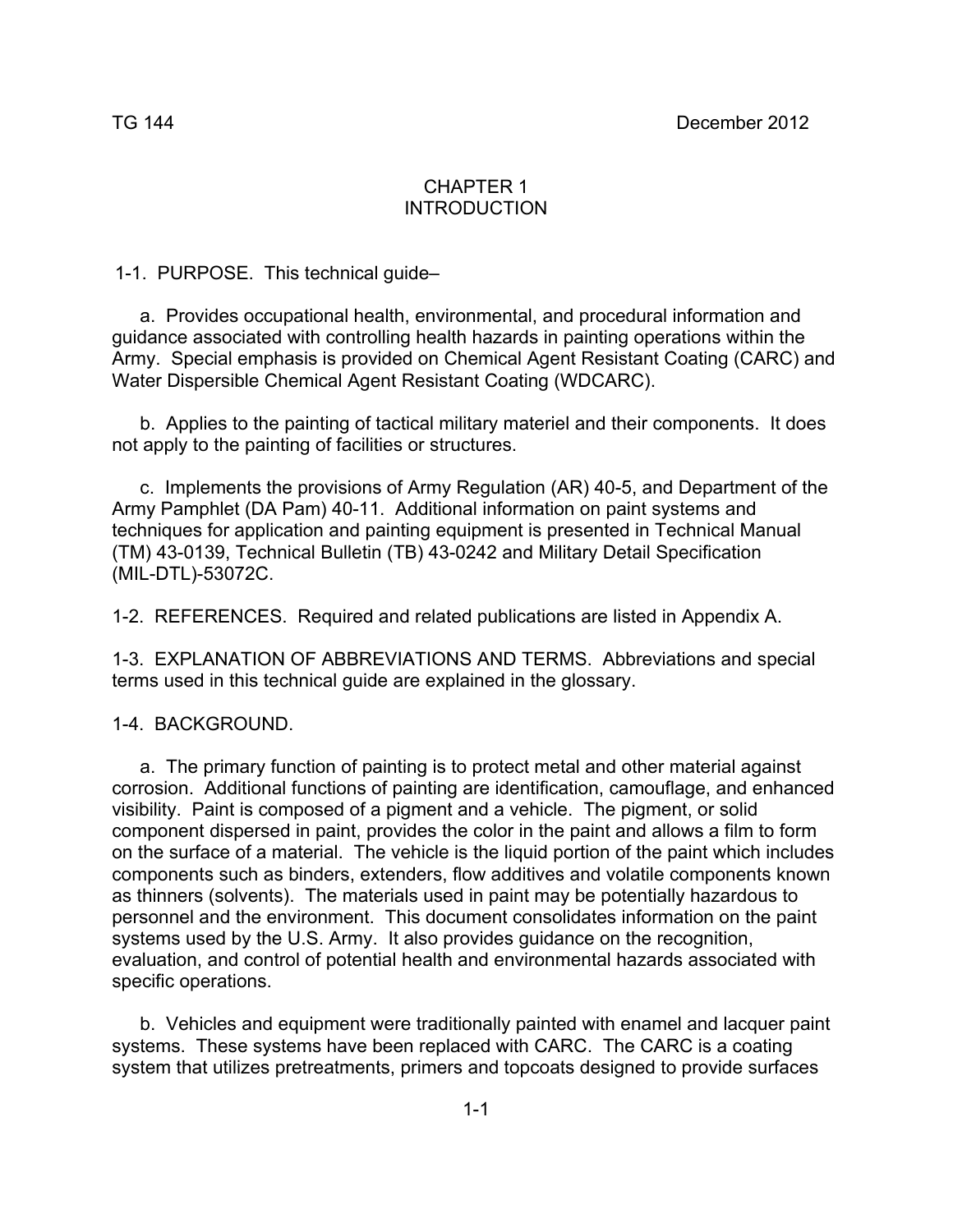that are easily and effectively decontaminated after exposure to liquid chemical agents and are superior in durability and service life to enamel and lacquer paints. Early formulations of CARC paint were solvent based and contained lead and hexavalent chromium. In response to more stringent health and environmental regulations, WDCARC paint was developed. The lead and chromium were removed and the levels of volatile organic compounds (VOCs) were reduced. Since WDCARC paint is thinned using de-ionized water, its VOCs and volatile organic emissions (VOEs) are substantially lower than conventional CARC paint. In addition it is more durable, while retaining the properties of agent resistance and signature reduction. A solvent-based CARC with lower VOC and VOE profiles is still available.

1-5. STANDARDS. In overseas workplaces, where the applicable Status of Forces Agreements specifically require that U.S. Forces comply with host country law, host country standards take precedence if stricter than U.S. requirements. If host country law is less stringent or nonexistent, Army requirements apply.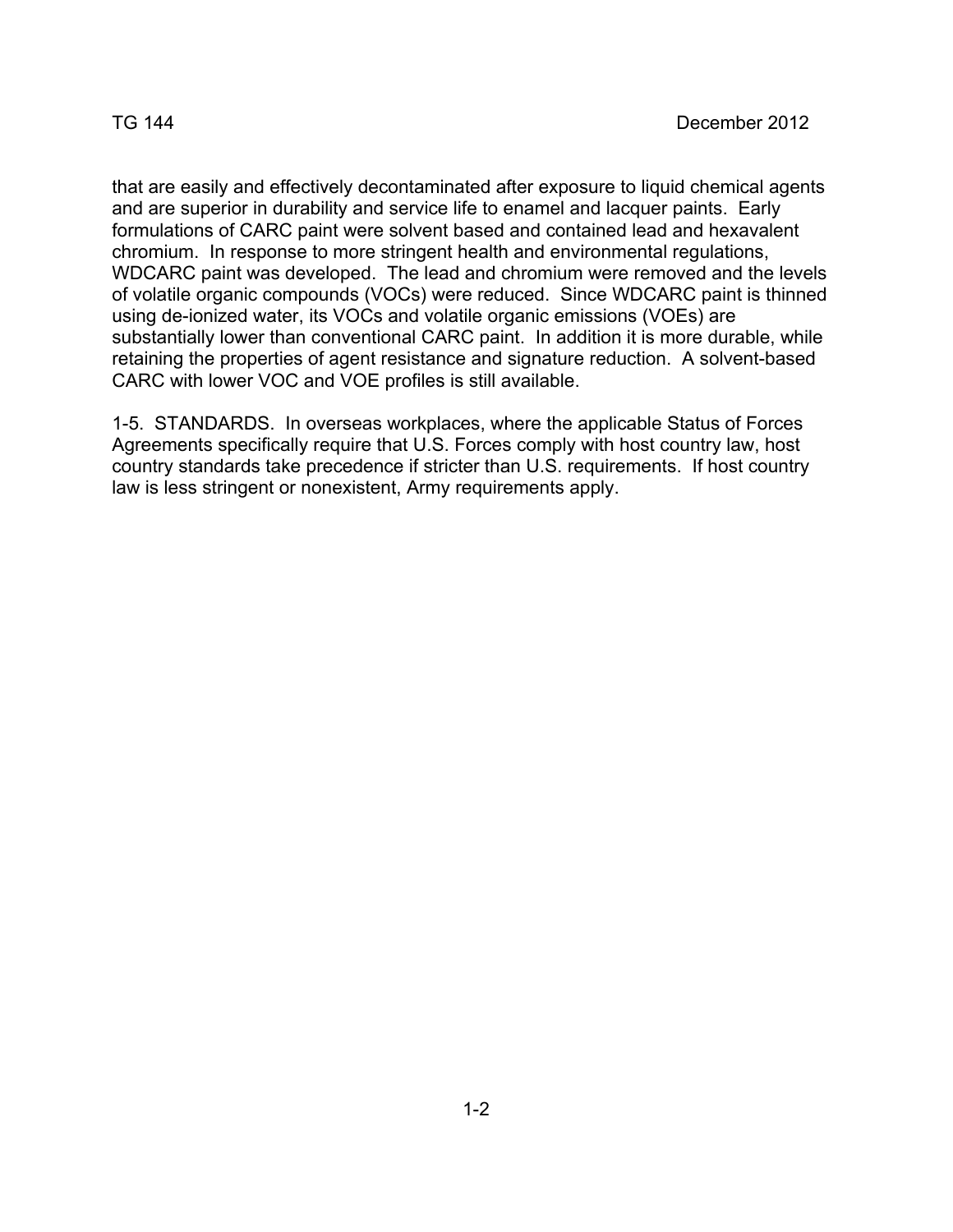#### CHAPTER 2 RECOGNITION, EVALUATION, AND CONTROL OF POTENTIAL HEALTH AND ENVIRONMENTAL HAZARDS ASSOCIATED WITH SPECIFIC OPERATIONS

2-1. SPRAY PAINTING (recognition).

 a. Paint which is a mixture of solvents, pigments, and additives form aerosols, mists, and vapors during the spray operations. Some painting additives and pigments contain highly toxic materials such as hexamethylene diisocyanate (HDI) and toxic metals. Spray painting operations may present both health and physical hazards to the worker.

 b. Potential health hazards may include exposure to solid and liquid aerosols as well as organic solvent vapors. Although the most common means of exposure is through inhalation, dermal adsorption of paint components can also occur. See Chapter 7 for more information on health hazards associated with painting operations.

c. Physical hazards include the following:

 (1) Exposure to flammable/combustible liquids, aerosols, and vapors generated from the solvents within the paint creating a fire hazard.

 (2) Pressure equipment used in painting operations may expose workers to the dangers associated with using compressed air systems including noise and flying debris. See Chapter 7 for more information on hazards associated with painting operations.

d. Worker exposure to excessive contaminant concentration may occur due to–

(1) Ventilation rates vary in spray booths or are inadequate.

 (2) The potential for reduced air flow in and around equipment to be sprayed exists due to dead air pockets or low air flow.

(3) The worker is often positioned between the work and the ventilation exhaust.

 (4) The worker does not properly use supplementary personal protective equipment (PPE) or the equipment is inadequate.

 (5) Blow back associated with compressed air units bounces droplets into breathing areas.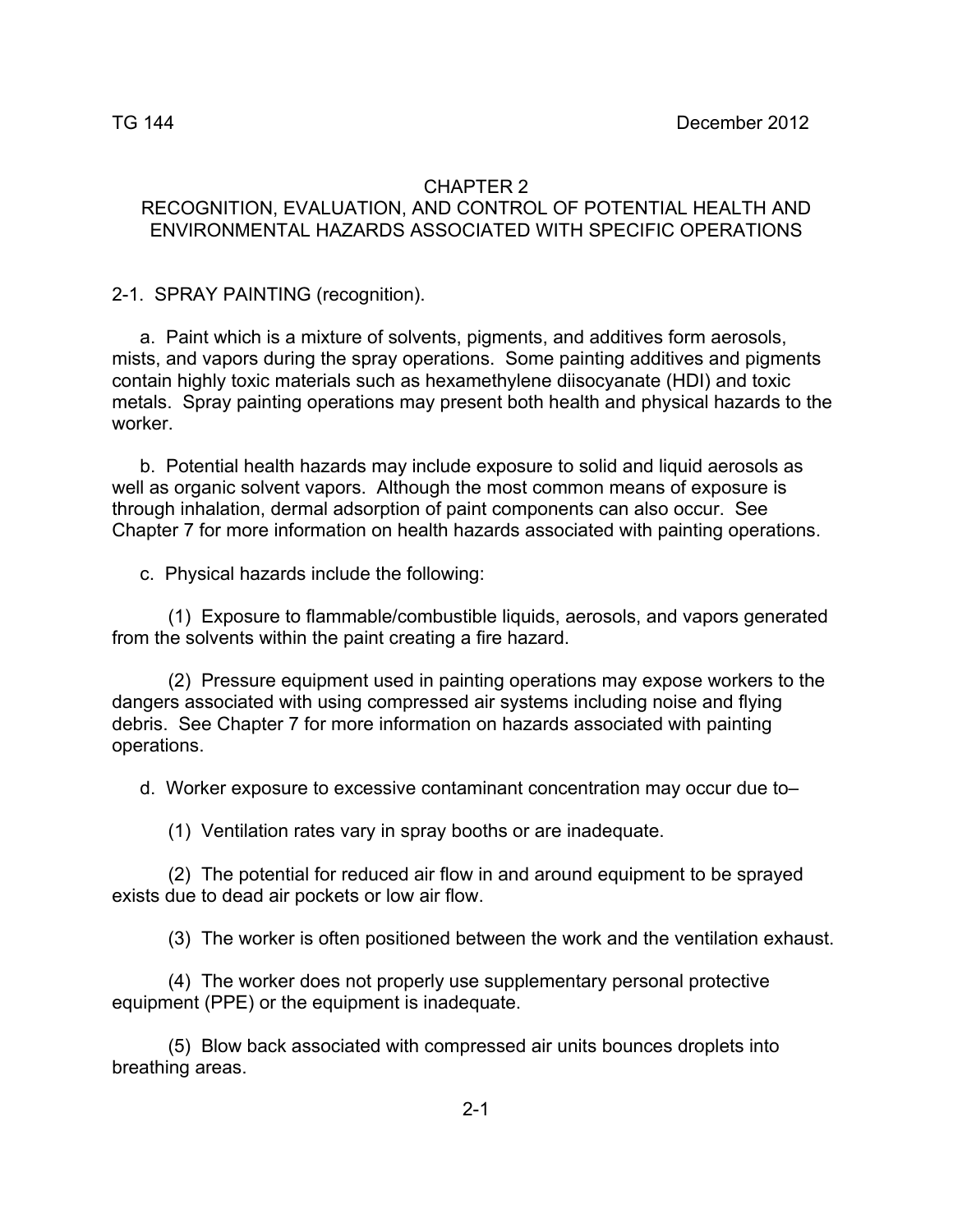e. Spray cabinets or conveyor-type booths do not present as great a potential for exposure because the worker is usually not located between the material painted and the source of exhaust ventilation.

 f. When spray painting is conducted outdoors, the level and type of respiratory protection depends on air movement and whether or not the spraying is conducted in a confined space.

2-2. SPRAY PAINTING (evaluation and control).

 a. The evaluation begins by observing the operation. Information on the material being used and the equipment being painted must be gathered, along with the material safety data sheets (MSDSs) to identify the contaminants being released during the operation.

 (1) Statistically valid personal samples must be collected for contaminants generated, particularly for HDI, chromium VI (hexavalent chromium), lead, and organic solvents. Sampling methods to collect these contaminants should be chosen per Chapter 6.

 (2) The sampling results determine the required types and level of respiratory protection and engineering controls. The PPE includes respirators to control inhalation hazards and may include boots, hard hats, eye, hand, and body protection. The specific pieces of PPE required will depend on the contaminant levels and length of time spent at the operation. There is more PPE discussed in Chapter 3.

 b. The most common exposure control methods for spray paint operations is the use of spray paint booths or rooms. The acceptability of a paint booth or room is based on observing the operation, obtaining representative atmospheric sampling, and determining the physical parameters.

 (1) Paint spray booths allow for the painting of a wide range of parts, equipment including vehicles. Booth sizes range from bench top units for small parts to walk-in booths for vehicles. For optimum performance, consideration must be given to selection, design, construction, location, use, and performance. Within a given booth the type of spray gun chosen will have a significant impact on the amount of overspray (amount of paint that is sprayed but not deposited on the painting surface) produced. High Volume, Low Pressure (HVLP) guns minimize overspray which reduces operational cost and contaminant air emissions.

(2) Inadequate ventilation (when compared with the requirements shown in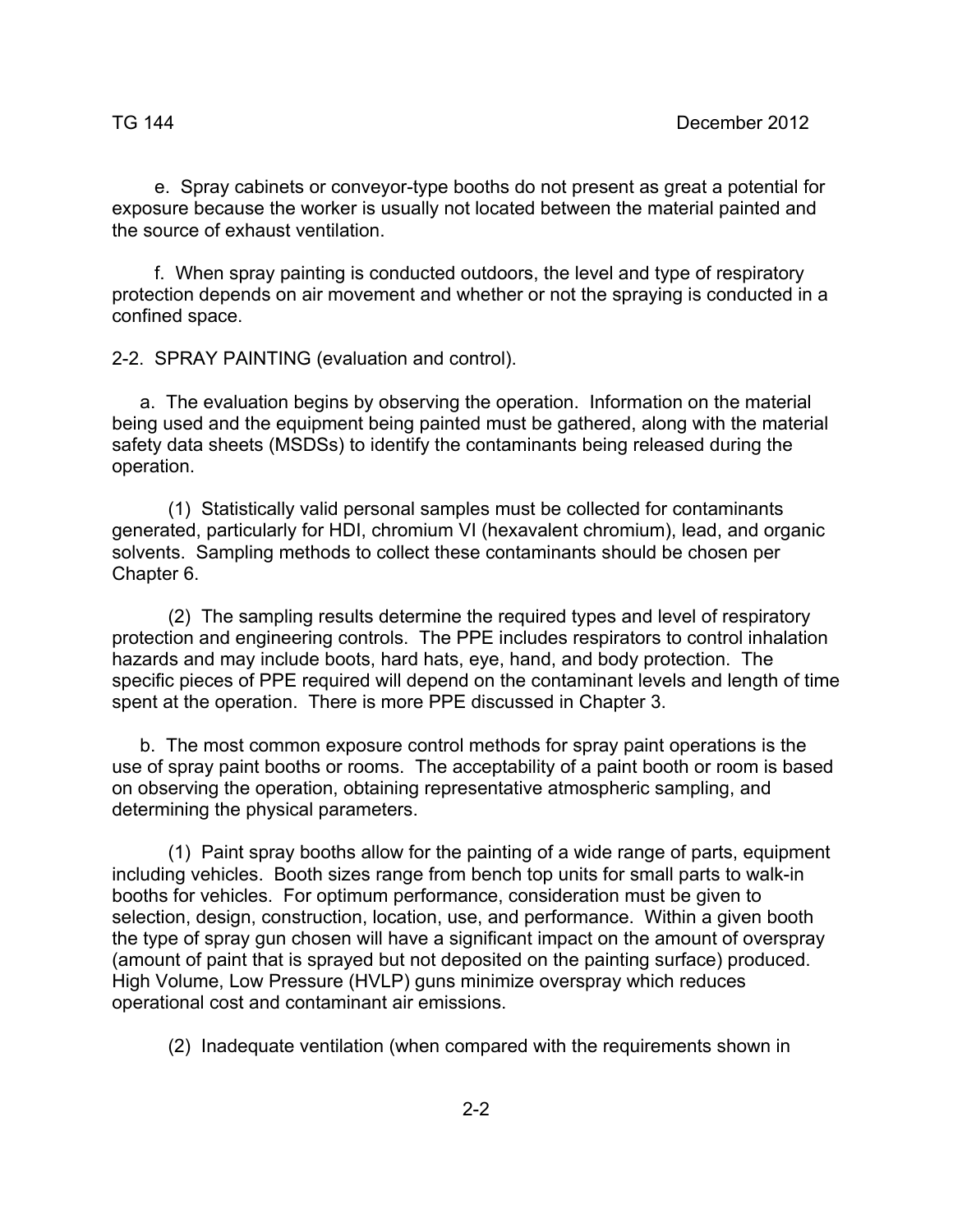29 Code of Federal Regulations (CFR) 1910.94 Table G-10) will not require upgrade unless an exposure exceeding the appropriate standard has been documented. Therefore, sampling data is critical to documenting the hazard potential of a painting operation.

 (3) For more information on physical parameters and evaluation methodology for spray booths or spray rooms see Appendix C.

 c. Noise levels at or above 85 decibels, A-weighted scale (dBA) mandate enrollment in the Army's Hearing Conservation Program (DA PAM 40-501). Noise readings should be taken during the operations to determine exposure levels. Areas with noise levels at or above 85 dBA should be posted with appropriate signage. Common noise control methods used include enclosing the operation or the addition of acoustic shields between the worker and the noise source. An acoustic shield is most effective when its smaller dimension is at least three times the wavelength of the noise source. If these control methods fail to reduce noise to acceptable levels or are simply impractical (operation is not stationary), hearing protective devices, such as ear plugs or ear muffs, may be necessary.

2-3. POWDER COATING (recognition). Powder coating is similar to spray painting in many respects however the main difference is that powder coats do not require solvents to keep the binder and fillers in liquid suspension. The coating is applied electrostatically, and then heat cured in an oven. Hazards associated with powder coating operations include fire/explosions, electrical shock and heat. The electrostatic spray process is capable of producing significant static charges on un-grounded metal parts. Powder coatings are also flammable and can form explosive aerosols in the work area. Powder curing ovens run at temperature in excess of 200 degrees Celsius (ºC).

2-4. POWDER COATING (evaluation and control).

 a. The use of spray booths/rooms are the most common control method for spraying operations (see para 2-2). When spray booths and rooms are not used, control involves ensuring that:

 (1) The concentration of dust in the air is between the lower and upper explosive limits. This can only be accomplished with adequate ventilation. Spray guns should be interlocked with the exhaust fans to ensure the guns do not operate when the fans are not running.

 (2) Sources of ignition are not present, such as hot surfaces and electrical discharges or sparks. The most frequent ignition source is improperly grounded parts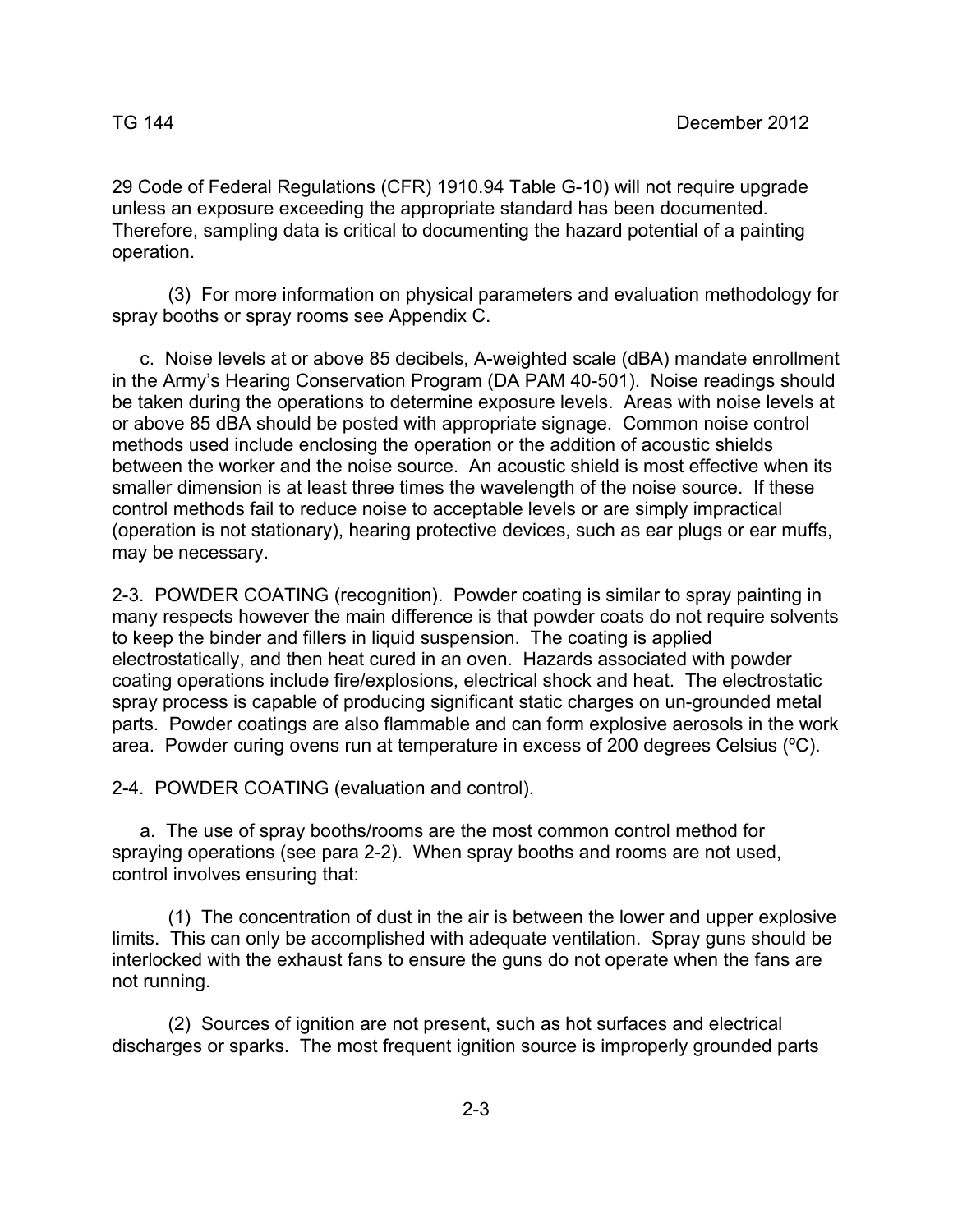on a paint line. Grounding hazards can be eliminated simply by ensuring all materials are properly grounded and routinely inspected.

 b. Protection from excess heat involves wearing appropriate PPE such as heat resistant gloves and maintaining adequate water intake to prevent dehydration.

2-5. BRUSH OR ROLLER PAINTING (recognition). Brush or roller painting does not cause significant aerosolization of paint or primer constituents, and exposure to HDI or pigment contents should not occur. However, solvent concentrations are present in the air from vaporization. Solvent emissions from brush or roller painting will be less than spray painting since the materials are applied without additional thinning and usually less paint/solvent is used. Solvent exposures would be expected only in very confined spaces.

2-6. SPOT PAINTING (recognition). Although spot painting generally involves smaller total surface area of paint used, for vehicles it may be up to 25% of the total surface. For this reason, the same criteria will apply for the selection and use of PPE safety precautions as well as disposal procedures. For more specific information on spot painting, see TB 43-0242 *CARC Spot Painting.* 

2-7. INDOOR OR OUTDOOR BRUSH AND ROLLER PAINTING (evaluation and control). The PPE and respiratory protection requirements are determined by the quantity of material being used and the location of the operation. For example, in confined spaces a supplied air respirator is required. In large open bays and outdoors the potential for overexposure is extremely remote and a lesser requirement for a respirator may exist.

2-8. DRYING (recognition). Solvents are released during the drying or curing process. The vapor concentrations measured at many paint operations indicate that levels are usually well below current health standards. However, the solvent vapors are typically irritating to the eyes and have low odor thresholds. Drying painted items in an occupied, unventilated space may cause solvent overexposure. After drying, there is no hazard from the solvents.

2-9. DRYING (evaluation and control).

 a. Since ventilation in drying areas is usually very poor, sampling must be performed to determine the air concentrations of the solvents when personnel are working in these areas.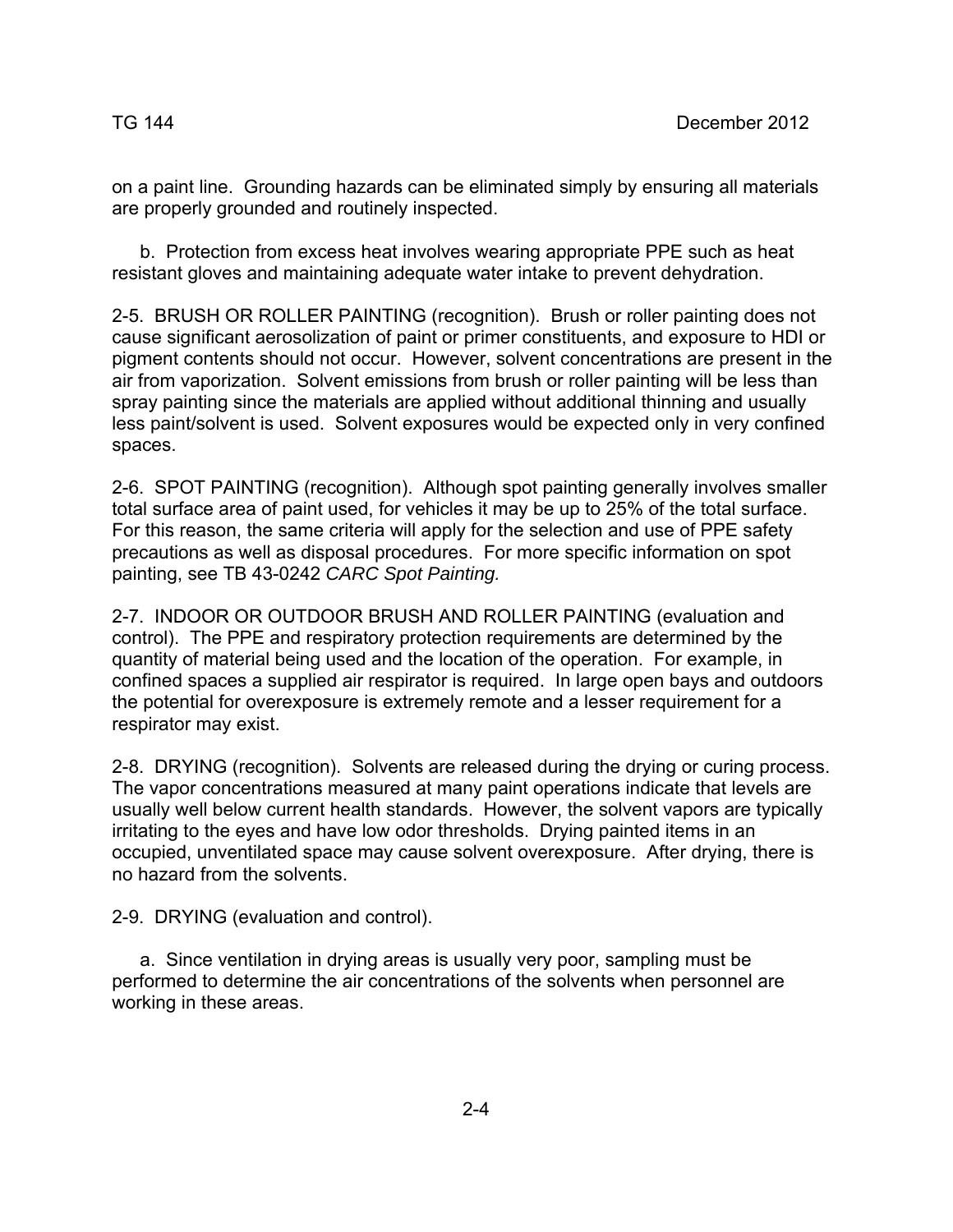b. The HDI in the polyurethane paint does not present a health hazard after the paint has cured, unless exposed to heat sufficient for thermal decomposition of the coating.

2-10. GRINDING AND SANDING (recognition). The hazards associated with grinding and sanding include:

 a. Hazardous concentrations of lead, cadmium, zinc, copper, tin, and chromium VI dusts from primers, paints, and plated metal fasteners and brackets. Toxic metals such as zinc, beryllium, chromium, and nickel are used as alloys in base metals.

b. Grinding and sanding operations can generate significant amounts of noise.

c. Eye hazards associated sparks and flying debris.

2-11. GRINDING AND SANDING (evaluation and control).

 a. Grinding operations utilize organic bonded wheels or other shapes rotating at a high rate of speed to smooth a surface. Grinding and sanding operations produce a significant amount of dust. During grinding, the particles generated leave the work surface at a high rate of speed. This is important in terms of designing control measures to capture the particles. Local ventilation is the preferred method of control. The hood used to capture the particles should enclose the operation as much as possible and be positioned to take advantage of the speed and direction of the particles as they leave the work surface. Minimum capture velocities (minimum air velocity of the ventilation to capture the contaminant) for particulates is 3500 to 4500 feet per minute (fpm) is much higher than vapors and gases which is usually 100-200 fpm. For more detailed information on grinding/sanding ventilation system design see the latest edition of ACGIH<sup>®</sup> Industrial Ventilation A Manual of Recommended Practice. (ACGIH<sup>®</sup> is a registered trademark of the American Conference of Governmental Industrial Hygienists.)

 b. Atmospheric sampling of particulates should be conducted to determine exposure levels. Respirators fitted with High efficiency purifying air (HEPA) filters should be used when grinding or sanding on painted equipment.

 c. The potential for eye injuries exists during these operations and protective eyewear should be worn. The area should be posted as an eye hazardous area.

d. See paragraph 2-2c for Noise control methods.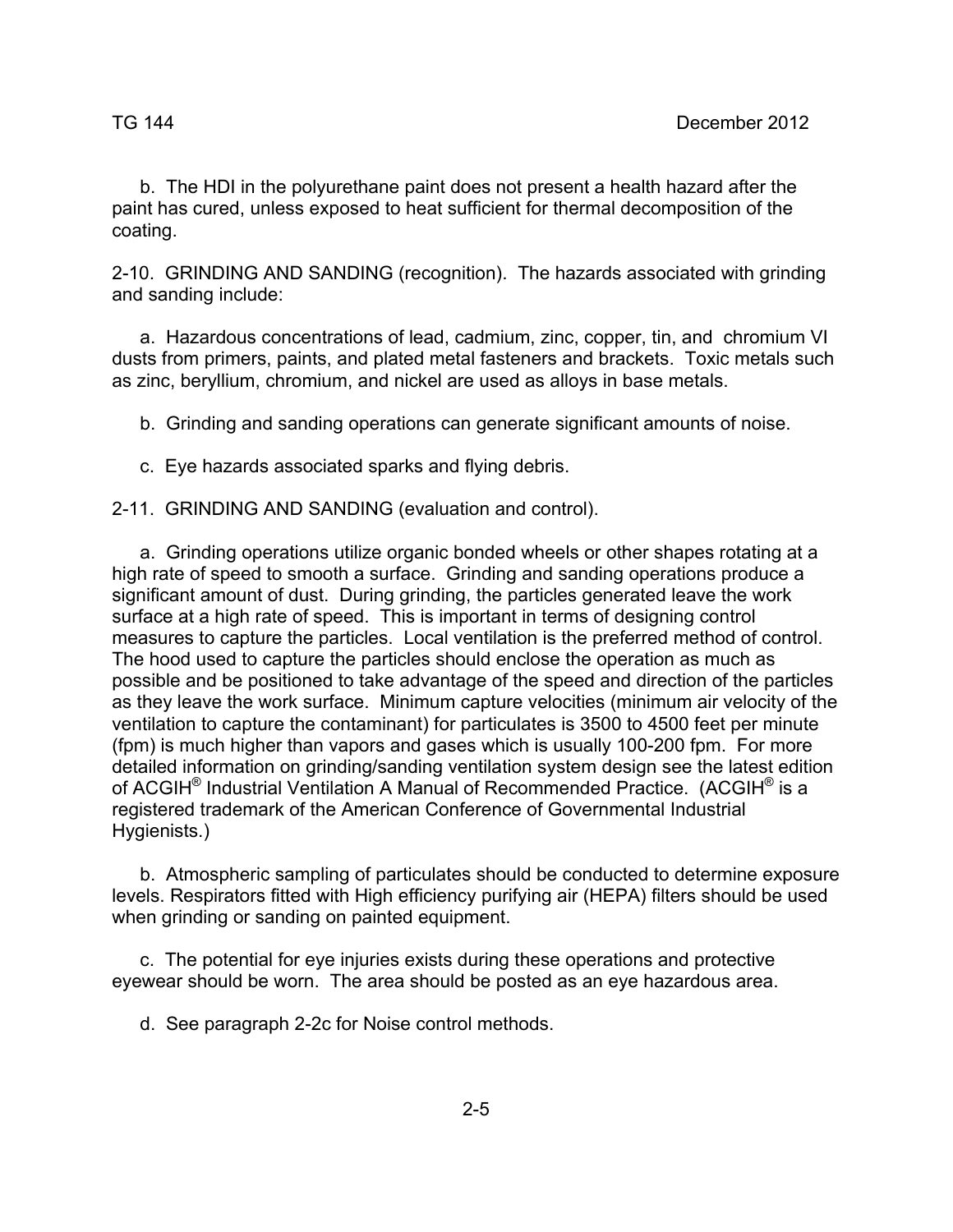2-12. WELDING AND CUTTING (recognition). There are numerous hazards associated with welding and cutting operations of painted surfaces. They include:

 a. Metal fumes are produced when heated vaporized metal begins to cool then condenses into ultra small particles.

 b. Toxic gases include carbon monoxide, as poisionous gas formed by incomplete combustion, nitrogen oxides and ozone produced by the ultraviolet (UV) light of arc welding, and phosgene which is formed through decomposition of chlorinated hydrocarbon solvents.

 c. Radiant energy in the form of UV light is generated by the electric arc during the welding process.

 d. Noise is a common hazard in welding and cutting operations. High noise levels can be generated from both the process and the associated equipment. Processes such as air-carbon arc cutting, gouging and plasma arc cutting, and gouging are associated with high noise levels. Equipment such as combustion engine generators can produce high noise levels.

 e. Electrical hazards-contact with energized metal parts can cause injury or death either from the initial shock or a fall resulting from reaction to the shock. The shock associated with arc welding may be classified into two categories:

 (1) Primary voltage shock (230-460 volts). Primary voltage shock results from touching a lead inside the welding power source while part of your body is also touching the welder case or other grounded metal. Turning the power off does not turn power off inside the case.

 (2) Secondary voltage shock (60-100 volts). Secondary shock comes from touching part of the welding circuit while at the same time touching the grounded metal work piece.

2-13. WELDING AND CUTTING (evaluation and control). When welding or cutting painted surfaces, sand or grind down to the bare metal an area 4 inches on either side of where the heat is applied. If a painted surface is on the other side of the weld spot, it must also be removed. Welding and cutting on CARC-coated metal is prohibited because significant quantities of isocyanate may be released, unless the coatings have been removed down to bare metal.

 a. For metal fumes and toxic gases the nature and extent of the hazard depends upon the types of coatings used, type of welding to be performed, the composition of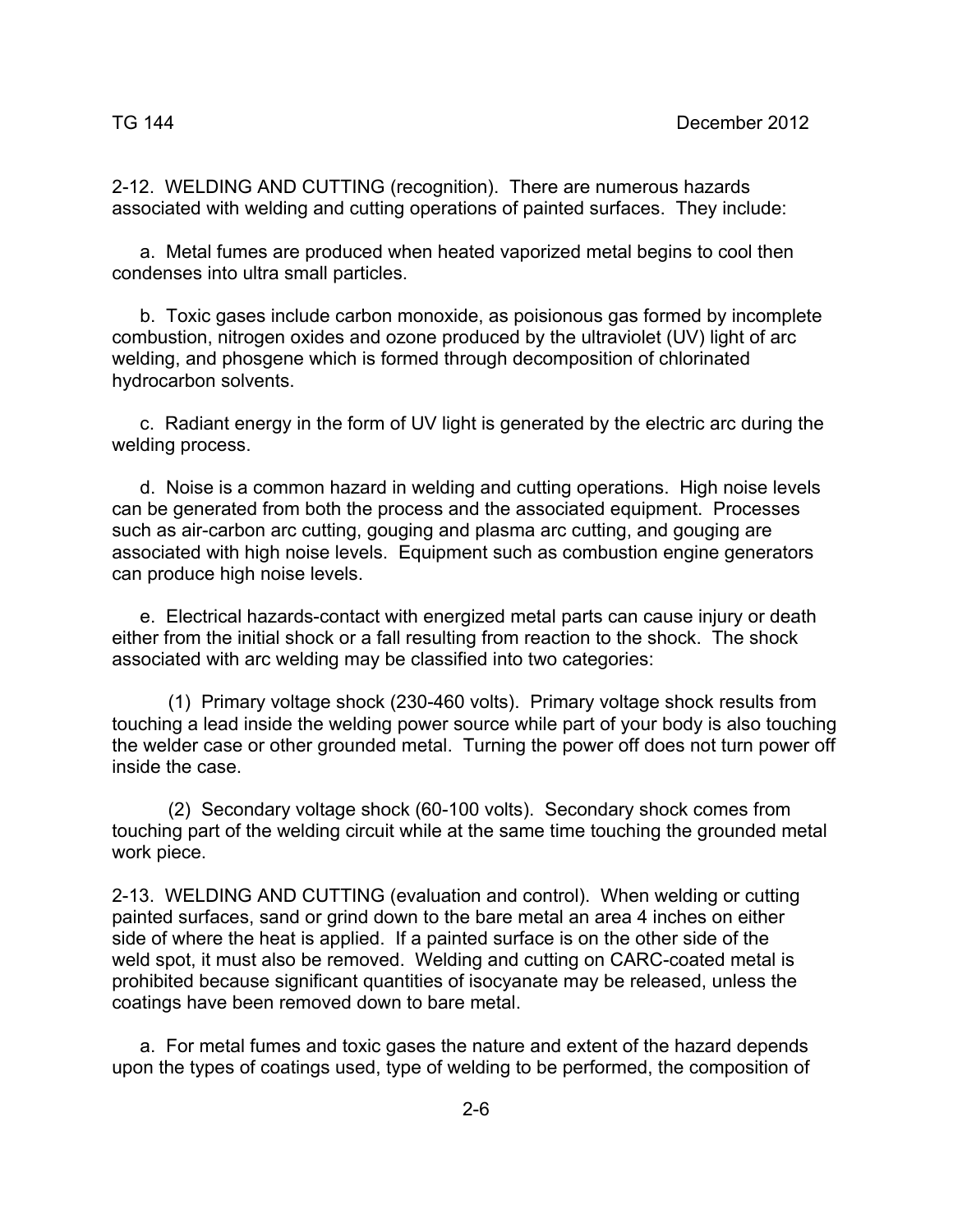the metals welded, and the welding rods used, work practices (i.e. position of welders head during welding), size and shape of the workplace, number of operations, duration and frequency of welding required, types and effectiveness of ventilation or PPE currently being utilized. In order to determine which control methods are most appropriate, a risk assessment can be performed. This may include conducting work place air sampling to determine whether or not occupational exposure levels are being exceeded.

 (1) Control methods may include substitution of harmful materials with less dangerous ones (less harmful coating materials may not eliminate the need for welding, however it can reduce exposure to toxic chemicals), changing the work procedures or processes(s) to reduce the hazardous exposure(s), installation of engineering controls such as ventilation or use of PPE.

 (2) Adequate ventilation may be obtained naturally mechanically or a combination of both. It is determined by:

(a) The size and layout of the work area.

(b) The number and type of operations performed.

- (c) The natural airflow in the welding area.
- (d) Location of welder breathing zones with respect to the source.

 (3) The Occupational Safety and Health Administration (OSHA) has stipulated certain requirements that must be met to determine if natural ventilation may be sufficient (otherwise mechanical ventilation will be required):

(a) A space of at least 10,000  $\text{ft}^2$  per welder.

(b) A ceiling height of at least 16 feet.

(c) The welding is not done in a confined space.

 (d) The welding space does not contain partitions, balconies, or structured barriers that obstruct cross ventilation.

 (4) Mechanical ventilation may be either general or local. General or dilution ventilation is used when the contaminants in question have low toxicity levels and there is good air mixing within the work place. In addition, general ventilation is sometimes used to supplement local ventilation. Local ventilation pulls the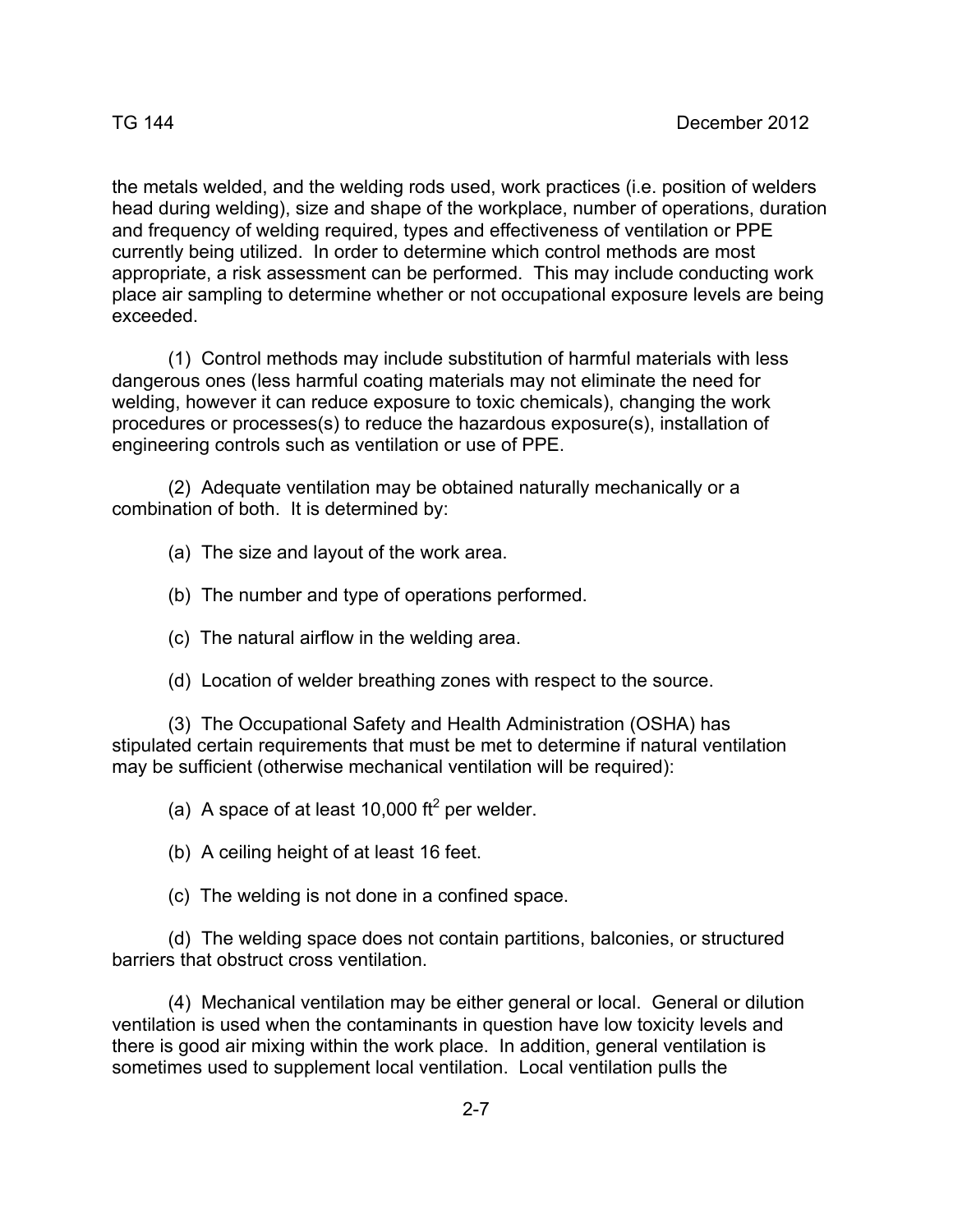contaminant away from the worker at the source and is the preferred method to use. Air sampling must be conducted to verify toxic gas/fume exposure levels. OSHA also requires respiratory protection in addition to ventilation when cutting/welding certain compounds. (See OSHA 29 CFR 1910.252, *Welding, Cutting and Brazing*.)

 b. Control radiant energy is achieved through use of PPE such as a welding helmet with filter plate and safety glasses with side shields. Specific shade numbers are designed for several types of welding processes. For more information consult American National Standards Institute (ANSI) Z87.1 *Practice for Occupational and Educational Eye and Face Protection* or OSHA 1926.102 *Eye & Face Protection*. Note: Welding curtains are designed to protect personnel in the general work area from incidental exposure. Additional protection, such as clothing (i.e., leather garments and gloves), are used to shield against infrared radiation and sparks.

c. See paragraph 2-2c for noise control methods.

d. To minimize the hazards associated with electrical shock:

(1) Train personnel involved with welding operations.

 (2) Have all installation, operation, maintenance, and repair work performed by qualified personnel.

 (3) Frequently inspect cords for damage or bare wiring, replace cord immediately if damaged.

 (4) Wear dry, hole-free, insulating gloves in good condition and protective clothing. Do not touch the electrode with a bare hand.

 (5) Use fully insulated electrode holders. Never dip the holder into water to cool it or lay it down on conductive surfaces or the work surface.

 (6) Do not allow the electrode holder or electrode to come in contact with any other person or any grounded object.

 (7) Do not use worn, damaged, undersized, or poorly spliced cables, welding gun cables, or touch cables. Make sure all connections are tight, clean, and dry.

 (8) Do not touch an energized electrode while you are in contact with the work circuit. (See Safety and Health Factsheet No. 5, *American Welding Society*).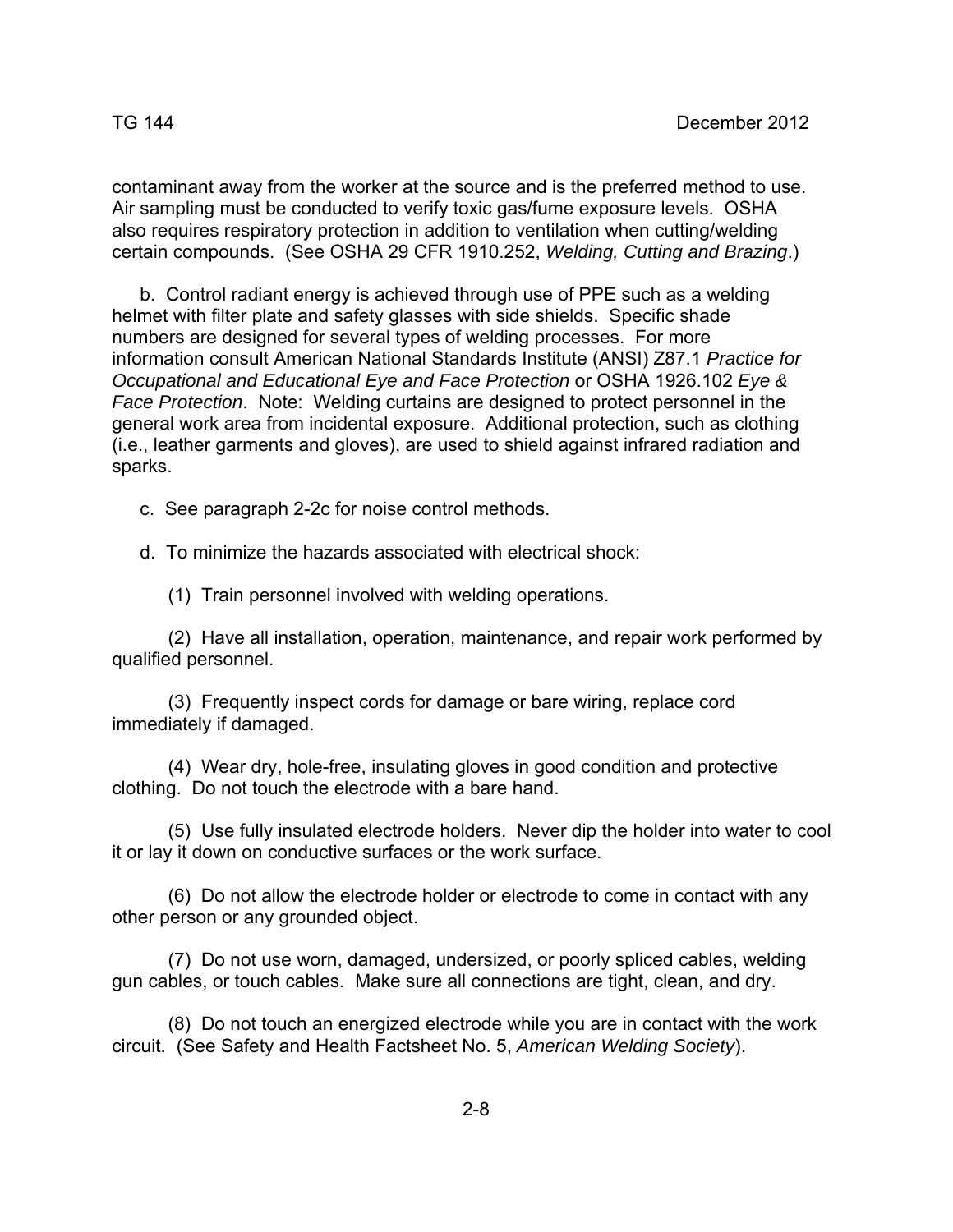2-14. MIXING (recognition).

 a. All material which is sprayed must be thinned to achieve the correct viscosity and the two component coatings require a waiting period before use. This is usually done in a separate area. In addition, this area is usually used to store painting materials.

 b. Accurate mixing of two component coatings, according to instructions provided with each kit, is crucial since sufficient amounts of material cause chemical polymerization to occur. Graduated containers should be used when mixing small amounts from each component. All mixing containers must be dry and clean. In addition to the operational problems caused by dirty mixing containers or improper mixing proportions, the presence of unreacted Component A or B may present a health hazard to personnel. Unreacted polyurethane paints may result in higher than normal isocyanate concentrations and uncured epoxy resins are known to be strong irritants.

2-15. MIXING (evaluation and control).

 a. Mixing must be conducted in a well ventilated mixing room or spraying area away from open flames, welding torches, and combustion heaters. Personnel doing the mixing should wear eye protection (i.e., splash goggles or face shield) and clothes providing full skin coverage, especially appropriate gloves.

 b. Since some of the materials used to thin paints are classified as class I fire hazard liquids and they will be dispensed in the mixing room, mechanical ventilation is required. The ventilation system must provide at least 1 cubic foot per minute of exhaust per square foot of floor area, but not less than 150 cubic feet per minute. Refer to the National Fire Protection Association (NFPA) Code 33, listed in Appendix A. The electrical wiring and equipment located in the room must meet class I division 2, requirements of NFPA Code 70.

2-16. OTHER CONSIDERATIONS. Removal of paint by burning is prohibited since toxic gases and vapors will be produced. When chemical paint removers are used, a health hazard may exist since many of these chemicals contain volatile solvents or other materials. Methylene chloride is a constituent of many chemical paint removers.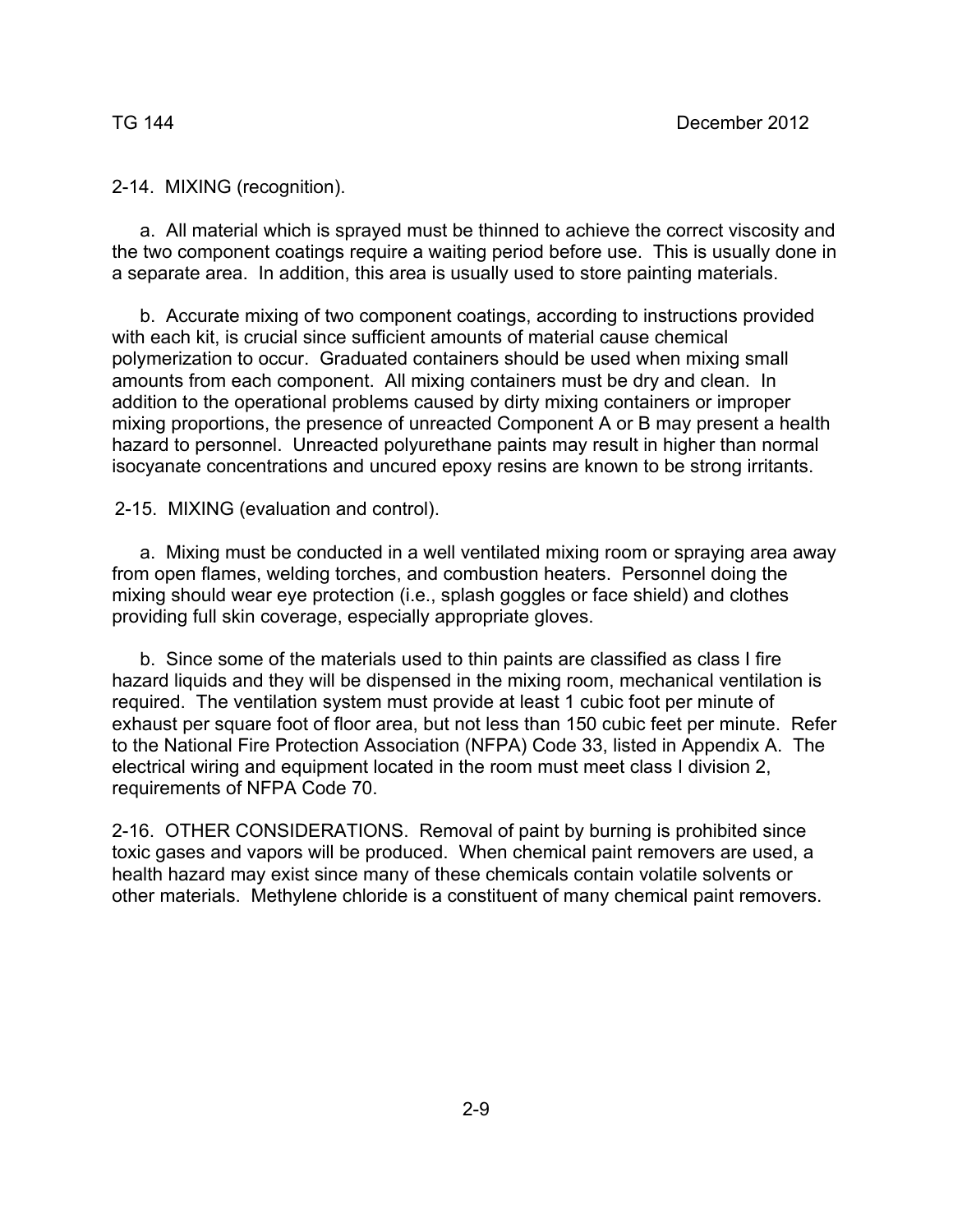#### CHAPTER 3 NONSPECIFIC HAZARDS AND CONTROL METHODS

#### 3-1. CONFINED SPACES.

 a. A confined space occurs when airflow is restricted inside a spray booth or outside of a building, e.g. painting the inside of a vehicle. See Appendix D for specific guidelines.

 b. Spray painting in confined spaces typically results in excessive atmospheric concentrations of HDI, metals, chromates, and solvents depending on the materials' composition. Therefore, a National Institute for Occupational Safety and Health (NIOSH) approved supplied air (airline) respirator is required.

#### 3-2. PERSONAL PROTECTIVE EQUIPMENT.

 a. Respiratory Protection. When respiratory protection is required, only NIOSH approved respirators will be used. The respirator furnished will provide adequate respiratory protection against the particular hazard for which it is designed (see AR 11-34 and/or OSHA 29 CFR 1910.134). Appendix E discusses the respiratory protection requirements in all painting operations.

#### b. Personal Protective Equipment (other than respiratory protective equipment).

 (1) The PPE used in conjunction with the respiratory protection equipment includes cloth coveralls, eye protection, gloves, and head coverings. Gloves must be chosen for the paint solvents used. The glove selection process usually involves choosing a glove that provides sufficient protection for the material being used while at the same time having enough manual dexterity to comfortably perform the task. Most glove manufacturer websites have information on glove material compatibility to make selection easier. When selecting eye protection, full face shields are recommended for operations that may involve splashing liquids as they provide more protection than safety glasses or goggles alone. Always check with your supervisor if you are unsure of what PPE is appropriate for the task.

 (2) Spot painters applying paint by brush or roller must wear clothing and gloves affording full skin coverage.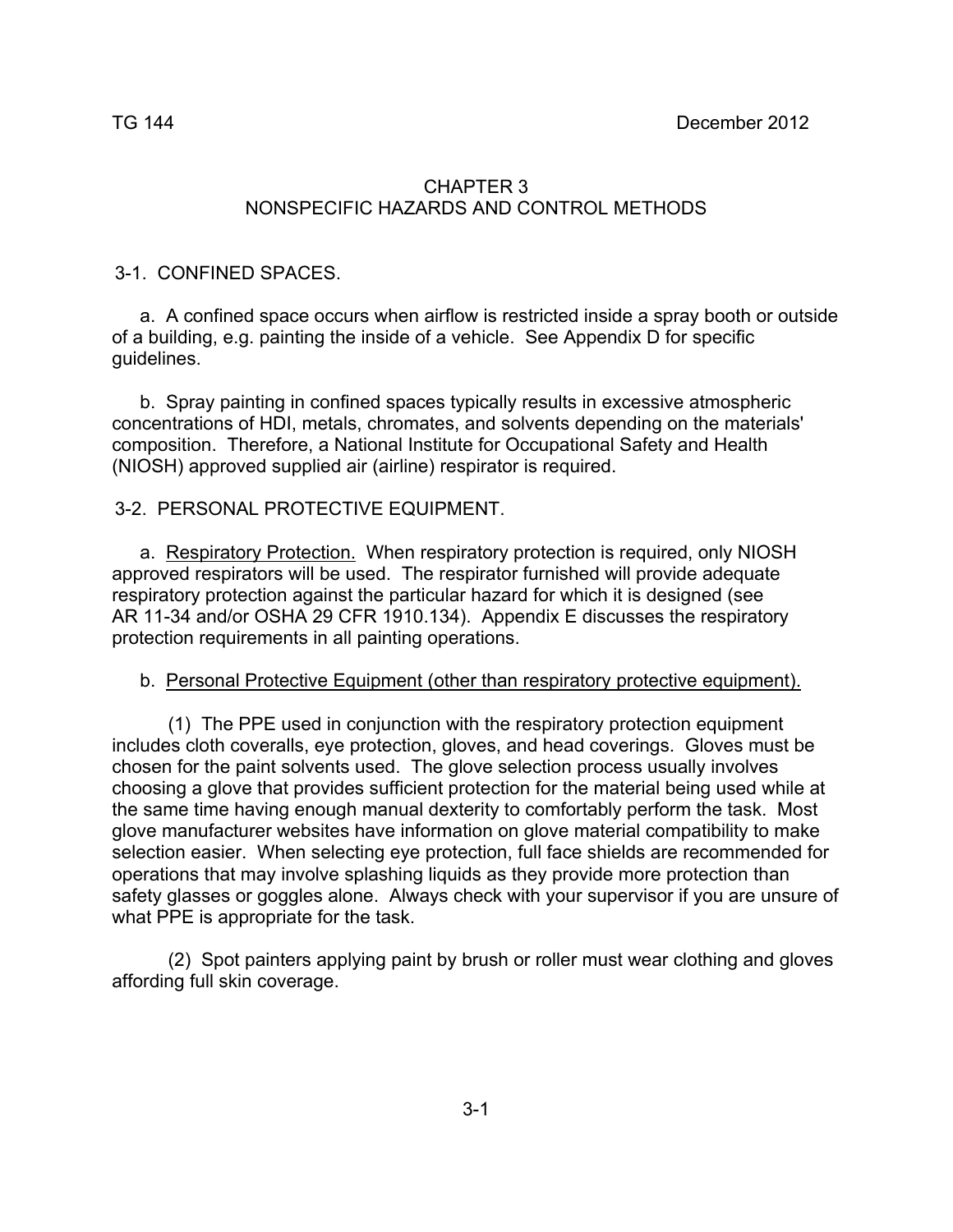(3) Persons who clean mixing and painting accessories should wear eye protection to protect the eyes and chemical-resistant gloves to prevent skin damage on the hands from splash and preclude solvent absorption and caused by the thinner.

(4) Wearing contact lenses during painting operations is prohibited.

 c. Barrier Creams. Barrier creams may be used; however, the usefulness in preventing the absorption of solvent through the skin is not documented. If a solvent with a skin notation in the exposure standard is being used, then impervious gloves must be used. If a barrier cream is used, it must also be applied to clean skin at the start of the work shift, removed at breaks and lunch, and reapplied before returning to work. Remove the barrier cream at the end of the shift. Barrier creams are useful in preventing paint from adhering to the skin and in combating the "dryness" associated with the defatting action of most solvents. Paint solvents should never be used to remove paint/coating from the skin.

#### 3-3. WORK PRACTICES.

 a. Work clothing should be provided when performing spray painting operations. Brush or roller application may be performed in the Army field uniform. After completing spray painting or sanding operations, showers should be taken prior to changing into street clothing. All clothing worn during sanding and grinding operations must be laundered at work or sent to a commercial laundry for cleaning.

 b. When the paints being sprayed contain lead or chromates, special laundry procedures for work clothing must be followed when an exposure above the permissible exposure limit (PEL) occurs (29 CFR 1910.1025).

3-4. LEGAL REQUIREMENTS. Depending on the concentration of solvents and pigments in the workroom air, added measures such as specific PPE or work practices may be required by federal laws.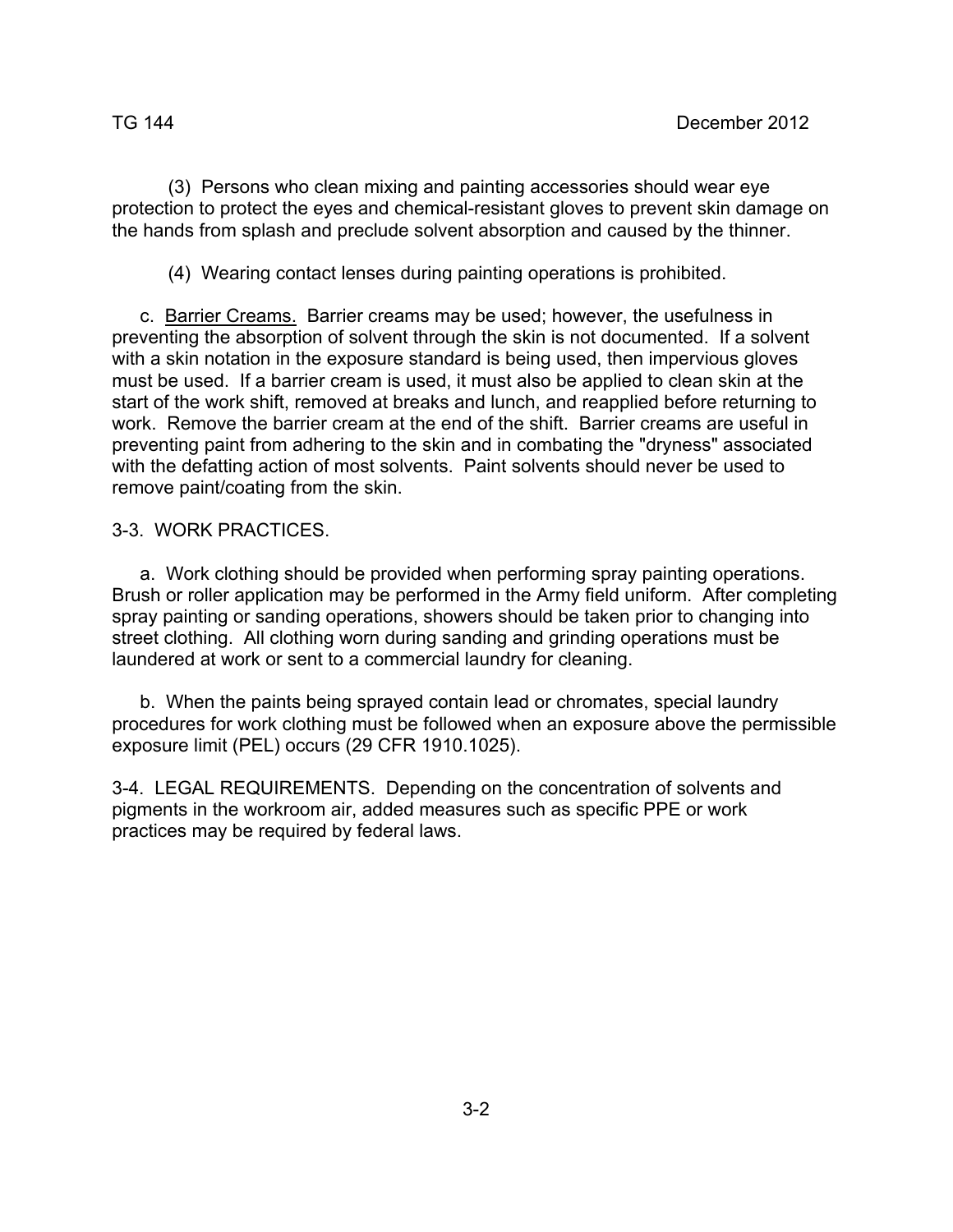#### CHAPTER 4 HAZARD COMMUNICATIONS

#### 4-1. MATERIAL SAFETY DATA SHEETS.

 a. The contractual acquisition of a material safety data sheet (MSDS) is accomplished through the use of Federal Acquisition Regulation clause 52.223-3. This requirement applies to materials with national stock numbers (NSNs) and locally purchased items. The MSDSs for NSN items can be extracted from the Hazardous Materials Information System (NMIS) (see AR 700-141). The solvent composition and pigment composition may vary in each product although all conform to the same specification. An MSDS is appropriate only for a single shipment or batch of material. Because of the variations allowed, the MSDS must be reviewed for each shipment procured on a single purchase order.

 b. The MSDS is an integral part of 29 CFR 1910.1200, OSHA's hazard communication standard or "Right to Know" law. The MSDSs are designed to provide workers with the necessary information to protect themselves from hazardous chemical exposures. By law, MSDSs are required for all dangerous chemicals used in the workplace. They must be accessible to all employees. The MSDSs contain information such as a list the hazardous ingredients of the product as well as it physical and chemical properties (i.e. flammability, poison), health effects, handling precautions and other chemicals in which the product can adversely react. It should assist management by directing attention to the need for specific control engineering, work practices, and protective measures to ensure safe handling and use of the material. It will aid the safety and health staff to plan a safe and healthful work environment and suggest appropriate emergency procedures and sources of help in the event of harmful exposure of workers. Other requirements of the hazard communication standard include employee training and labeling of containers. For more information regarding requirements of the hazard communication standard see CFR 29 190.1200 and AR 700-141.

4-2. WARNING LABELS. The specifications require warning labels on products which contain lead or chromium VI.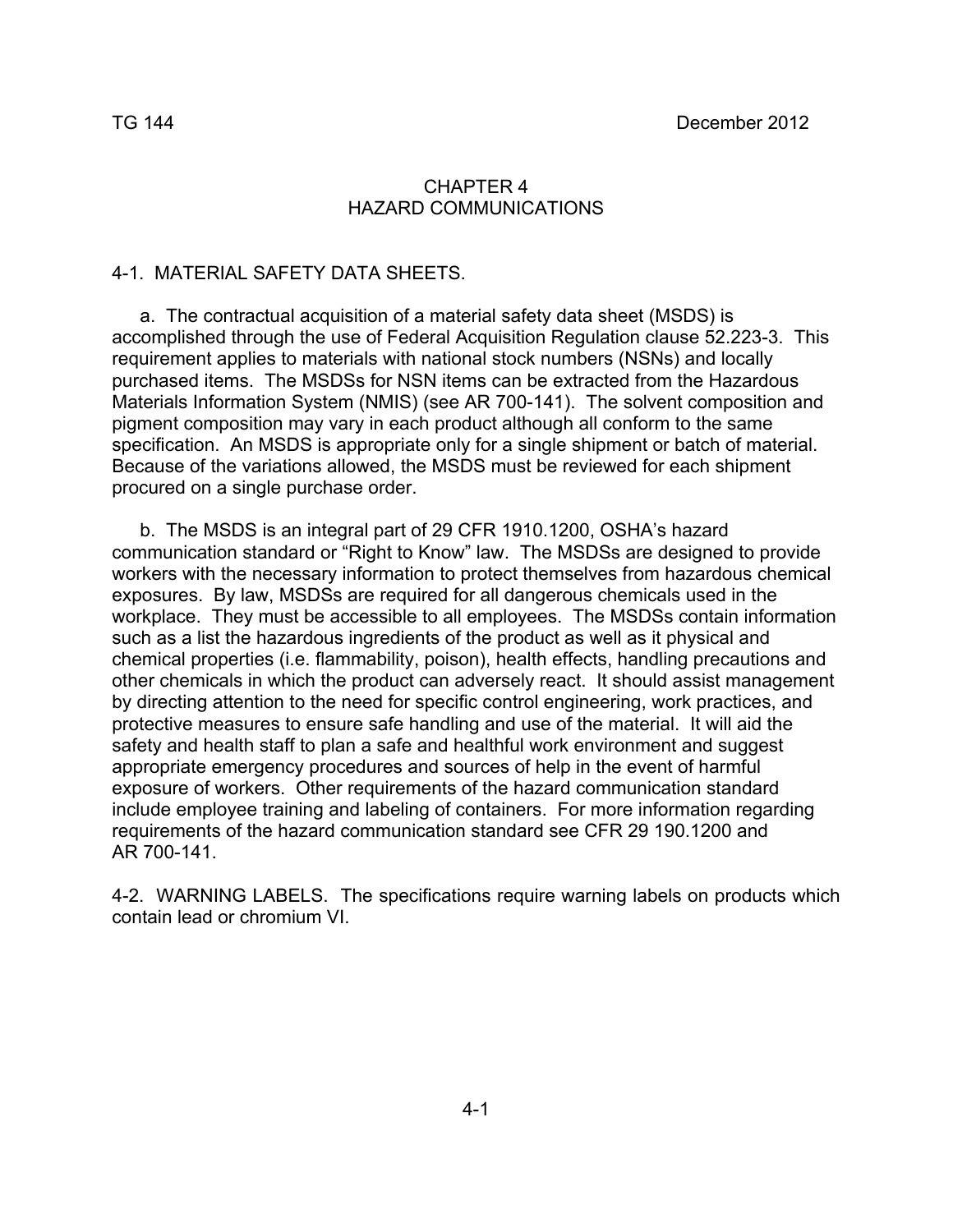#### 5-1. ISOCYANATES

 a. The most common isocyanate monomer found in aliphatic polyurethane paint is HDI and is the ingredient which has generated the majority of concern. This is because isocyanates, in general, are known to be sensitizers and irritants. The HDI is present in the uncured polyurethane paint coating and may be released during thermal decomposition of cured polyurethane paint coatings.

 b. The OSHA has no established PEL values for HDI. The NIOSH has a timeweighted average (TWA) concentration of 0.005 parts per million (ppm) (.035 milligram per meter cubed  $(mg/m^3)$  for HDI.

 c. Prepolymers of HDI (also called oligomeric HDI) are present in high concentrations in all CARC formulations. There are no OSHA PELs or ACGIH TLV®- TWAs for these compounds but the state of Oregon has published an 8-hour PEL of 0.5 mg/m<sup>3</sup> and a ceiling concentration of 1.0 mg/m<sup>3</sup> for prepolymers of HDI. (TLV® is a registered trademark of the ACGIH.)

5-2. SOLVENTS. All paints, primers, and thinners contain organic solvents. In addition, spray operations require thinning with organic solvents to achieve the desired viscosity. Organic solvents are also used to clean up painting equipment and to clean the substrate prior to painting. The solvent composition and percentages for the paints, primers, and thinners vary. However, TLVs or PELs have been established for the solvents such as toluene, xylene, and MEK used in these materials. Per AR 40-5 and DA PAM 40-11, the Army will comply with the more stringent of the TLV or PEL provisions. Some solvents used in newer CARC formulations may not have TLVs or PELs. There are manufacture recommended Occupational Exposure Limits (OELs) or American Industrial Hygiene Association (AIHA) Workplace Environmental Exposure Limits (WEELs) available for some of these compounds.

5-3. LEAD. Pigments used in the paints and primers may contain lead. An OSHA PEL of 0.05 mg/m<sup>3</sup> has been established for lead.

5-4. CHROMIUM VI (HEXAVALENT CHROMIUM). Paints, primers, and primer washes may contain water insoluble chromium VI compounds. These substances have an OSHA PEL of 0.005 mg/m<sup>3</sup>, as chromium, and are recognized as having carcinogenic or cocarcinogenic potential.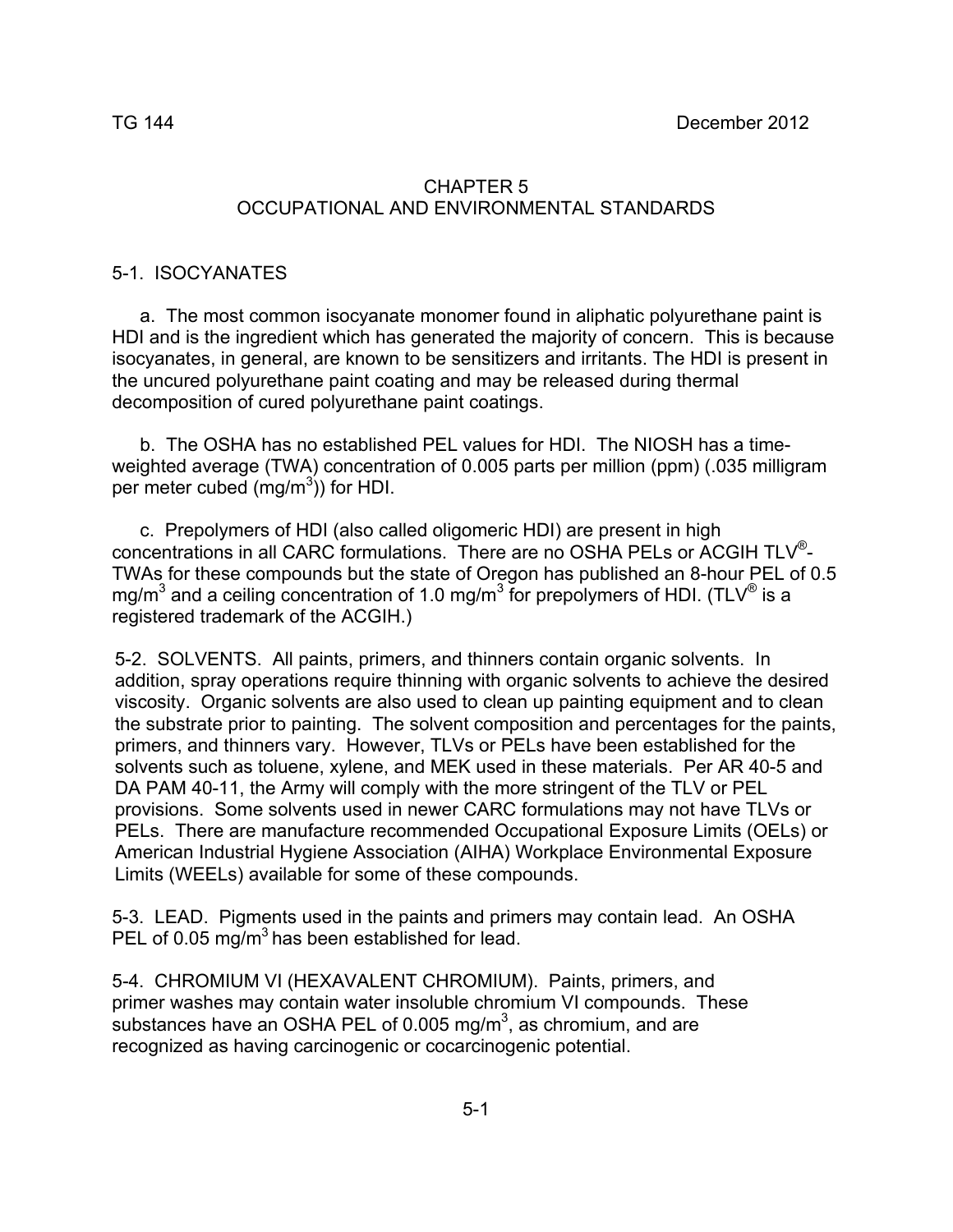5-5. OTHER METALS. Metals present in the pigments must be determined by using the MSDS and/or the analyses. References should be checked to establish appropriate exposure limits.

5-6. ADDITIVE PROPERTIES. When similar chemical compounds are encountered which elicit similar physiological reactions, the additive effects must be considered. Procedures for establishing standards for these compounds are contained in the ACGIH TLV Booklet and the OSHA Standards (29 CFR 1910.1000).

5-7. STATE AND LOCAL AIR POLLUTION REGULATIONS.

 a. Many state and local air pollution control agencies have regulations governing the design and operation of paint spray booths. Many states require permits for the installation of new spray paint booths and the modification of existing booths. Implementing CARC painting operations in an existing booth may constitute a process modification and thereby require issuance of a permit or revision to the existing permit. Numerous states are also in the process of developing an air toxics program which may impact on CARC painting operations due to the HDI constituent in the CARC formulations. Also, certain types of solvents and heavy metals (i.e., lead and chromium) may also be regulated under specific state air toxics regulations. Specific air pollution requirements or permit conditions may be obtained through the installation environmental coordinator. This individual is usually located within the Directorate of Engineering and Housing.

 b. Spray painting operations are also regulated in many states by local or state air pollution control agencies. In locations designated as nonattainment areas for ozone, restrictions are often imposed on the amounts of VOCs that may be exhausted to the atmosphere. This may affect the types and amounts of thinners and solvents used during painting operations. Any restrictions or limitations for spray painting operations are typically listed in that source's air pollution operating permit. Coordination should be made with the installation environmental coordinator to verify the permit requirements.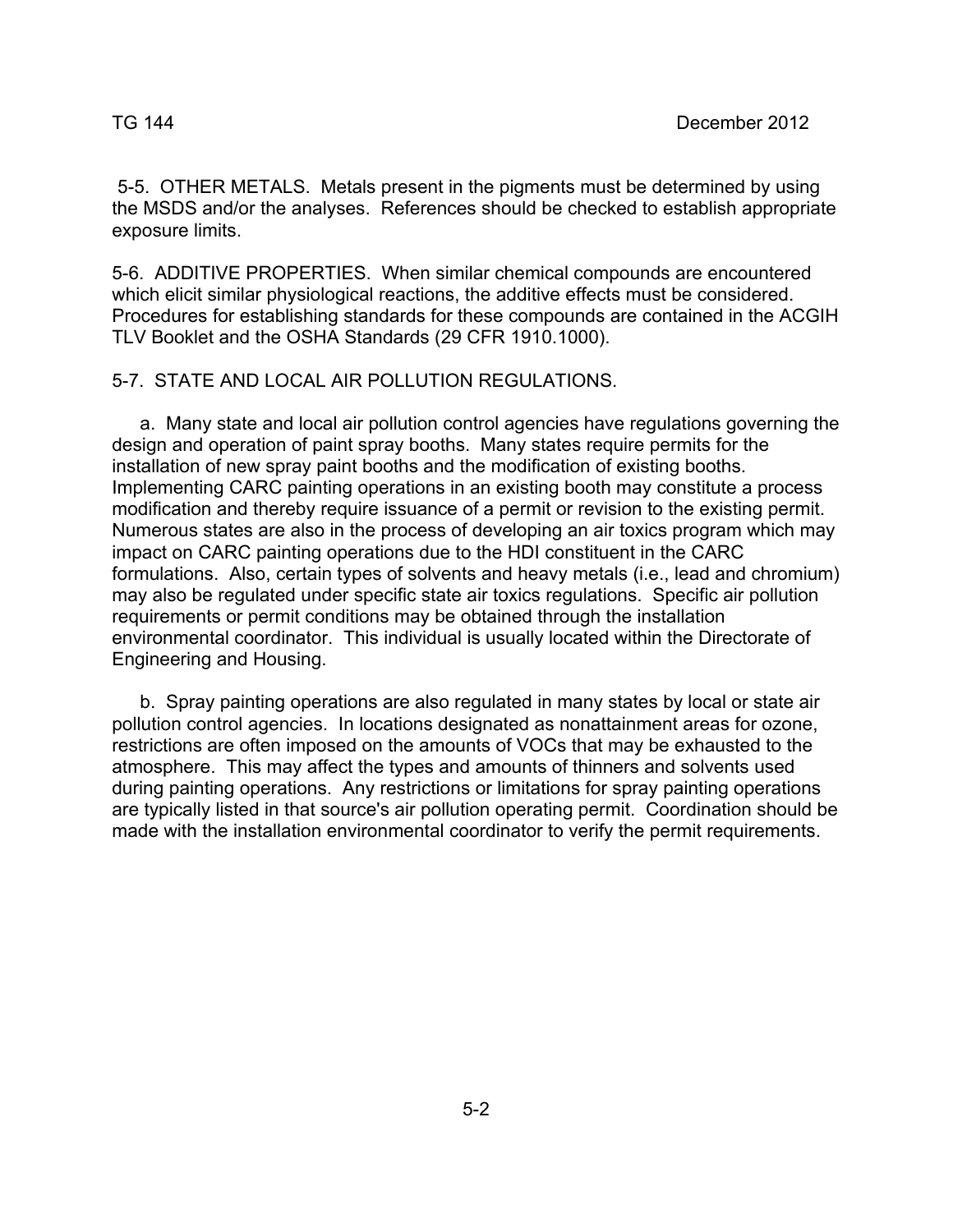#### CHAPTER 6 SAMPI ING

6-1. SAMPLING STRATEGIES. The sampling strategy developed should account for all possible spray painting activities within the booths.

 a. The sampling is done during the painting of different vehicles and equipment, when the booths' filters are clean and dirty, when changes or modifications occur in or to the booths, and for each painter.

 b. The documentation should be revalidated biennially if the initial sampling results are below one-half of the standard and, semiannually, if greater than one-half of the standard.

 c. Additional monitoring is required whenever there has been a production, process, control, or personnel change or whenever there is any other reason to suspect a change that may result in new or additional exposures.

#### 6-2. COLLECTING SAMPLES.

 a. Methods of collecting samples for potentially hazardous paint, primer, and solvent components are presented in U.S. Army Public Health Command (USAPHC) Technical Guide (TG) No. 141. Personal sampling is the preferred method for determining personal exposures that can be compared to the published occupational exposure limits. Personal sampling results can also be used to determine or validate appropriate levels of PPE, as well as justify a reduction in the level of PPE if indicated. Area samples should be used to determine the effectiveness of control measures or locate problem areas.

b. The USAPHC TG No. 141 also–

(1) Contains procedures for submitting air samples.

 (2) Identifies laboratories performing the analyses. When more than one analysis on a collected sample is desired, the laboratory performing the analysis should be contacted to verify the validity of the sampling method.

 (3) Is available on the web at the U.S. Public Health Command Library: http://phc.amedd.army.mil/Pages/Library.aspx, and the following direct link: http://phc.amedd.army.mil/PHC%20Resource%20Library/TG%20141%20Industrial%20 Hygiene%20Sampling%20Guide.pdf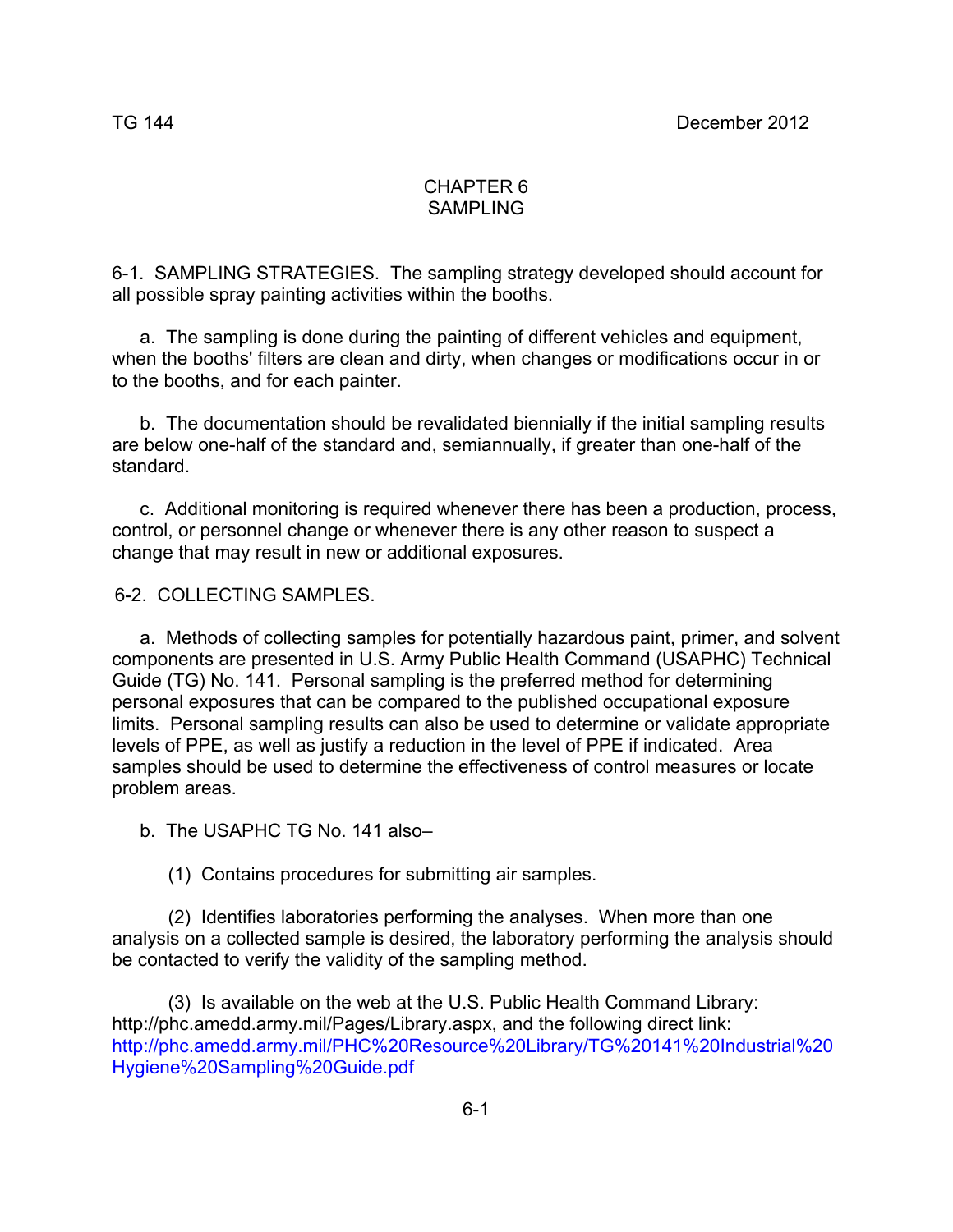#### CHAPTER 7 HEALTH EFFECTS FROM HAZARDS FOUND IN PAINT OPERATIONS

7-1. GENERAL. Retrospective epidemiologic studies of painters have demonstrated an increased incidence of neurobehavioral symptoms. However, there is poor evidence of objective neurophysiologic deterioration as measured by behavioral testing, nerve conduction testing, and physical examination findings. Other casecontrol studies have suggested an increased risk of lung, laryngeal, and esophageal cancers in painters. Painters are exposed to a wide variety of chemicals which can affect specific organ systems or present generalized toxicity. Additionally, painters perform a wide variety of tasks which may increase the risk of exposure to these chemical substances.

#### 7-2. HEALTH HAZARDS.

 a. Solvents. A wide variety of solvents (including ethyl acetate, toluene, xylene, MEK, 2-ethoxyethyl acetate, N-Methyl-2-pyrrolidone (NMP), and 1-Chloro-4- (trifluoromethyl) benzene (PCBTF)) are encountered in painting operations. They are generally well-absorbed through the skin and respiratory epithelium. The central nervous system and peripheral nervous system are commonly affected by these compounds. The gastrointestinal, respiratory, hepatic, renal, and hematopoietic systems may also be adversely affected by solvents, depending on the specific type of compound. Solvents act as defatting agents, which may lead to fissuring and reddening of the skin. Misuse of solvents to clean the skin is often implicated in causing dermatitis in painters. Solvent vapors may produce eye irritation. Inhalation of solvent vapors may produce acute effects such as dizziness, nausea, headache, narcosis, or unconsciousness. Solvents are thought to be the agents responsible for the production of neurobehavioral symptoms (such as numbness or tingling in the hands, irritability, depression, or an inability to concentrate) seen in chronically exposed painters. Cellosolve acetate (2-ethoxyethyl acetate), which may be a constituent in CARC will also produce mucous membrane and skin irritation.

 b. Isocyanate. The HDI is a constituent in CARC and has been associated with the respiratory effects seen during and after the application of this material. The HDI is highly irritating to the skin and mucous membranes-producing itching and reddening of the skin, a burning sensation of the throat and nose, and watering of the eyes. In sufficient concentrations, HDI may cause acute pulmonary symptoms to include cough, shortness of breath, pain on respiration, increased sputum production, and chest tightness. In a small percentage of the workforce, it may produce asthmatic symptoms through an allergic, Immunoglobulin E-mediated mechanism. The following allergic symptoms may be present: coughing, wheezing, tightness in the chest, or shortness of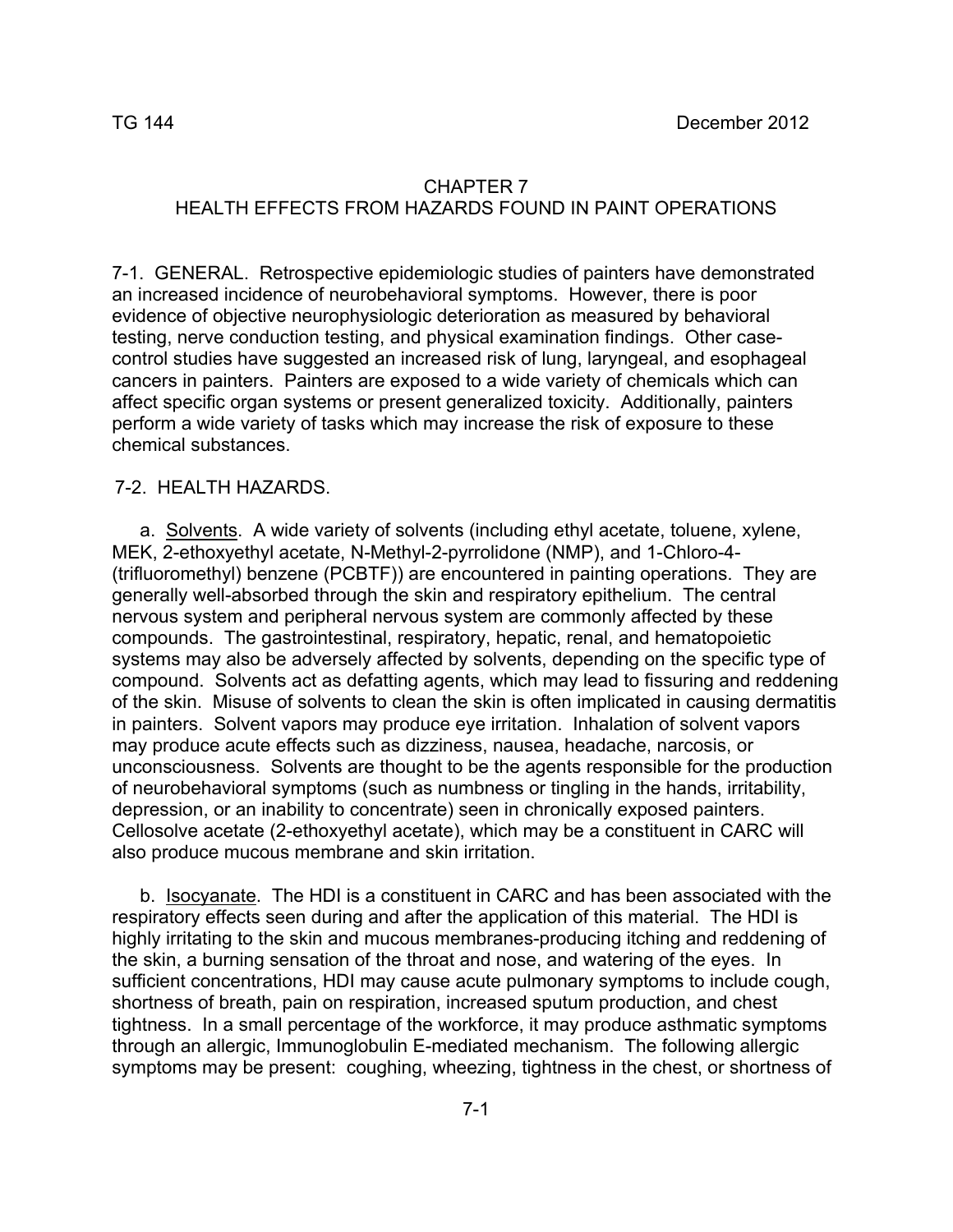breath. This allergic reaction may occur a few days or months after initial exposure to HDI and can occur at atmospheric concentrations lower than those which produce HDI's irritant effects. Sensitive individuals may exhibit a decrease in forced expiratory volume in 1 second (FEV1,) on pulmonary function testing after being exposed during the work shift, as compared to preshlft values. A longitudinal study of workers exposed to an analogous compound, toluene diisocyanate, suggests that low level, chronic exposures may result in an increased decrement in pulmonary function, compared to the general population. The HDI may be generated and released during thermal decomposition of CARC.

#### c. Metals.

 (1) Lead exposure usually occurs as a result of aerosolization of lead-based paint, grinding or sanding of painted areas, or welding of unprepared surfaces resulting in the production of lead fumes. Lead has been associated with interference of the heme synthesis pathway, resulting in anemia. Additionally, lead exposure may be associated with abdominal cramping (colic), kidney disease, peripheral nervous system disease, and neuropsychiatric disturbances. Lead can cause adverse reproductive effects in men and women. Short-term, high exposures to lead can result in acute encephalopathy progressing to seizures, coma, and death.

 (2) Chromium VI (hexavalent chromium), a component in some paint pigments, is similar to lead in that processes such as aerosolization, grinding, or burning of chromium VI-based paint can increase the risk for exposure. Chromium VI has been associated with penetrating lesions of the skin and nasal septum, dermatitis, and inflammation of the larynx and liver. Chromium VI, as chromate, is a carcinogen producing primarily bronchiogenic carcinomas in exposed workers.

 (3) Cadmium, used for corrosion control, is electroplated onto fasteners (nuts and bolts) and brackets. Cadmium can be found in some paint coatings. It is a skin/eye irritant and sensitizer. Acute exposure by ingestion leads to nausea, vomiting, abdominal cramps and diarrhea. Acute poisoning from inhalation may lead to severe bronchial and pulmonary irritation. Cadmium is classified as a suspect human carcinogen.

 (4) Beryllium used in metal alloys. The most common route of exposure is from inhalation from sanding or grinding operations. It is insoluble and thus it is not associated with acute effects. Chronic exposure to airborne particulates may lead to a serious condition known as chronic berylliosis. Beryllium is classified as a known carcinogen.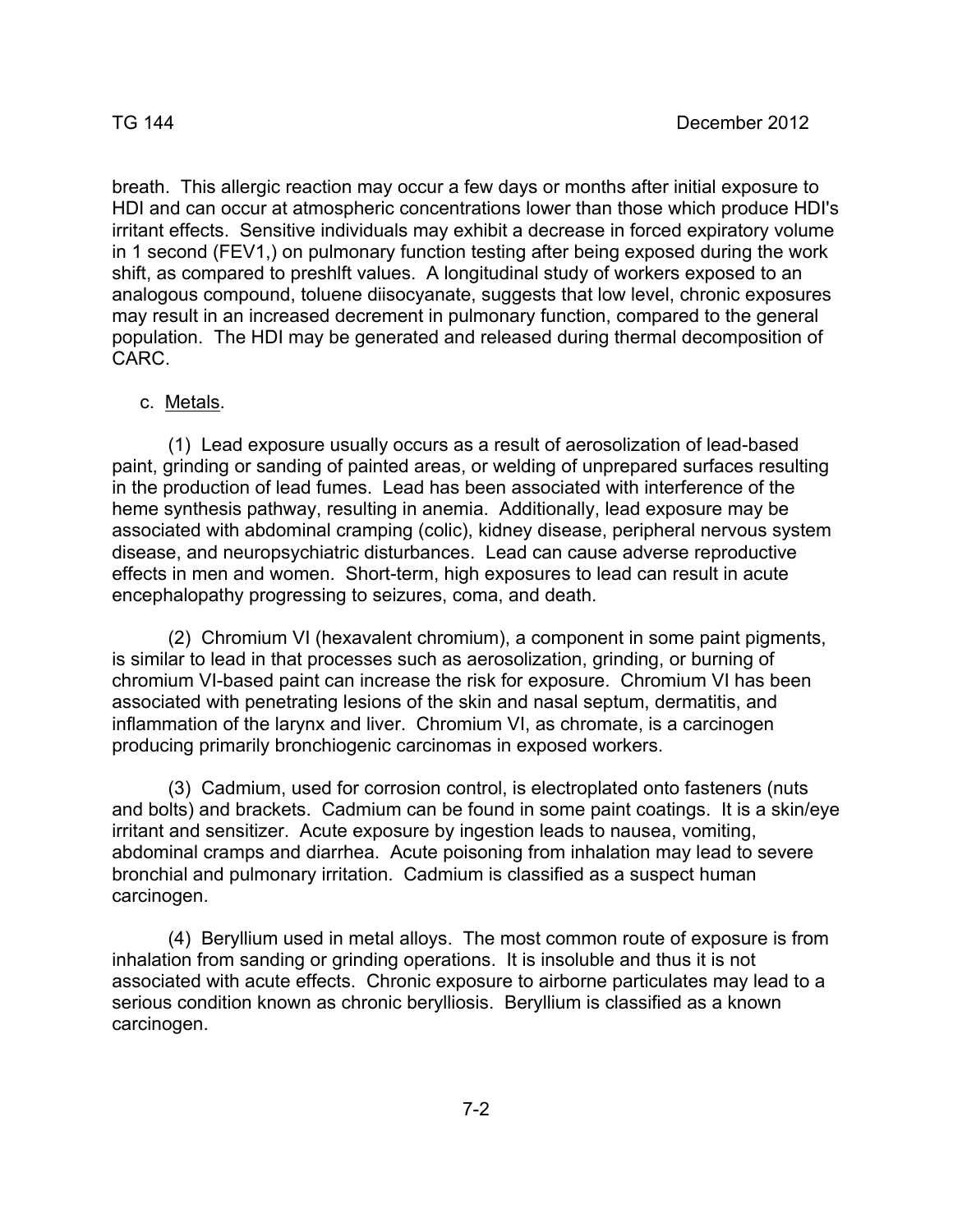(5) Zinc exposure is derived from welding operations involving galvanized metal. Inhalation of metal fumes containing zinc oxide may cause a condition known as "metal fume fever". Metal fume fever is characterized by high fever, chills, sweating as well as a metallic taste in the mouth

#### d. Gases.

 (1) Carbon monoxide is a poisonous gas. It is odorless, colorless, and not easily detected. It interferes with respiration by competing for hemoglobin in the blood. High levels can lead to a condition known as "hypoxia" in which there is an inadequate supply of oxygen to the tissues. Carbon monoxide is generated by incomplete combustion. A primary concern for potential carbon monoxide exposure in painting operations comes from the use of oil-lubricated air compressors to supply breathing air. OSHA requires that all breathing air supplied by oil lubricated air compressors have integrated high temperature and/or carbon monoxide alarms (Title 29 CFR 1910.134, *Respiratory Protection*).

 (2) Phosgene is highly toxic and a strong irritant reacts with moisture to form hydrochloric acid. Symptoms include severe lung irritation and pulmona edema (filling of lungs with fluid). Phosgene is formed when metals that have been cleaned with chlorinated hydrocarbon solvents are heated to the high temperatures associated with welding.

 (3) Nitrogen oxides, formed during arc welding, are eye, nose, throat, and mucus membrane irritant. High concentrations can result in pulmonary edema.

 (4) Ozone is a colorless, odorless highly reactive gas. It is toxic by inhalation, a strong irritant, and a fire and explosion risk, making it a health and physical hazard. It is formed when UV light is exposed to an electrical current.

#### 7-3. PHYSICAL HAZARDS.

 a. Flammable material. Improper use and storage of flammable materials such as solvents used to thin paint can create fire and explosion hazards. Inadequately ventilated work spaces particularly in confined spaces could allow flammable materials to reach the Lower Explosive Limit (LEL). The LEL is the lowest concentration (percentage) of a gas or vapor in air capable of producing a flash of fire in presence of an ignition source (arc, flame, heat). Concentrations lower than LEL are 'too lean' to burn.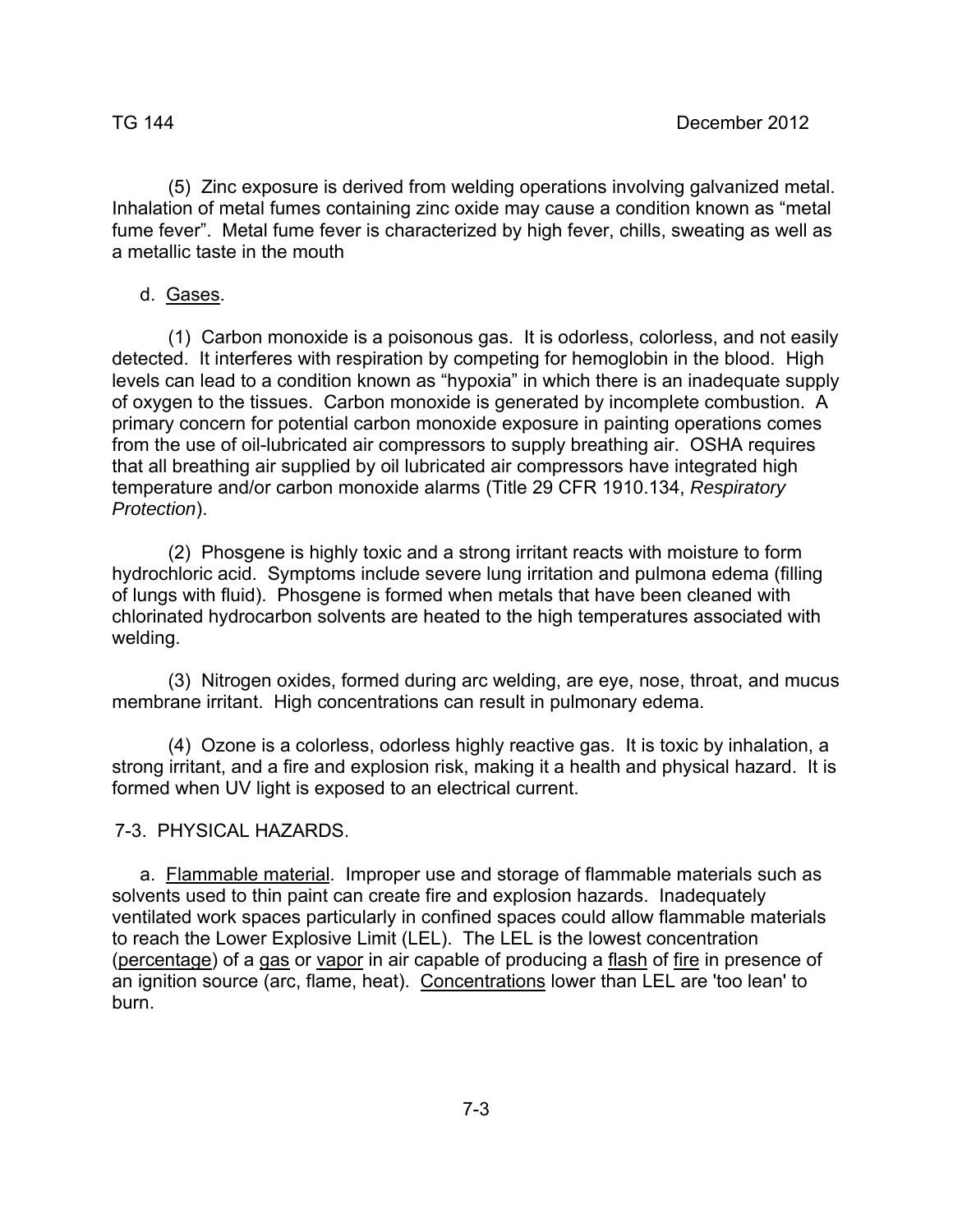b. Electrical. Electric shock can result in death or severe injury, including burns. Accidents usually occur from careless use or improperly installed or grounded equipment.

 c. Noise. In addition to temporary and permanent hearing loss effects of overexposure to noise include nervousness, nausea, headache, hypertension, sleep disturbance, anxiety, emotional instability.

d. Ultraviolet radiation. Overexposure to UV radiation can result in skin damage and a condition known as "welders flash" caused by burning of the retina.

e. Infrared radiation. Overexposure to infrared radiation can result in thermal burns.

 f. Compressed air. Dangers associated with compressed air systems include damage to eyes from flying debris and explosion hazards from ruptured compressed air storage systems. Airless spray paint guns have produced injection injuries of the hand. Paint injected into the hand may initially appear innocuous, but may progress to ischemia or chemical or thermal burns. Solvents may be injected in sufficient quantities to cause systemic symptoms. All personnel with injection injuries will be referred for surgical consultation to minimize the possibility of infection, gangrene, and disability. Compressed air should not be used for general cleaning because it may generate hazardous airborne dust. Potentially hazardous dust (such as paint dust) should be cleaned using wet methods or HEPA-filtered vacuum cleaners.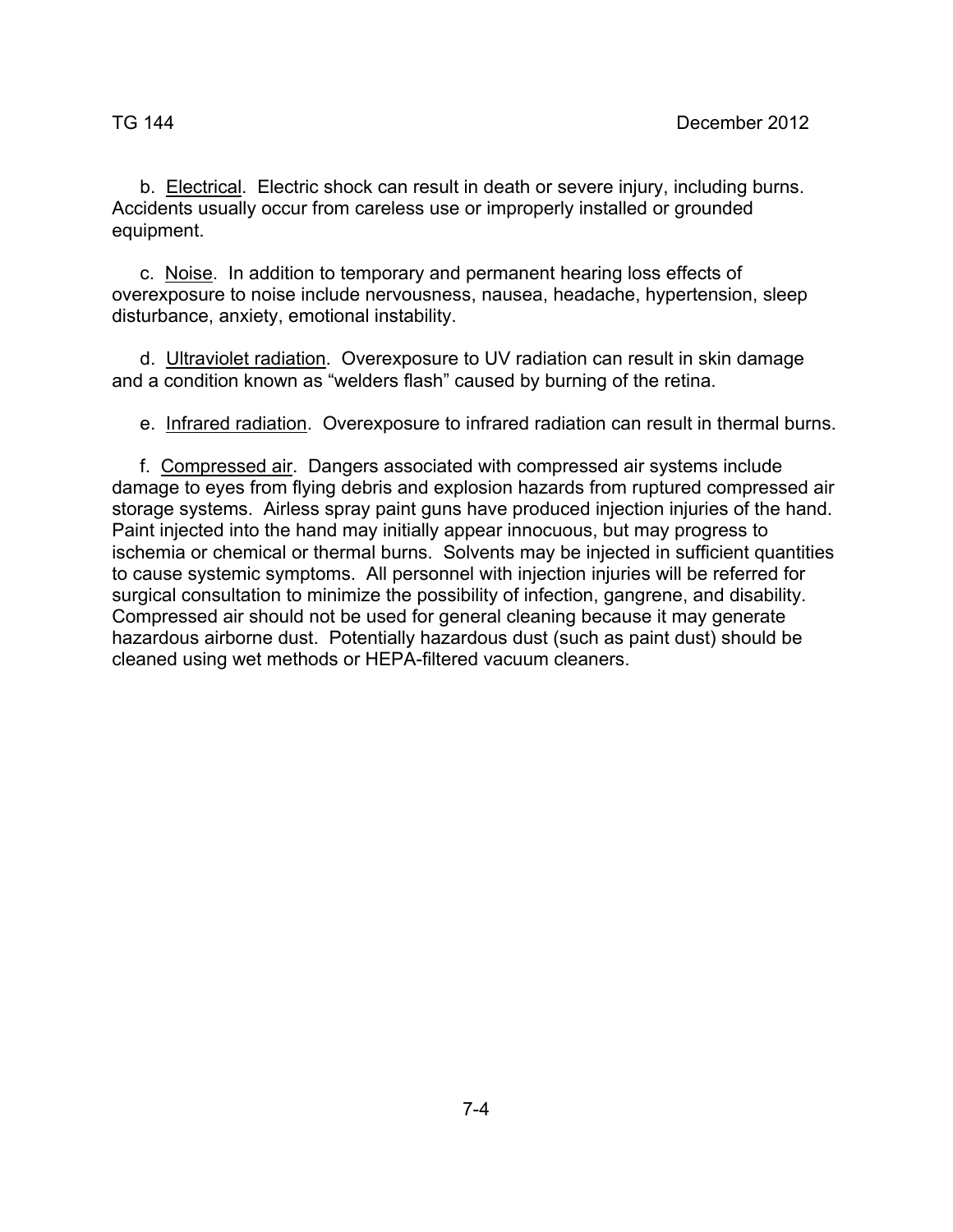### CHAPTER 8 WASTE MANAGEMENT

8-1. BACKGROUND. On 21 October 1976, the President signed into law the Resource Conservation and Recovery Act (RCRA) which directed the U.S. Environmental Protection Agency (EPA) to develop and implement regulations for the "cradle-to-grave" management of hazardous waste (HW). Since the RCRA's enactment in 1976 and subsequent reauthorization in 1984, the EPA has promulgated an enormous volume of regulations which govern all aspects of HW management including generation, transportation, treatment, storage, recycling, and ultimate disposal. Also, many state environmental regulatory agencies have promulgated HW regulations which are more stringent than the Federal regulations.

8-2. WASTE STREAMS.

 a. Painting operations, regardless of the types of paints used, typically generate one or more waste streams which are subject to regulation as HW under the RCRA. These waste streams include, but are not limited to the following:

(1) Excess or unserviceable paints, paint components, and paint thinners.

(2) Spent paint thinners and paint stripping solvents.

(3) Paint-contaminated blasting media.

 (4) Paint-impregnated paper filter elements from paint booth air filtration systems.

 (5) Paint-contaminated water and sludge from paint booth waterfall air filtration systems.

(7) Paint-contaminated strippable coatings from interior paint booth surfaces.

(8) Empty paint, paint component, and solvent containers.

 b. Whether any of these waste streams would be defined as regulated waste (RW) and thus subject to regulation under the RCRA is dependent on the following two factors: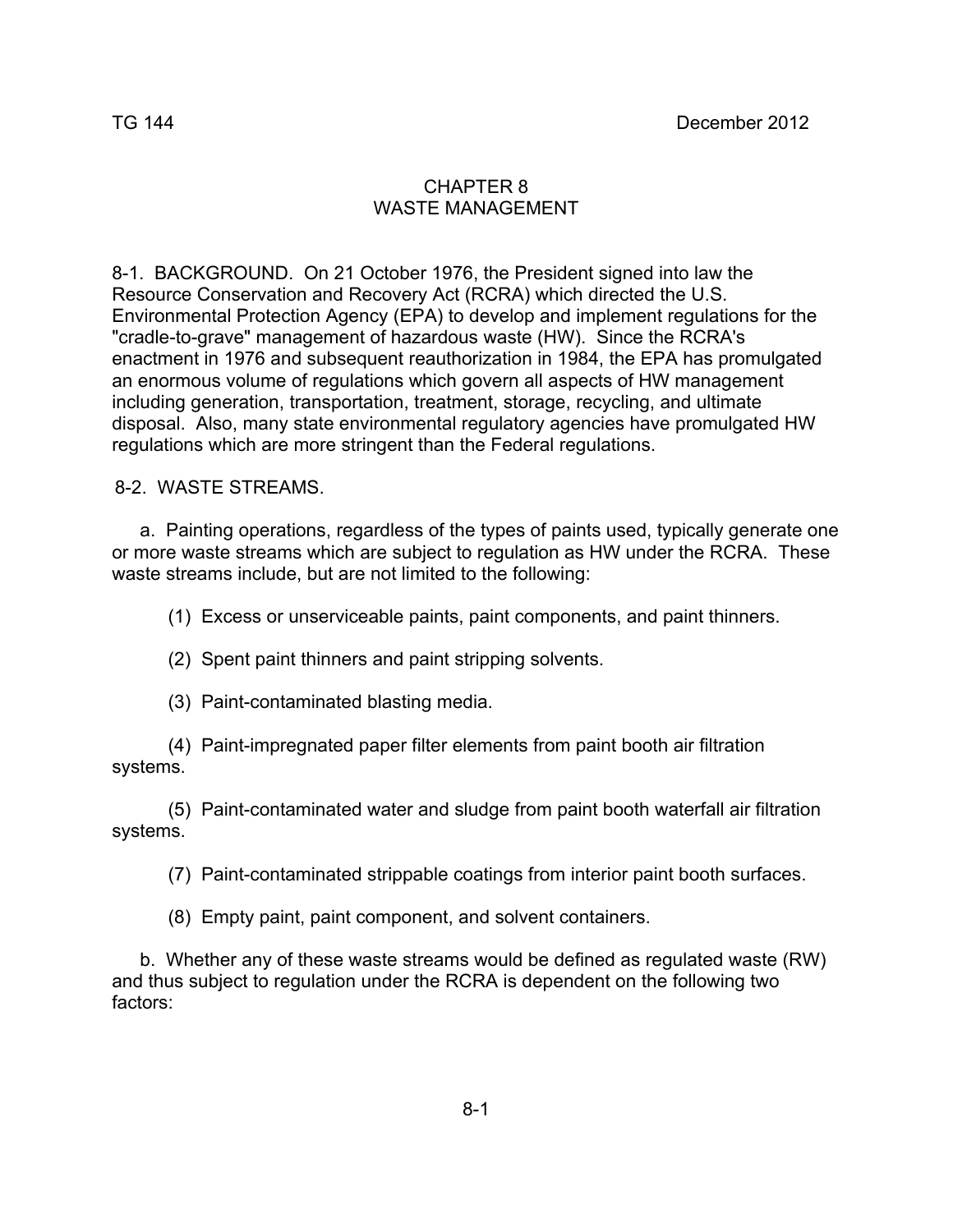(1) The waste may be among those specifically listed as an HW by the EPA. For example, unserviceable 1.1,1-trichloroethane is a listed HW (EPA HW number U226); or

 (2) The waste may exhibit one or more of the four characteristics of HW as defined in the RCRA regulations (i.e., ignitability, corrosivity, reactivity, and Extraction Procedure (EP) toxicity (heavy metals)). For example, paint-impregnated paper filter elements may exhibit the characteristic of EP toxicity (lead and/or chromium) if the paints they are impregnated with contained lead and/or chromium in their pigment formulations. Knowledge of the paint formulation and/or actual analytical testing of filter elements would be required before this type of determination could be made.

 c. There are other factors which must be considered when determining if a particular painting waste stream is subject to regulation as an HW. For instance, many wastes are specifically excluded from regulation under the RCRA. For example, containers which held certain HWs are exempt from regulation if they meet the regulatory definition of empty (e.g. containers less than 1 inch of residue or less than 3% residue by weight). Also, certain HWs are exempt from regulation if they are recycled in a specific manner. For example, off-specification 1,1,1-trichloroethane is not subject to regulation as an HW if it is returned to the manufacturer for regeneration.

8-3. MANAGING THE WASTE. The characterization and management of wastes under the RCRA is a complex issue. On DA installations, the installation environmental coordinator is normally assigned the responsibility for ensuring that RCRA issues are adequately addressed. The environmental coordinator acts on behalf of the installation commander who, under provision of AR 420-47, is ultimately responsible for the management of HW on the installation. Therefore, before taking steps to manage any painting waste stream, the installation environmental coordinator must be notified. The environmental coordinator will be able to evaluate each waste stream to determine if it is an HW and will know which regulations, if any, apply.

8-4. TECHNICAL ASSISTANCE. Additional technical assistance and guidance on the proper management of painting wastes may be obtained from the Commander, U.S. Army Public Health Command, Waste Disposal Engineering Division, Aberdeen Proving Ground, MD 21010-5422, DSN: 584-3651.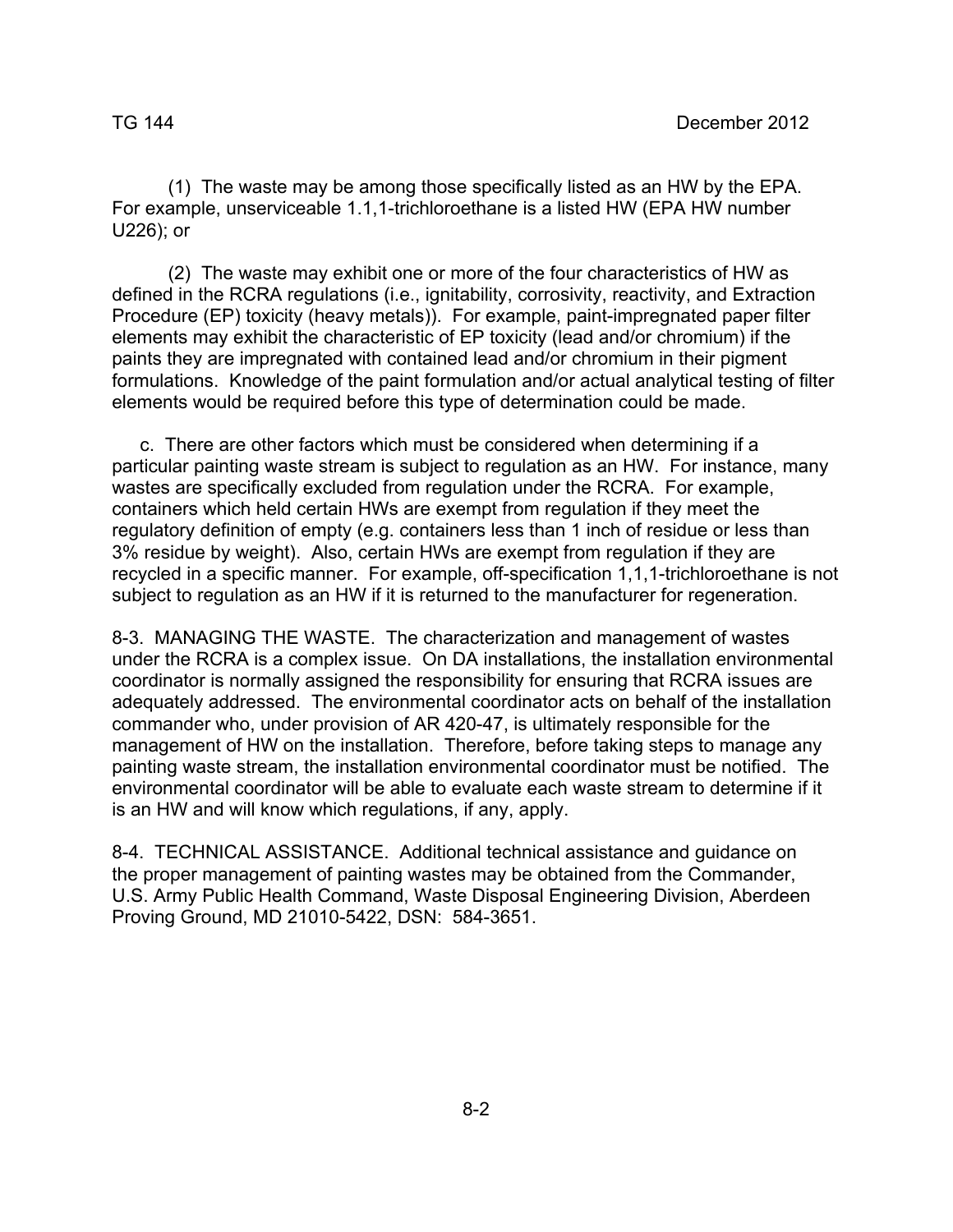## APPENDIX A

#### SECTION I REFERENCES

Department of the Army (DA). 2007. Army Regulation 40-5, *Preventive Medicine*. http://www.apd.army.mil/pdffiles/r40\_5.pdf.

Department of Defense. Unified Facilities Criteria (UFC), Industrial Ventilation http://www.wbdg.org/ccb/DOD/UFC/ufc\_3\_410\_04n.pdf

American Conference of Governmental Industrial Hygienists. 2004. *Industrial Ventilation, A Manual of Recommended Practice.* 25<sup>th</sup> Edition. Cincinnati, Ohio:

American National Standards Institute (ANSI). 2007. ANSI Standard Z9.3, *Safety Code for Design, Construction, and Ventilation of Spray Finishing Operations*. http://webstore.ansi.org/RecordDetail.aspx?sku=ANSI%2fAIHA+Z9.3-2007

National Fire Protection Association (NFPA). NFPA Code 30, *Flammable Liquids*, 2008 Edition. Available at: http://www.nfpa.org/catalog/category.asp?category%5Fname=Codes+and+Standards& Page=1&src=catalog

NFPA. NFPA Code 33, *Standard for Spray Application Using- Flammable and Combustible Materials*, 2011 Edition. Available at: http://www.nfpa.org/catalog/category.asp?category%5Fname=Codes+and+Standards& Page=1&src=catalog

NFPA. NFPA Code 70*, National Electrical Code,* 2011 Edition. Available at: http://www.nfpa.org/catalog/category.asp?category%5Fname=Codes+and+Standards& Page=1&src=catalog

DA. 2000. Department of the Army Pamphlet (DA PAM) 40-503, *Industrial Hygiene Program*.

American Conference of Governmental Industrial Hygienists. *TLVs for Chemical Substances and Physical Agents in the Work Environment and Biological Exposure Indices.* (Cited in paras 2-2a(7), 5-lb and 5-6.). Cincinnati, Ohio.

U.S. National Archives and Record Administration. *Code of Federal Regulations.* Title 29 Part 1910.94, Occupational Safety and Health Administration Occupational Safety and Health Standards. *Ventilation.* Available at: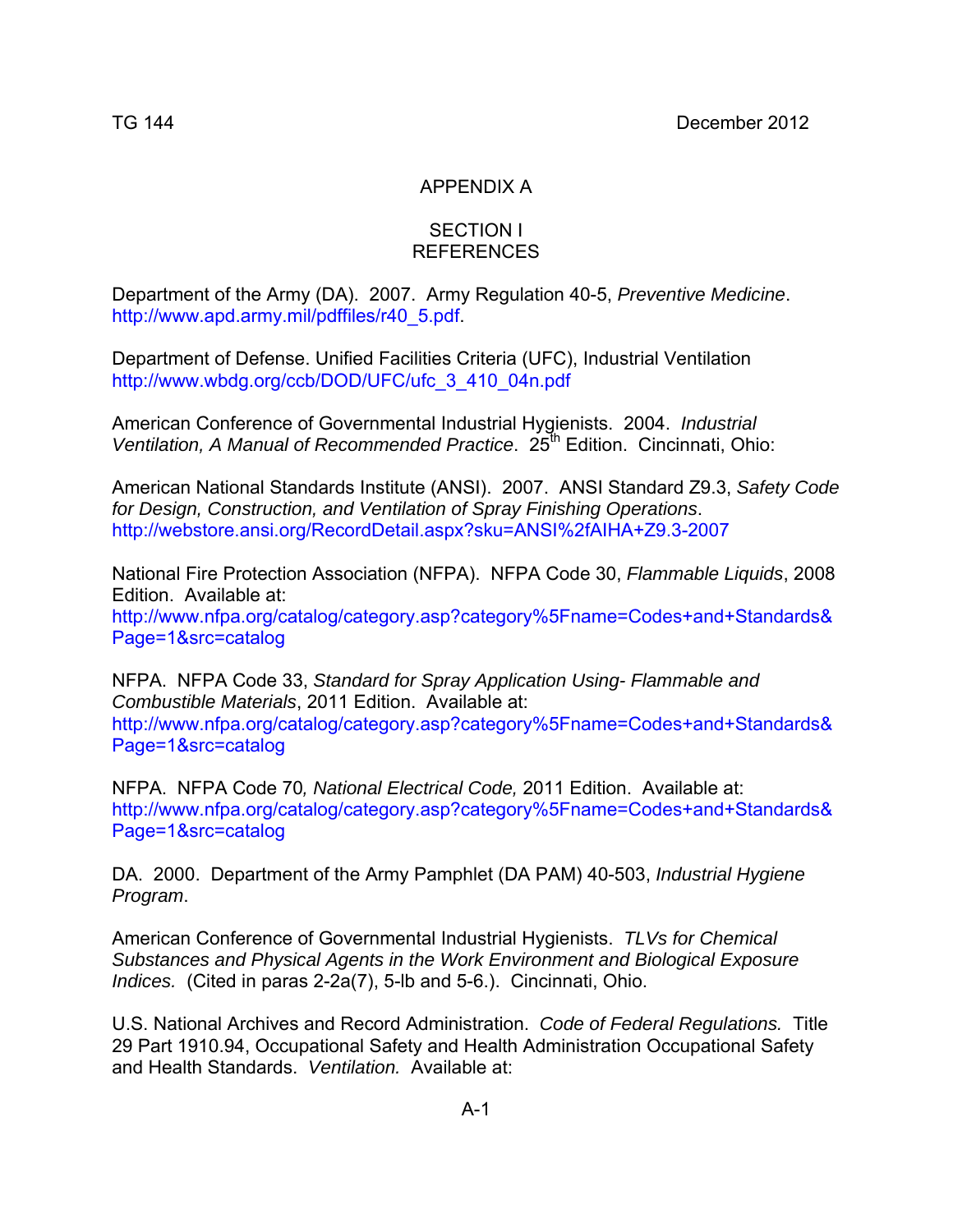http://www.osha.gov/pls/oshaweb/owasrch.search\_form?p\_doc\_type=STANDARDS&p toc\_level=0&p\_keyvalue=&p\_status=CURRENT

U.S. National Archives and Record Administration. *Code of Federal Regulations.* Title 29 Part 1910.107, Occupational Safety and Health Administration Occupational Safety and Health Standards. Spray Finishing using Combustion and Flammable Materials*.*  Available at:

http://www.osha.gov/pls/oshaweb/owasrch.search\_form?p\_doc\_type=STANDARDS&p toc\_level=0&p\_keyvalue=&p\_status=CURRENT

U.S. National Archives and Record Administration. *Code of Federal Regulations.* Title 29 Part 1910.252, Occupational Safety and Health Administration Occupational Safety and Health Standards. Welding, Cutting and Braizing. Available at: http://www.osha.gov/pls/oshaweb/owasrch.search\_form?p\_doc\_type=STANDARDS&p toc\_level=0&p\_keyvalue=&p\_status=CURRENT

U.S. National Archives and Record Administration. *Code of Federal Regulations.* Title 29 Part 1910.134, Occupational Safety and Health Administration Occupational Safety and Health Standards. Respiratory Protection*.* Available at: http://www.osha.gov/pls/oshaweb/owasrch.search\_form?p\_doc\_type=STANDARDS&p toc\_level=0&p\_keyvalue=&p\_status=CURRENT

U.S. National Archives and Record Administration. *Code of Federal Regulations.* Title 29 Part 1910.147, Occupational Safety and Health Administration Occupational Safety and Health Standards. Control of Hazardous Energy (Lockout/Tagout)*.* Available at: http://www.osha.gov/pls/oshaweb/owasrch.search\_form?p\_doc\_type=STANDARDS&p toc\_level=0&p\_keyvalue=&p\_status=CURRENT

U.S. National Archives and Record Administration. *Code of Federal Regulations.* Title 29 Part 1910.1000, Occupational Safety and Health Administration Occupational Safety and Health Standards. Air Contaminants*.* Available at: http://www.osha.gov/pls/oshaweb/owasrch.search\_form?p\_doc\_type=STANDARDS&p\_

toc\_level=0&p\_keyvalue=&p\_status=CURRENT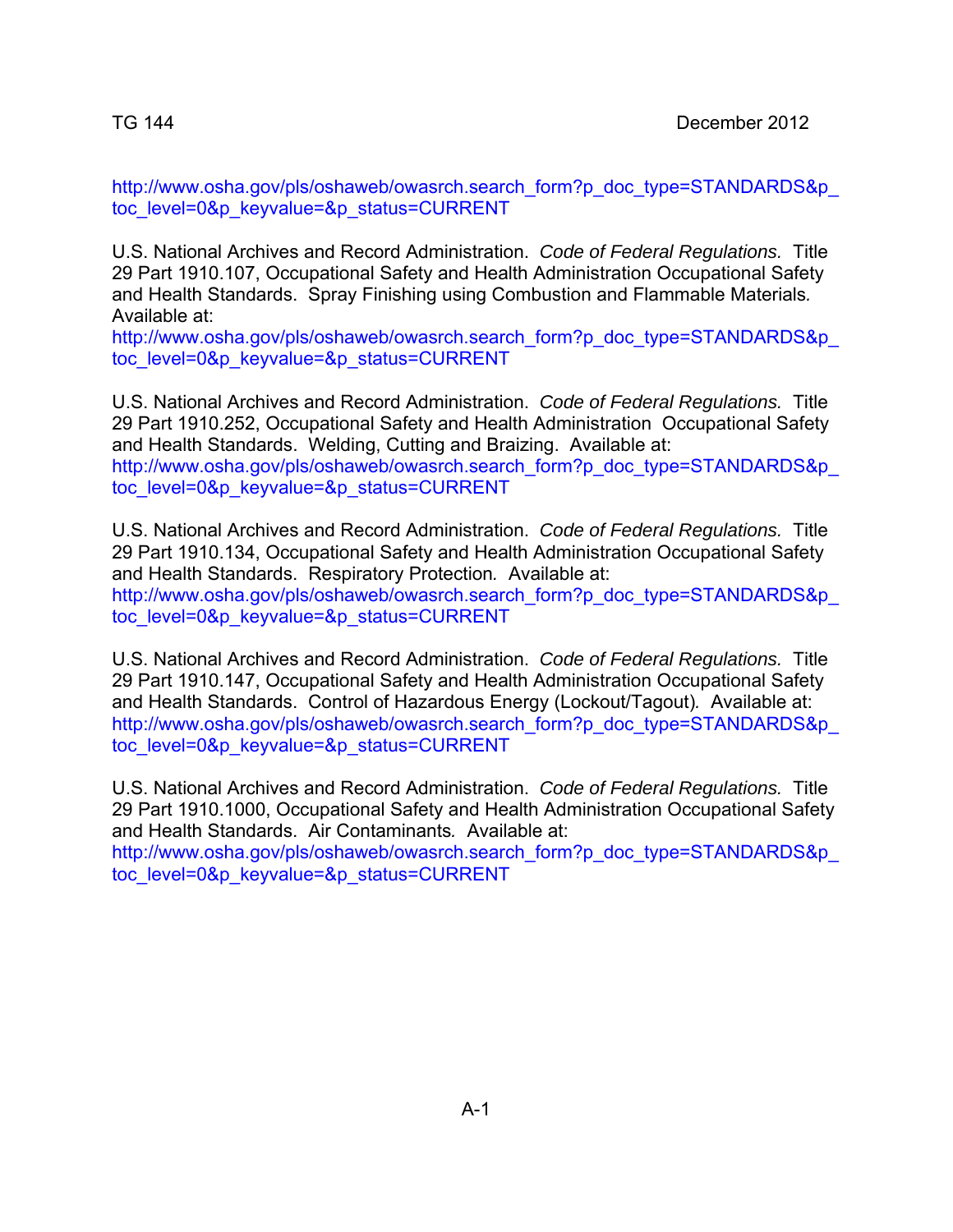### SECTION II OTHER HELPFUL PUBLICATIONS

These publications are merely a source of additional information. The user does not have to read it to understand this technical guide.

Department of the Army (DA). 1990. Army Regulation 11-34, *The Army Respiratory Protection Program*. http://www.apd.army.mil/AdminPubs/Pubs\_home.asp

DA. 2005. Department of the Army Pamphlet (DA PAM) 40-11, *Preventive Medicine*. http://www.apd.army.mil/AdminPubs/Pubs\_home.asp

DA. 2007. Army Regulation 200-1, *Environmental Protection and Enhancement*. http://www.apd.army.mil/AdminPubs/Pubs\_home.asp

DA. 2007. Army Regulation 700-141, *Hazardous Materials Information Resource System*. http://www.apd.army.mil/AdminPubs/Pubs\_home.asp

U.S. National Archives and Record Administration. *Code of Federal Regulations*. Title 42 Part 84, *Approval of Respiratory Protective Devices*, 10 July 1995. Available at: http://www.cdc.gov/niosh/pt84abs2.html

U.S. Department Of Health And Human Services. (NIOSH), *Occupational Safety and Health Administration (OSHA) Pocket Guide to Chemical Hazards*, Publication No. 2005-149.

U.S. Department Of Health And Human Services. (NIOSH) *Occupational Exposure to Diisocyanate*. Publication No. 78-215

U.S. Department Of Health And Human Services. (NIOSH) *Occupational Health Guidelines for Chemical Hazards*. Publication No. 81-123.

U.S. Department Of Health And Human Services. (NIOSH) *Certified Equipment List*, Available from: Chief, Respirator Branch National Personal Protective Technology Laboratory National Institute for Occupational Safety and Health, P.O. Box 18070, 626 Cochrans Mill Road, Pittsburgh, PA 15236

U.S. Department of Defense. 1998. Department of Defense Instruction. DOD 6055.5-M *Occupational Medical Surveillance Manual*.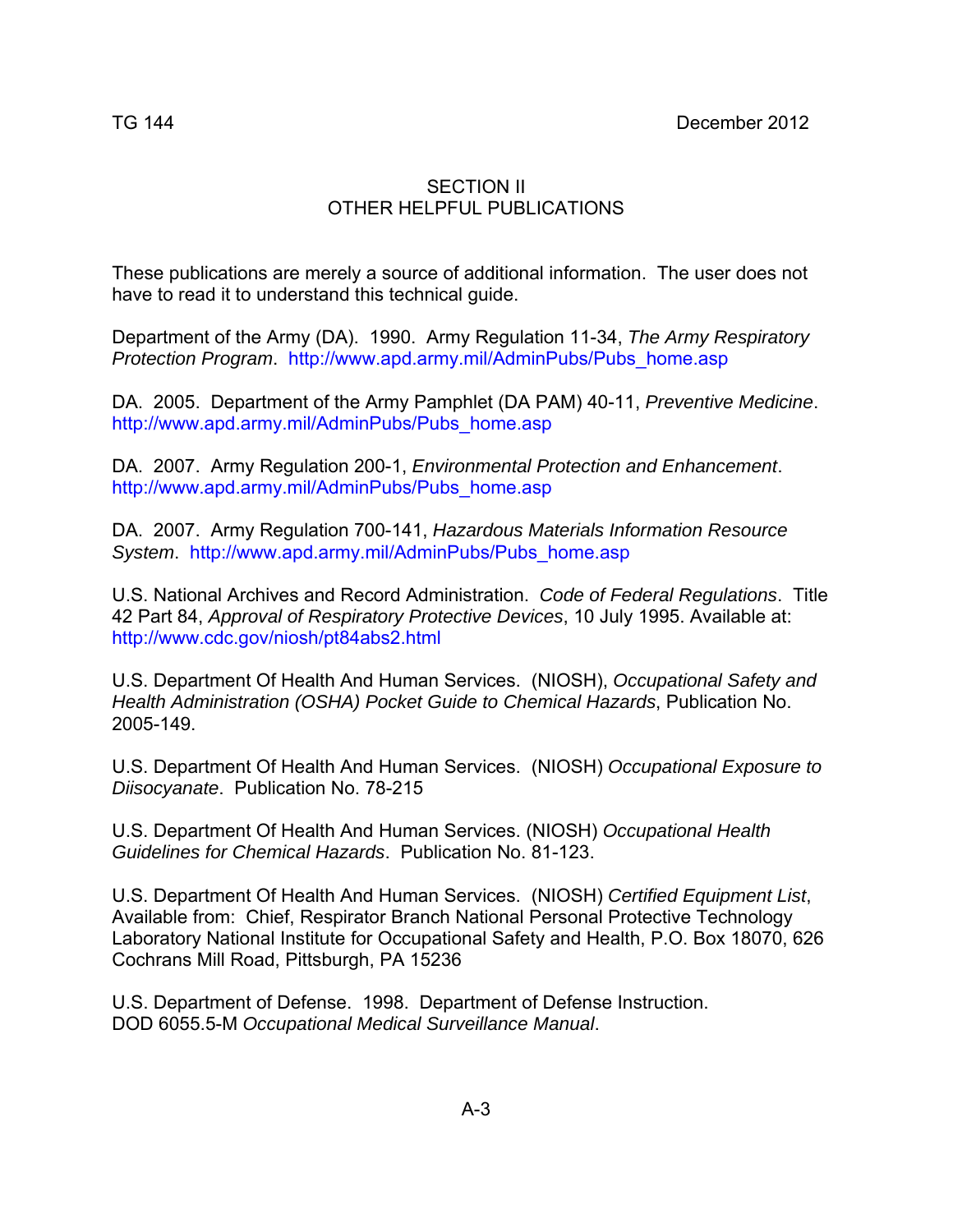Government Specification Sheet. DOD-P-15328, *Primer (Wash), Pretreatment (Formula No. 117 for Metals) (Metric)*, undated, Farwest Paint Manufacturing Co, Tukwila, WA 98168.

Military Performance Specification Sheet. MIL-PRF-4556F(1), *Coating Kit, Epoxy, For Interior of Steel Fuel Tanks*, 15 December 1998, U.S. Army Research Laboratory, Aberdeen Proving Grounds, MD 21005.

Military Performance Specification Sheet. MIL-PRF-22750F, *Coating, Epoxy, High-Solids*, 31 May 1994, Naval Air Warfare Center Aircraft Division, Lakehurst NJ 08733.

Military Detail Specification Sheet. MIL-DTL-11195G, *Enamel, Lusterless, Fast Dry, VOC Compliant, (for Use on Ammunition and Other Metals)*, 31 July 2003, U.S. Army Research Laboratory, Aberdeen Proving Grounds, MD 21005.

Military Detail Specification Sheet. MIL-DTL-12276E, *Varnish, Phenolic, Baking*, 22 September 2006, U.S. Army Research Laboratory, Aberdeen Proving Grounds, MD 21005.

Military Performance Specification Sheet. MIL-P-14105D, *Paint, Heat-Resisting (For Steel Surfaces)*, 6 March 1995, U.S. Army Aviation & Troop Command, St Louis, MO 63120.

Government Specification Sheet. DOD-P-15328D(1), *Primer (Wash), Pretreatment (Formula No. 117 For Metals) (Metric)*, TriCom Coating, Inc., Phoenix, AZ 85009.

Military Detail Specification Sheet. MIL-DTL-53022 D, *Primer, Epoxy Coating, Corrosion Inhibiting Lead and Chromate Free*, 7 May 2010, U.S. Army Research Laboratory, Aberdeen Proving Grounds, MD 21005.

Military Detail Specification Sheet. MIL-DTL-53030C, *Primer Coating, Epoxy, Water Based, Lead and Chromate Free*,4 January 2007, NCP Coatings, Inc, Niles, MI 49120.

Military Detail Specification Sheet. MIL-DTL-53039C, *Coating, Aliphatic Polyurethane, Single Component, Chemical Agent Resistant*, 19 February 2009, U.S. Army Research Laboratory, Aberdeen Proving Grounds, MD 21005.

Military Detail Specification Sheet. MIL-DTL-53072C, *Chemical Agent Resistant Coating (CARC) System Application Procedures and Quality Control Inspection*, 6 June 2003, U.S. Army Research Laboratory, Aberdeen Proving Grounds, MD 21005.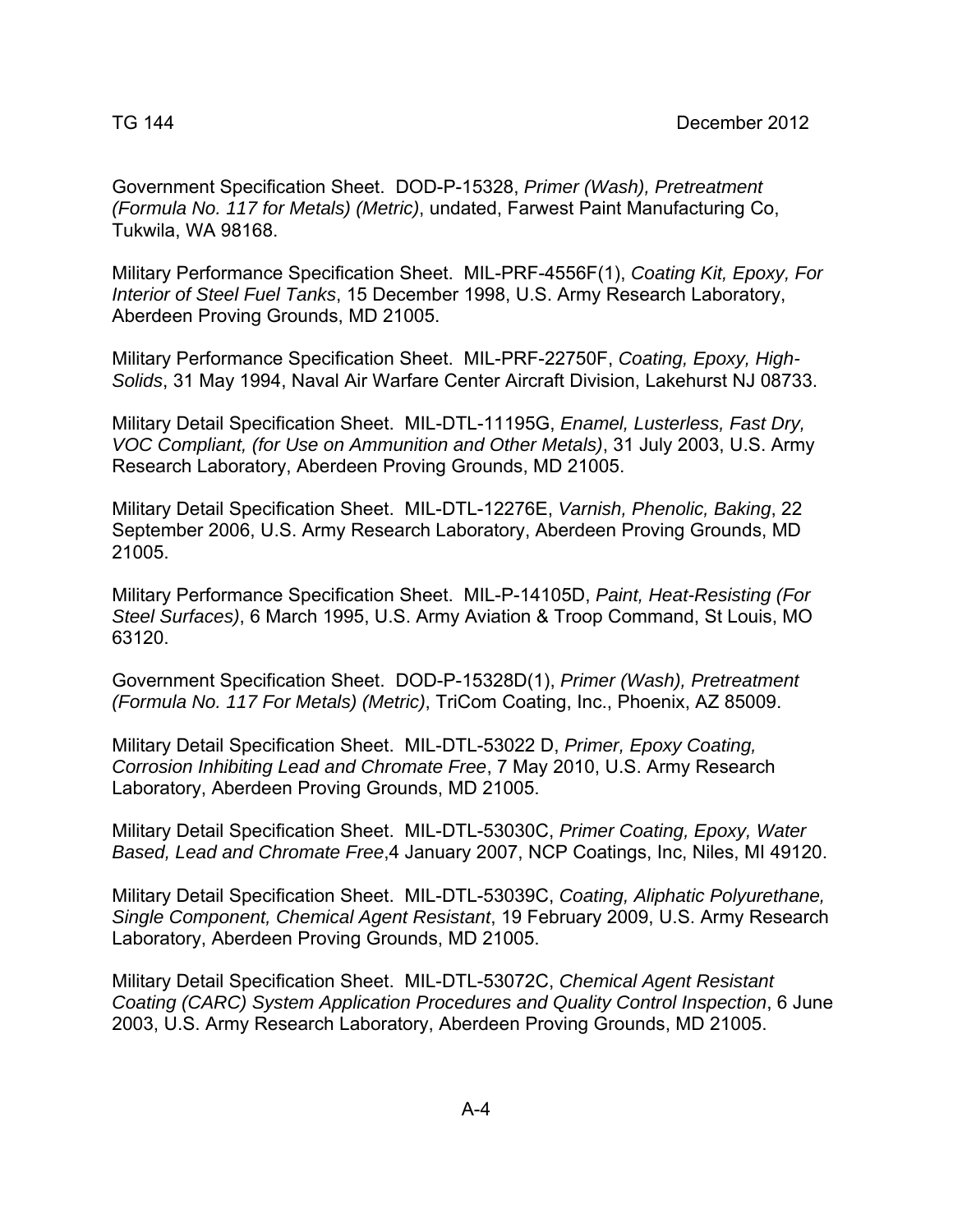Military Detail Specification Sheet. MIL-DTL-64159A, *Coating, Water Dispersible Aliphatic Polyurethane, Chemical Agent Resistant*, 30 January 2002, U.S. Army Research Laboratory, Aberdeen Proving Grounds, MD 21005.

Commercial Item Description Specification Sheet.A-A-59745, *Zinc-Rich Coatings*, 9 October 2002, U.S. Army Tank-automotive and Armaments Command, Warren, MI 48397.

Commercial Item Description Specification Sheet.A-A-59760, *Ten-Degree Xylene*, 16 December, 2009, IHS, Inc., Englewood, CO, 80112.

Federal Standard Documents and Specifications. FED-STD-141D, *Paint, Varnish, Lacquer and Related Materials: Methods of Inspection, Sampling and Testing*, 22 March 2001, U.S. Army Research Laboratory, Aberdeen Proving Grounds, MD 21005

Department of the Army. 1991. Technical Bulletin 43-0242, *WD CARC Spot Painting*.

Threshold Limit Values (TLVs) for Chemical Substances and Physical Agents in the Work Environment and Biological Exposure Indices with Intended Changes for the Current Year, ACGIH, Cincinnati, Ohio.

Department of the Army. 2005. Technical Bulletin (TB) 43-0144, *Painting of Watercraft*.

Department of the Army. 1986. Technical Manual 55-1500-345-23, *Painting and Marking of Army Aircraft*, (Change 11, 9 February 2006)

Department of the Army. 2008 Technical Manual 43-0139, *Painting Instructions for Army Materiel*.

U.S. Army Public Health Command (Prov). 2010. Technical Guide, 141 *Industrial Hygiene Sampling Instructions*.

http://phc.amedd.army.mil/PHC%20Resource%20Library/TG%20141%20Industrial%20 Hygiene%20Sampling%20Guide.pdf

U.S. Army Public Health Command (Prov). 2010. Technical Guide 154, *Guide for Developing a Physical Assessment Protocol*. (This publication is available from: Commander, U.S. Army Public Health Command (Prov), ATTN: MCHB-IP-MOM, Aberdeen Proving Ground, MD 21010.)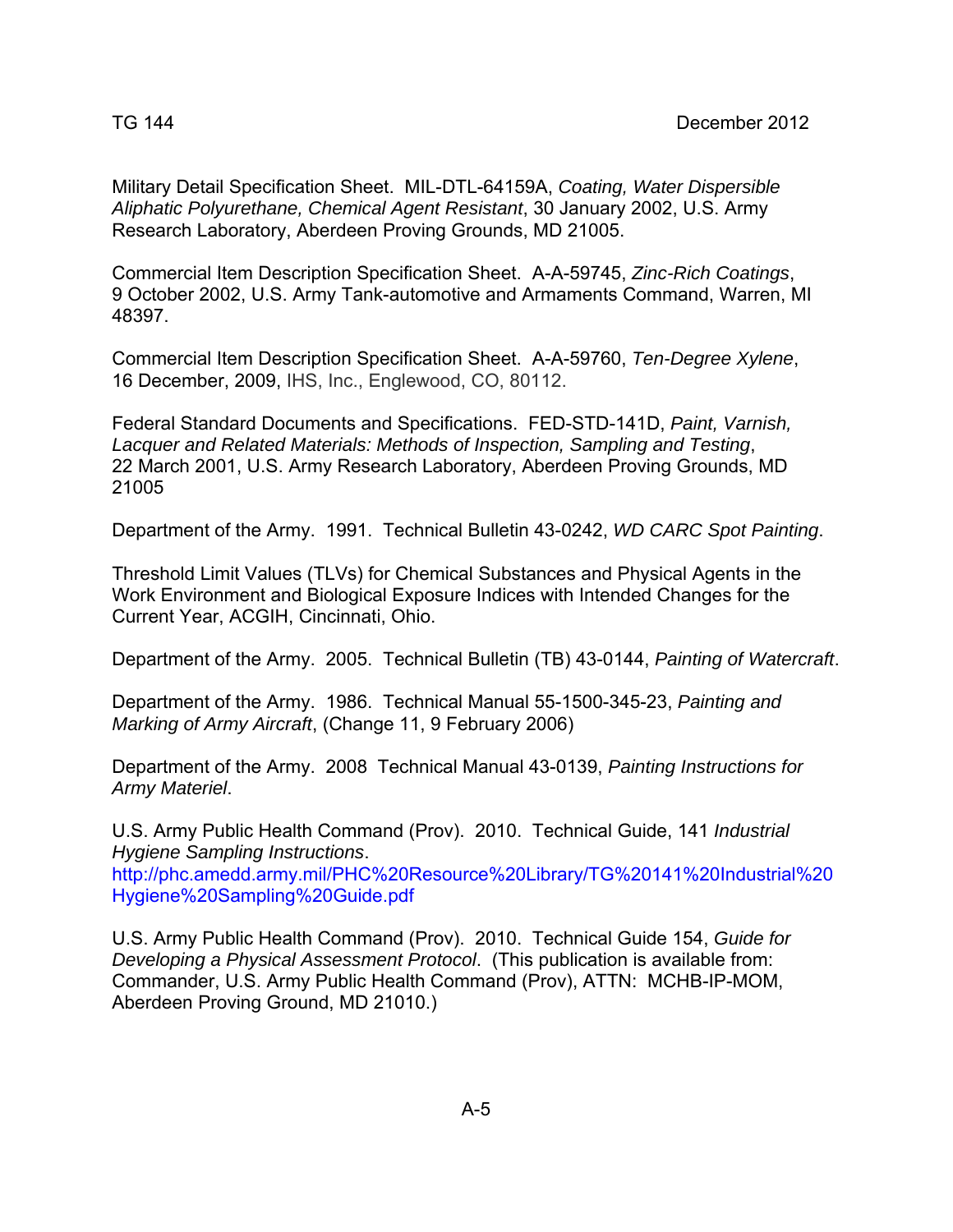### APPENDIX B GENERAL DESCRIPTION

#### B-1. ENAMEL PAINTS.

 a. General. Prior to the introduction of CARC, the standard surface treatment for equipment and vehicles was synthetic alkyd enamel paint.

 b. Thinners. The enamel must be thinned for various temperature and humidity conditions.

(1) When the temperature is between 30 degrees Fahrenheit ( $\degree$ F) and 60  $\degree$ F, xylene (A-A-59760) is used to obtain the correct viscosity.

(2) When the temperature is between 60  $\degree$ F and 80  $\degree$ F, mineral spirits (MIL-PRF-680) are used to obtain the correct viscosity.

 (3) When the temperature is above 80 °F, butyl cellosolve is added to the mineral spirits thinner in varying proportions depending on the relative humidity.

c. Primers. All metallic surfaces should be primed before painting.

(1) Ferrous metal surfaces are primed with primer meeting SSPC Paint 25.

 (2) Aluminum is primed with primer meeting TT-P-1757, MIL DTL-53022 or MIL DTL- 53030, when either olive drab or white enamel is used.

#### d. Application.

 (1) Olive drab ferrous metal surfaces are painted with enamel meeting Master Painters Institute, Reference #8, Exterior Alkyd, Flat, MPI Gloss Level 1; Reference #9, Exterior Alkyd Enamel, Gloss, MPI Gloss Level 6; Reference #47, Interior Alkyd, Semi-Gloss, MPI Gloss Level 5; Reference #48, Interior Alkyd, Gloss, MPI Gloss Level 6; Reference #49, Interior Alkyd, Flat, MPI Gloss Level 1; Reference #51, Interior Alkyd, Eggshell, MPI Gloss Level 3; or Reference #94, Exterior Alkyd, Semi-Gloss, MPI Gloss Level 5. Ferrous metal which is painted white must use enamel meeting Master Painter's Institute, Reference #9, Alkyd, Exterior Gloss, (MPI Gloss Level 6) and Reference #94. Alkyd, Exterior Gloss, (MPI Gloss Level 5).

 (2) The olive drab enamel and white enamel used on aluminum metal must meet the same specifications as the enamels used on ferrous metals.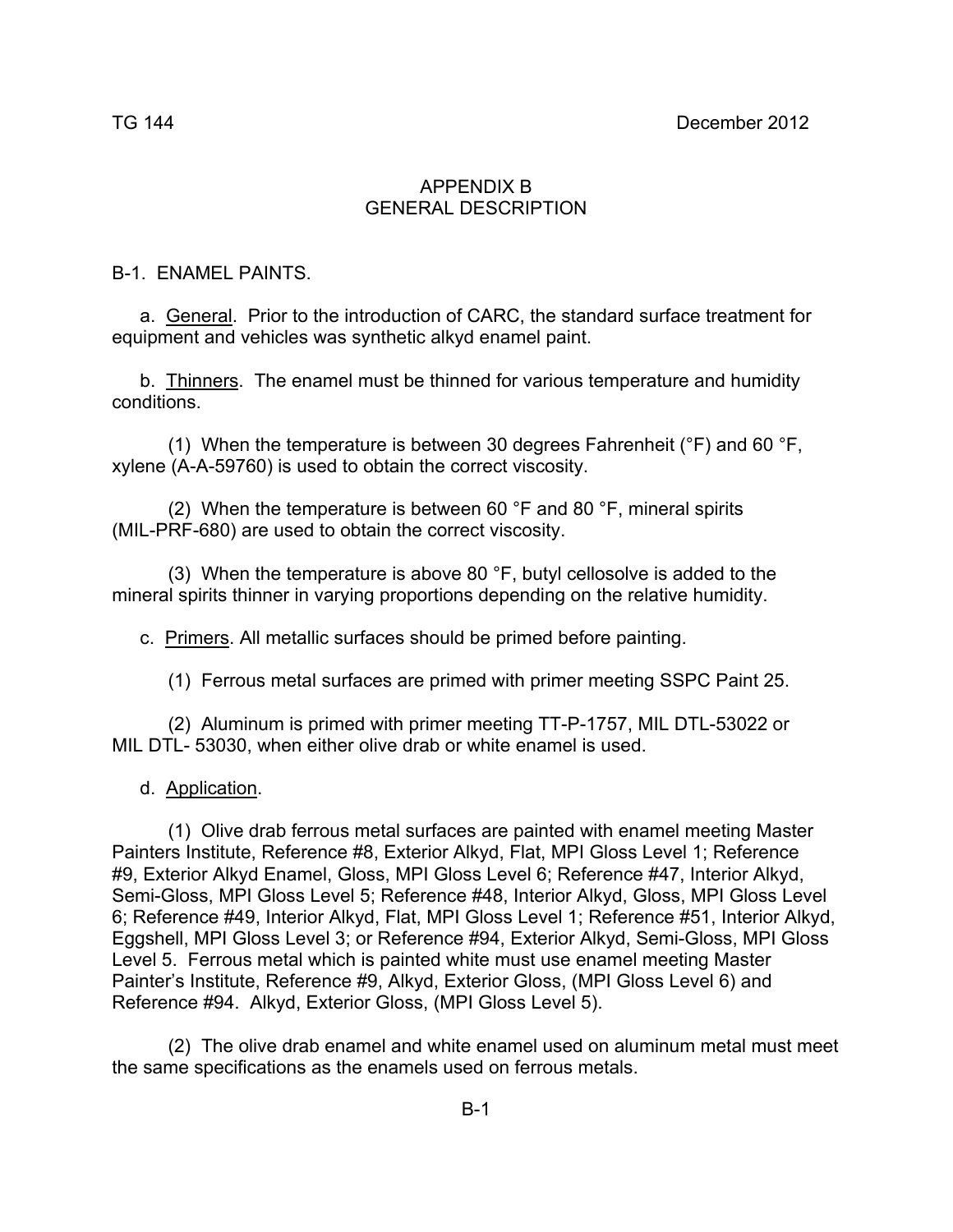(3) Fiberglass is painted using the same materials that are used to paint ferrous metals.

B-2. LACQUERS.

 a. Paints. Lacquers are finish materials that dry by evaporation of the volatile portion only. They deposit a film that is generally thinner than the film provided by other paints.

 b. Thinners. Lacquer thinner (A-A-59760) is used for reducing the viscosity of the lacquers to spraying consistency. When high humidity conditions exist, use cellulose nitrate dope and lacquer thinners (A-A-857).

 c. Primers. When ferrous metal or aluminum is painted with lacquer, use lusterless alkyd enamel (MIL-DTL-11195, type II) coating as a primer and a top coat.

 d. Application. Lusterless alkyd enamel (MIL-DTL-11195) may be used on ammunition and other metals.

B-3. CARC. The application of CARC paint involves four separate steps, each of which must be completed. The steps are cleaning, pretreatment, priming and top coating. Meticulous cleaning prior to pretreatment and painting operations is critical. Applying CARC to bare metal or improperly cleaned surfaces interfere with paint adhesion, resulting in premature paint peeling during service. Use (MIL-DTL-53072D) as a guide for surface preparation of various surfaces.

B-4. METAL PREPARATION. Meticulous cleaning prior to pretreatment and painting operations is critical. Improperly cleaned surfaces interfere with paint adhesion, resulting in premature paint peeling during service. Use (MIL-DTL-53072) as a guide for surface preparation of various surfaces.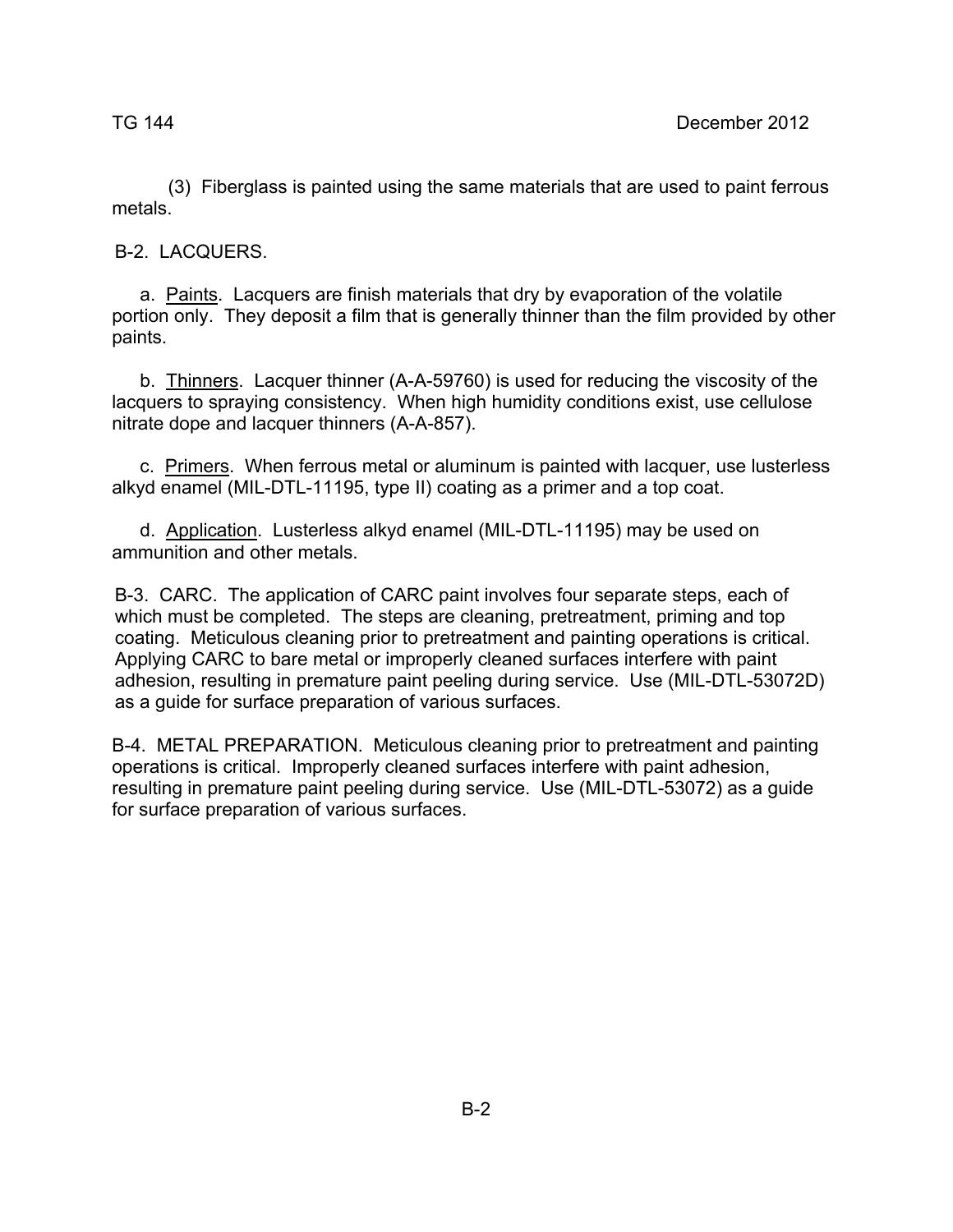### APPENDIX C PAINT BOOTH VENTILATION PROTOCOL

C-1. PURPOSE. This protocol provides information on how to perform ventilation measurements in paint booths, including small, large, and drive-through designs.

### C-2. VENTILATION CRITERIA.

| <b>SMALL BOOTH</b>     | <b>Recommended Q</b><br>$(cfm/ft^2)$ |                  |
|------------------------|--------------------------------------|------------------|
|                        | <b>Airless Spray</b>                 | <b>Air Spray</b> |
| Face Area $\leq 4$ ft. | 125                                  | 200              |
| Face Area 4 >ft.       | 100                                  | 150              |

| <b>LARGE BOOTH</b>        | <b>Recommended Q</b><br>(cfm/ft $^2$ ) |                  |
|---------------------------|----------------------------------------|------------------|
|                           | <b>Airless Spray</b>                   | <b>Air Spray</b> |
| Walk-In Booth             | 60                                     | 100              |
| Operator Outside of Booth | 60-100                                 | 100-150          |

| <b>DRIVE-THROUGH BOOTH</b><br><b>Horizontal Flow</b> | <b>Recommended Q</b><br>$(cfm/ft^2)$           |                                                  |
|------------------------------------------------------|------------------------------------------------|--------------------------------------------------|
|                                                      | <b>Width x Height</b><br>≤ 150 ft <sup>2</sup> | <b>Width x Height</b><br>$>$ 150 ft <sup>2</sup> |
| Air Spray                                            | 100                                            | 50                                               |
| <b>Airless Spray/HPLV</b>                            | 60                                             | 50                                               |

| <b>DRIVE-THROUGH BOOTH</b><br><b>Downdraft</b> | <b>Recommended Q</b><br>(cfm/ft $^2$ ) |
|------------------------------------------------|----------------------------------------|
|                                                | At 5' Above Floor                      |
|                                                | 100-125                                |

NOTES: (1) Exhaust Duct Velocity minimum = 2000 feet per minute (fpm)

(2) Face Velocities

 $HVLP = High volume low pressure$ 

| Table C-2. OSHA Requirements (Dry Systems) |
|--------------------------------------------|
|--------------------------------------------|

| $1$ ablo $\cup$ $\sqsubseteq$ . $\cup$ $\cup$ iii $\cup$ iiivalii oniiviito $\cup$ iiii $\cup$ ivotoniio<br><b>Operating Conditions</b> | <b>Crossdrafts, fpm</b> | <b>Minimum Velocity, fpm</b> |
|-----------------------------------------------------------------------------------------------------------------------------------------|-------------------------|------------------------------|
| Air Spray                                                                                                                               | Up to $50$              | 100                          |
| Air Spray                                                                                                                               | Up to 100               | 125                          |
| Electrostatic                                                                                                                           | Negligible              | 60                           |

a. Visual Observation Inside Large Booths (Smoke Testing).

(1) Limited cross drafts or turbulence inside of the booth.

(2) Uniform airflow from the supply air to the exhaust air plenums.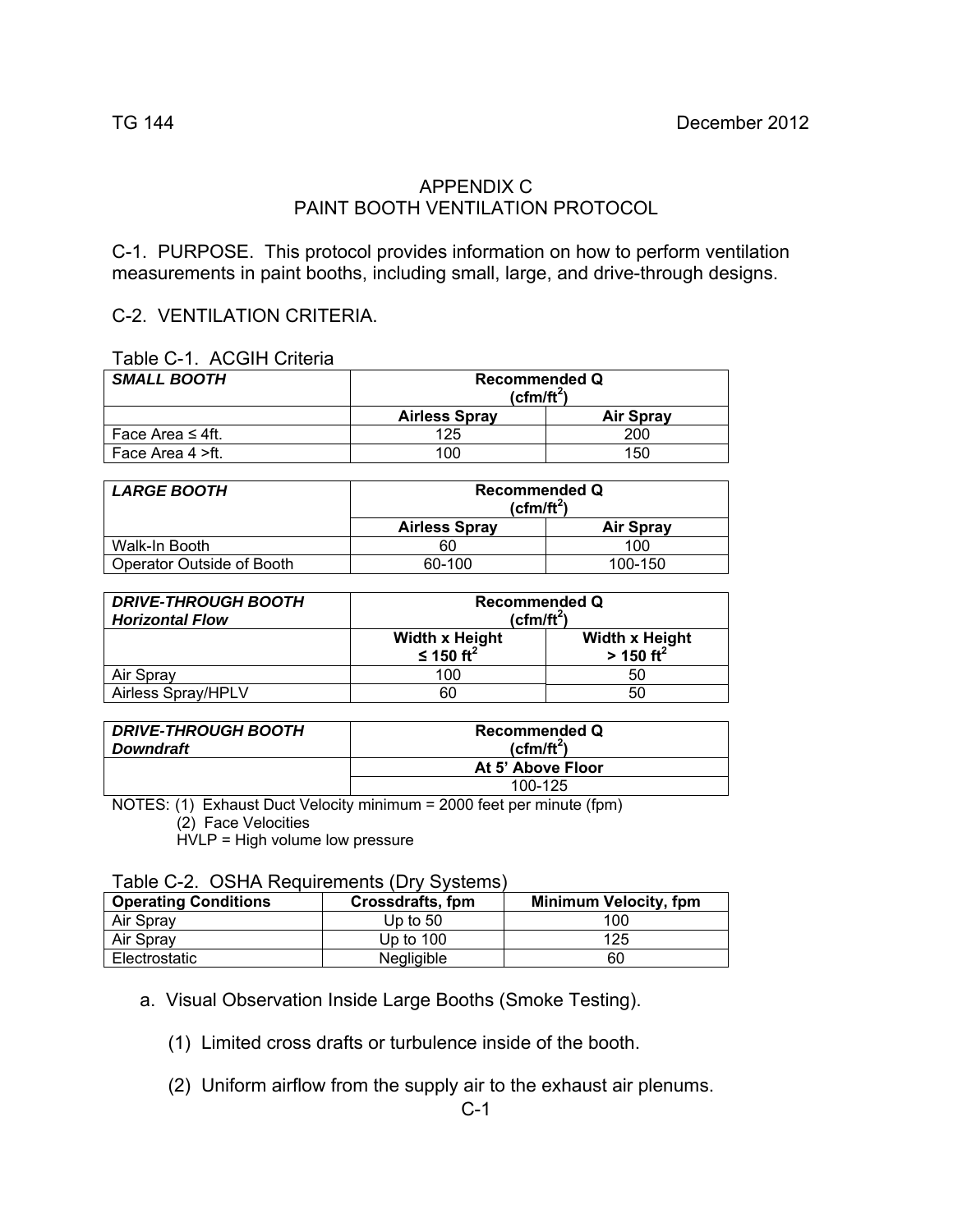C-3. EVALUATION METHODOLOGIES. The ACGIH recommends that every ventilation system be tested at the time of initial installation to verify the volumetric flow rate(s) and to obtain other information which can be compared with the original design data. The Army recommends that ventilation systems be evaluated annually and measurements be compared to initial tests to verify system performance. The following methodologies are suggested for spray paint booth evaluations. Details of these procedures are found in the corresponding sections.

- a. Visual Inspection Checklist for the Exhaust System see Section A.
- b. Measuring the Exhaust Duct Velocity (Pitot Traverse) see Section B.
- c. Visual check for Air Flow Patterns see Section C.
- d. Measuring Face Velocities see Section D.
- e. Measuring Pressure Differential of Spray Paint Booth see Section E.
- C-4. TYPICAL VENTILATION FORMULA.
	- $Q =$  Volumetric Airflow (cubic feet / minute = cfm) or (liters / second =  $I/s$ )
	- $V =$  Airflow Velocity (feet / minute = fpm) or (meters / second = m/s)
	- A = Cross-sectional area of booth (width x height), (square feet =  $\text{ft}^2$ ) or (square meters =  $m^2$ )
- Vol = Booth Volume (cubic feet =  $\text{ft}^3$ ) or (cubic meters =  $\text{m}^3$ )

1 cubic meter = 1000 liters

Volumetric Flow:  $Q = V * A$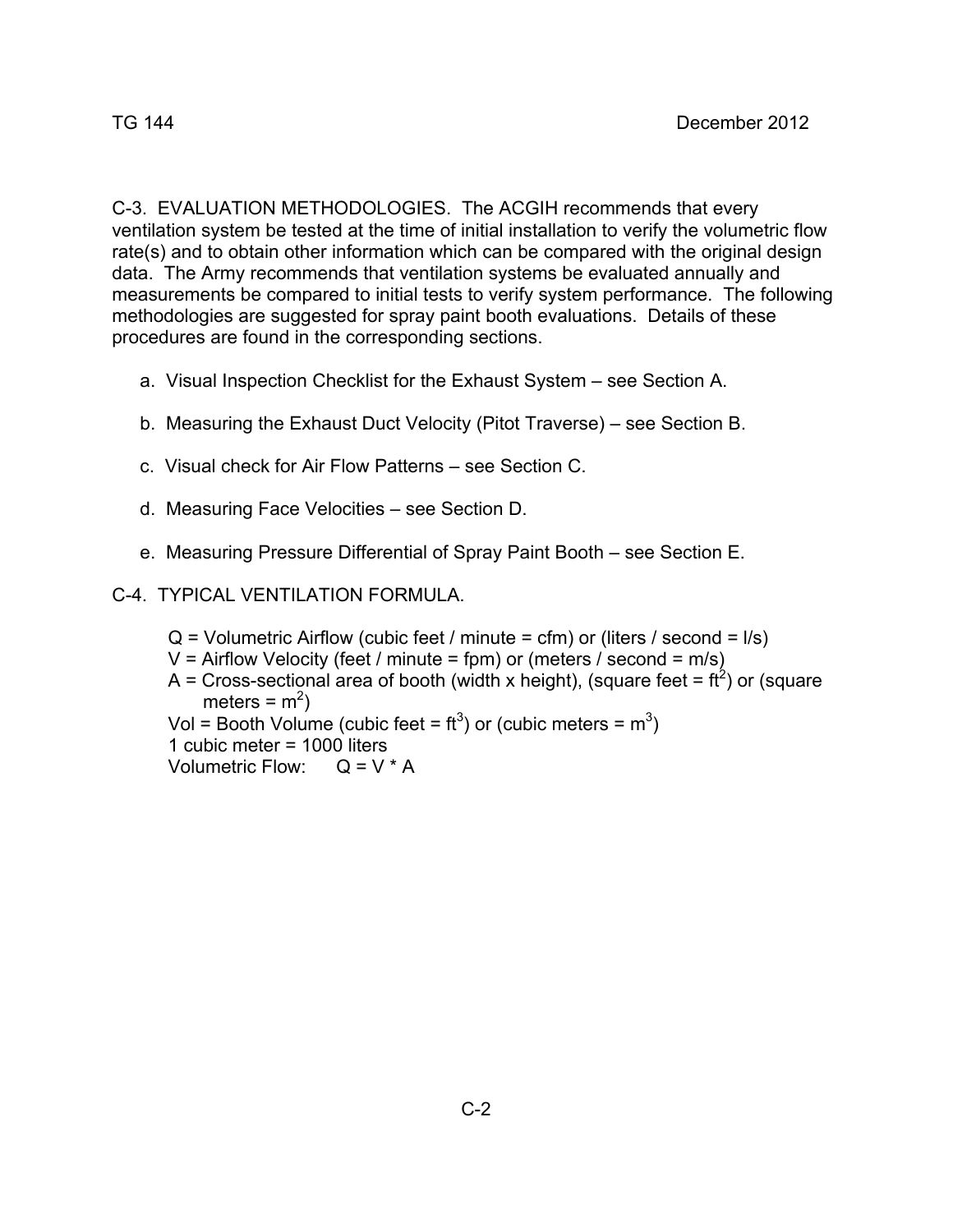SECTION A. VISUAL INSPECTION CHECKLIST FOR THE EXHAUST SYSTEM. The purpose for conducting a visual inspection will tell you the general condition of the exhaust system before you go through the time and trouble of taking measurements. See Table C-3 for the questions to help guide you through the visual inspection.

Table C-3. Key Questions to Note.

|                                                             | <b>Yes</b> | No |  |
|-------------------------------------------------------------|------------|----|--|
| Is the duct work in good condition (e.g., no corrosion, no  |            |    |  |
| collapsed sections, etc?)                                   |            |    |  |
| Is the exhaust fan belt tight?                              |            |    |  |
|                                                             |            |    |  |
| Is the exhaust fan belt free of wear and tear?              |            |    |  |
|                                                             |            |    |  |
| Are the pulleys free of wear and tear?                      |            |    |  |
|                                                             |            |    |  |
| Is the exhaust system free of excess paint residue?         |            |    |  |
|                                                             |            |    |  |
| Are the filters free of holes, tears, and fitting properly? |            |    |  |
|                                                             |            |    |  |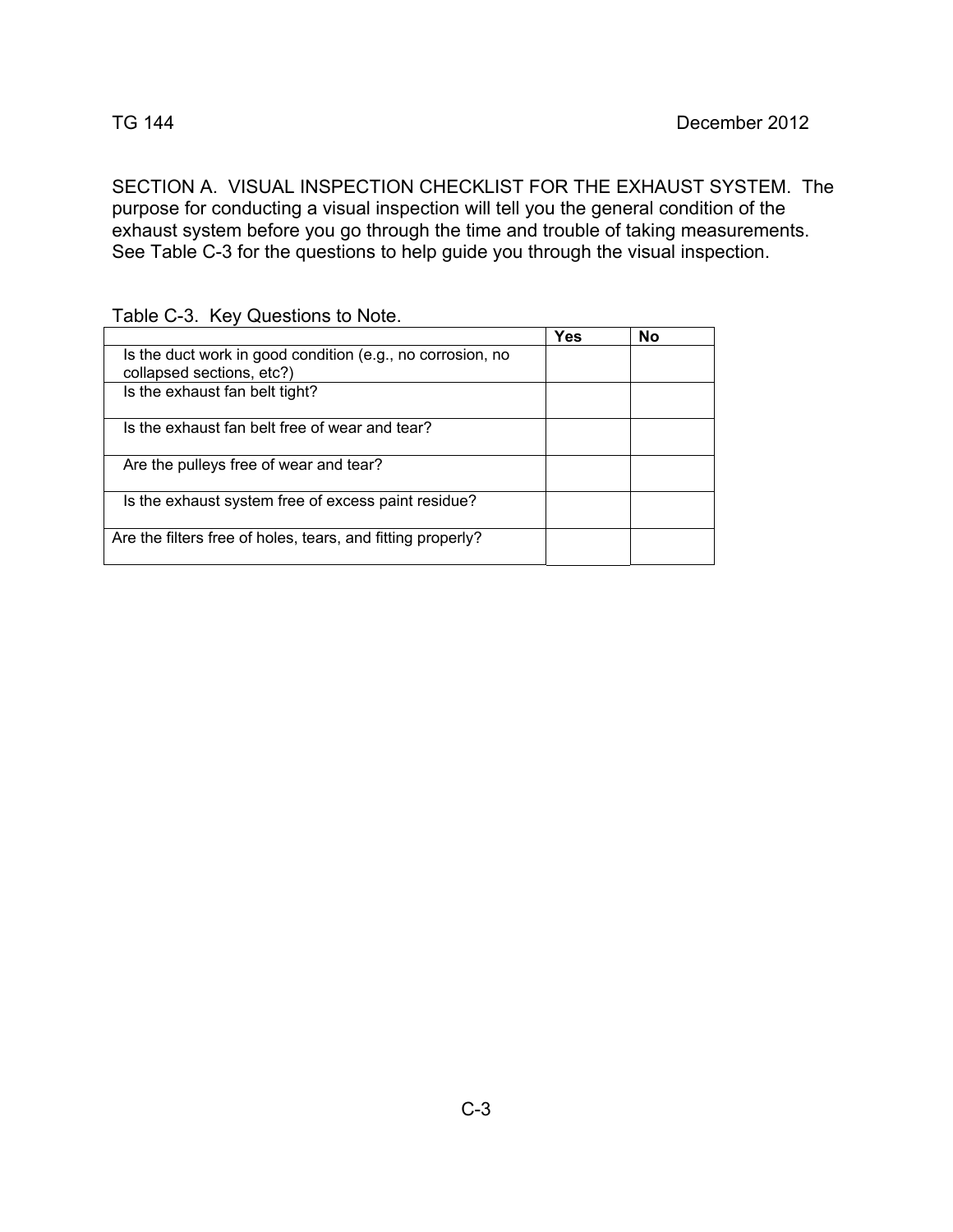### SECTION B. MEASURING THE EXHAUST DUCT VELOCITY.

1. Purpose. Measuring the exhaust duct velocity will tell you if there is enough air velocity in the duct to carry away the air contaminants generated by spray painting. This procedure should be conducted as a baseline characterization of the paint booth and then used again during annual evaluations. Subsequent (annual) measurements can be compared to the baseline measurements. The design velocity should be at least 2000 fpm.

#### 2. Equipment.

 (a) Pitot tubes (diameter of tubes should be less than drill bit size, i.e. for a 3/8" bit consider using a 1/4" or 5/16" tube).

(b) Digital or analog manometer (to record velocity pressures).

 (c) Electric drill w/appropriate bit (recommend 3/8" diameter bit), if pressure taps have not been previously drilled.

3. Procedure.

 (a) Look for previously drilled holes in the exhaust duct. Make sure all the test locations are at least 7 duct diameters (if feasible) downstream of any disturbances such as elbows or branch entries. There may be more than one location where holes were drilled.

*NOTE: If a pitot traverse was not previously performed, then drill 2 holes (the size will depend on the diameter of the pitot tube) at a location that is at least 7 duct diameters downstream from a disturbance. These two holes need to be at a 90 degree angle from each other.* 

 (b) Use the manometer and pitot tube assembly to measure **velocity pressure** (VP) in the ductwork. The manufacturer should have written instructions on how to properly set up the assembly.

(c) Use or modify the procedure forms that follow.

 (d) Record the appropriate number of VP measurements as recommended by ACGIH. The number of measurements will depend on the size and shape of the duct. Six to 12 measurements are recommended for round ducts 6 inches or less in diameter; 10-20 for round ducts large than 6 inches and 16 to 64 for rectangular ducts. You will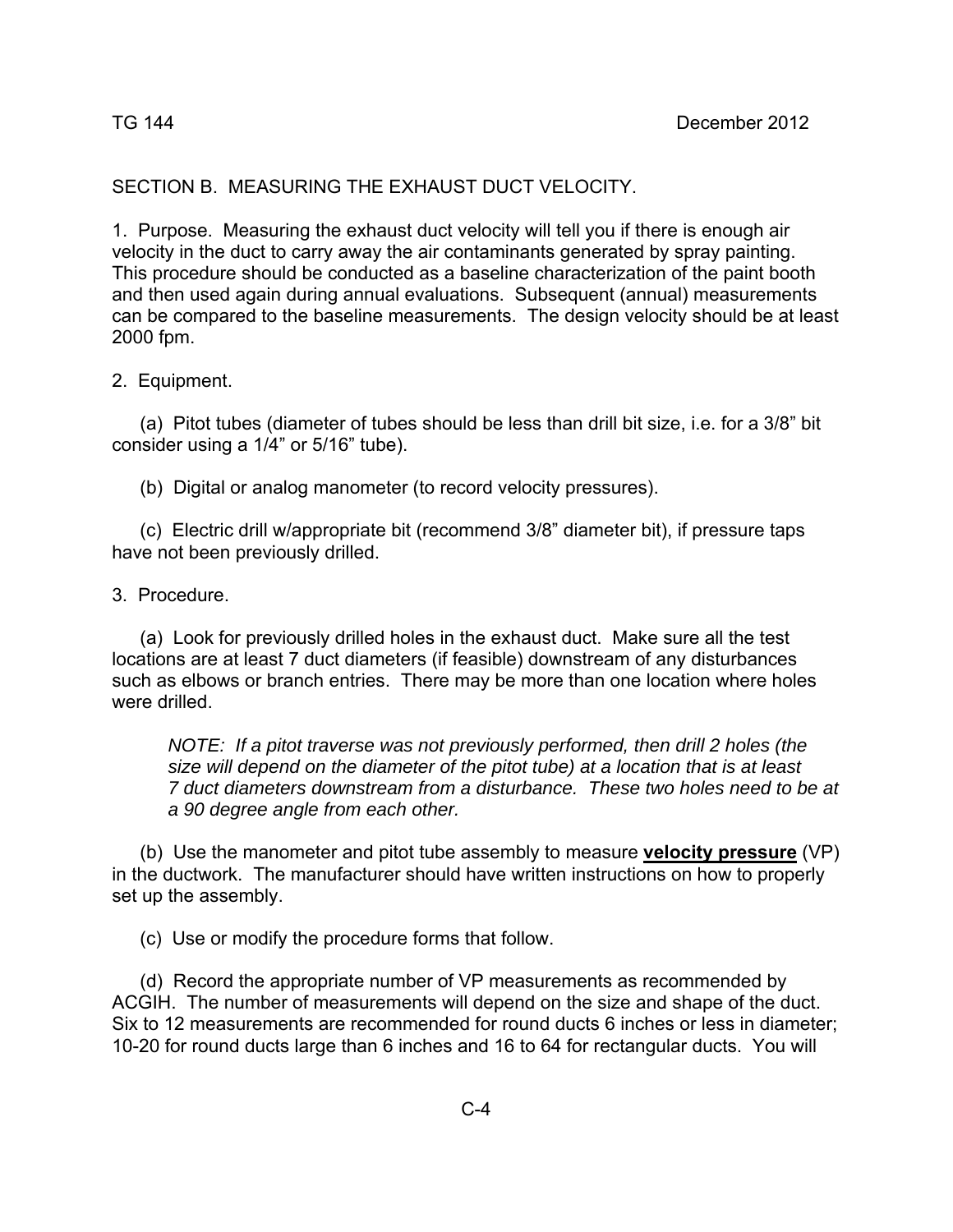need to take two sets of measurements. The sets will be at 90 degrees from each other. (See Tables C-4 – C-6)

(e) Convert the VP measurements to velocity using the conversion factor:

 $V = 4005 \sqrt{VP}$ 

- (f) Average the total number of velocity measurements.
- (g) Compare your results to the criterion of 2000 fpm.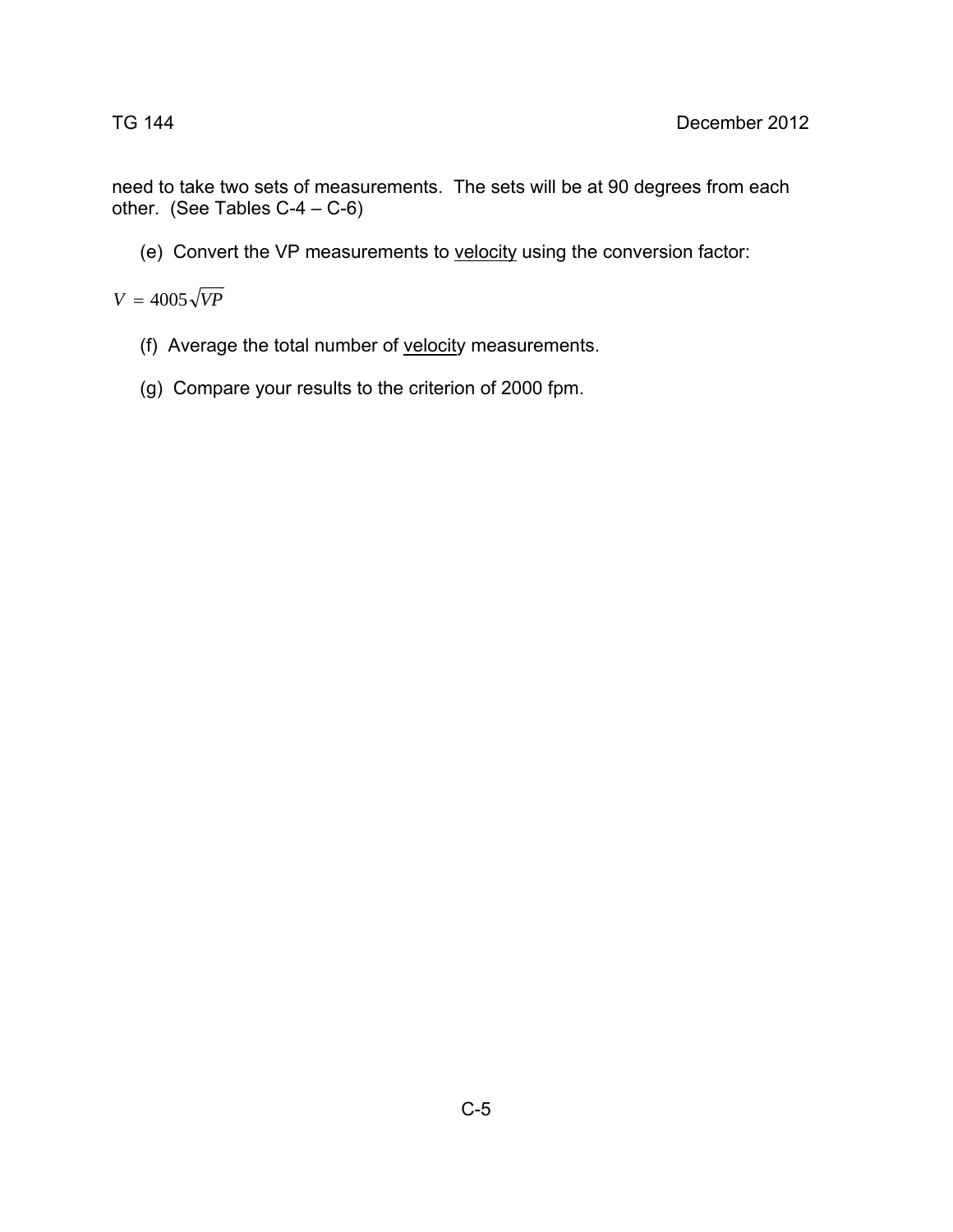$\overline{1}$ 

| $\overline{1}$ <sup>st</sup> set of | <b>Insertion</b> | <b>Measured VP</b>   | <b>Calculated Velocity</b> |
|-------------------------------------|------------------|----------------------|----------------------------|
| measurements                        | <b>Distances</b> |                      | $V = 4005\sqrt{VP}$        |
| 1.                                  | 0.043D           |                      |                            |
| $\overline{2}$                      | $0.290$ D        |                      |                            |
| 3.                                  | $0.710$ D        |                      |                            |
| 4.                                  | 0.957D           |                      |                            |
| $2nd$ set at 90 $o$                 | <b>Insertion</b> | <b>Measured VP</b>   | <b>Calculated Velocity</b> |
| from 1 <sup>st</sup> set            | <b>Distances</b> |                      | $V = 4005\sqrt{VP}$        |
| 5.                                  | $0.043$ D        |                      |                            |
| 6.                                  | $0.290$ D        |                      |                            |
| 7.                                  | $0.710$ D        |                      |                            |
| 8.                                  | 0.957D           |                      |                            |
| Criterion = $2000$ fpm              |                  | Average velocity $=$ | fpm                        |

Table C-4. Pitot Traverse Procedure for Round Ducts < 6 inches in Diameter

Table C-5. Pitot Traverse Procedure for Round Ducts > 6 inches in Diameter

| $1st$ set                | <b>Insertion</b> | <b>Measured VP</b>   | <b>Calculated Velocity</b> |
|--------------------------|------------------|----------------------|----------------------------|
|                          | <b>Distances</b> |                      | $V = 4005\sqrt{VP}$        |
| 1.                       | 0.032D           |                      |                            |
| $\overline{2}$           | 0.135 D          |                      |                            |
| 3.                       | $0.321$ D        |                      |                            |
| 4.                       | $0.679$ D        |                      |                            |
| 5.                       | $0.865$ D        |                      |                            |
| 6.                       | $0.968$ D        |                      |                            |
| $2nd$ set at 90 $o$      | Insertion        | <b>Measured VP</b>   | <b>Calculated Velocity</b> |
| from 1 <sup>st</sup> set | <b>Distances</b> |                      | $V = 4005\sqrt{VP}$        |
| 7.                       | $0.032$ D        |                      |                            |
| 8.                       | 0.135D           |                      |                            |
| 9.                       | $0.321$ D        |                      |                            |
| 10.                      | $0.679$ D        |                      |                            |
| 11.                      | $0.865$ D        |                      |                            |
| 12.                      | $0.968$ D        |                      |                            |
| Criterion = $2000$ fpm   |                  | Average velocity $=$ |                            |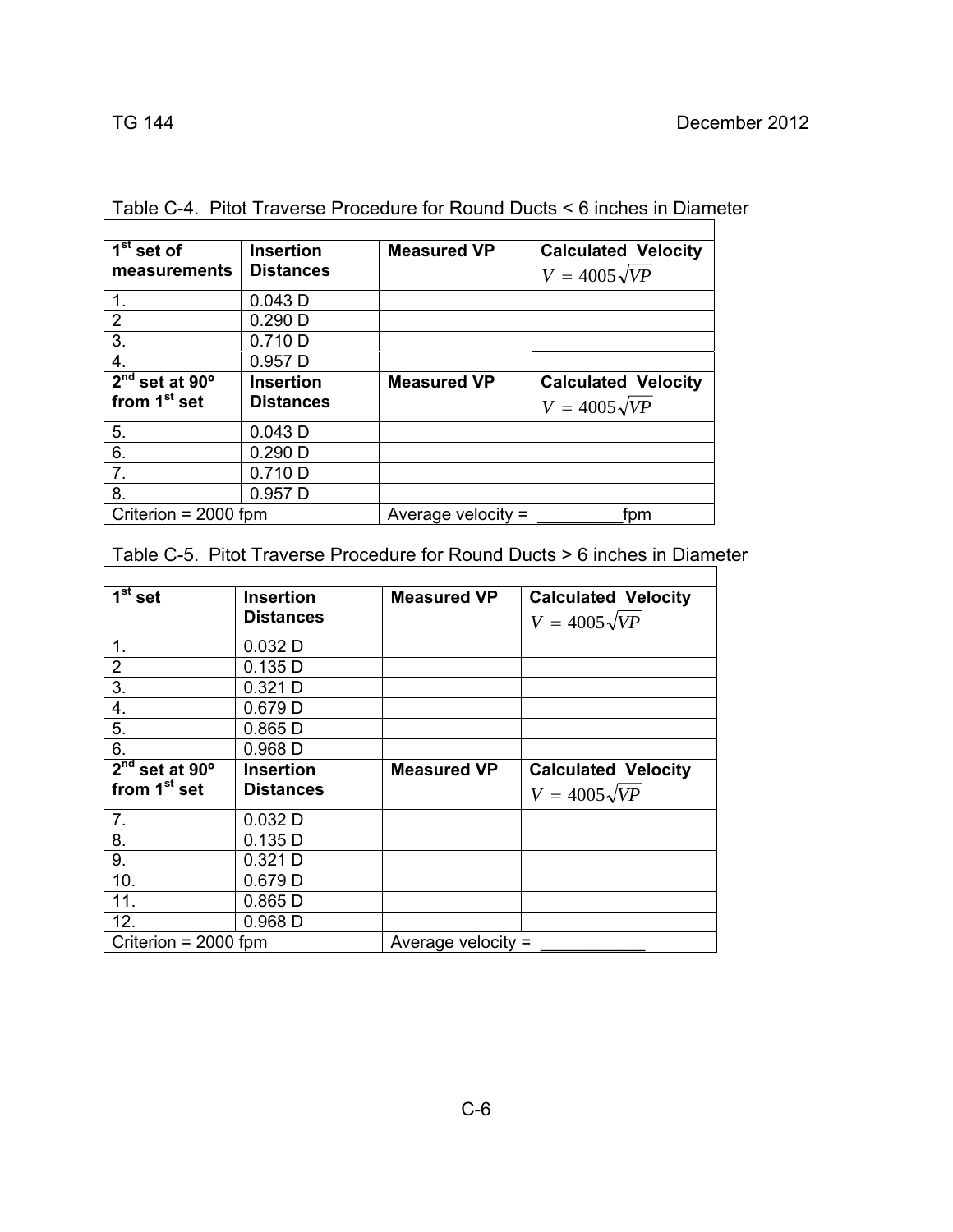| 1 <sup>st</sup> set of     | <b>Insertion</b> | <b>Measured VP</b> | <b>Calculated Velocity</b> |
|----------------------------|------------------|--------------------|----------------------------|
| measurements               | <b>Distances</b> |                    | $V = 4005\sqrt{VP}$        |
| 1.                         | 0.061 W          |                    |                            |
| $\overline{2}$             | 0.235 W          |                    |                            |
| 3.                         | 0.437 W          |                    |                            |
| 4.                         | 0.563 W          |                    |                            |
| 5.                         | 0.765 W          |                    |                            |
| 6.                         | 0.939 W          |                    |                            |
| $2nd$ set at 90 $^{\circ}$ | <b>Insertion</b> | <b>Measured</b>    | <b>Calculated Velocity</b> |
| from 1 <sup>st</sup> set   | <b>Distances</b> | <b>VP</b>          | $V = 4005\sqrt{VP}$        |
| 7.                         | $0.061$ H        |                    |                            |
| 8                          | 0.235H           |                    |                            |
| 9.                         | 0.437H           |                    |                            |
| 10.                        | 0.563H           |                    |                            |
| 11.                        | 0.765H           |                    |                            |
| 12.                        | 0.939H           |                    |                            |
| Criterion = $2000$ fpm     |                  |                    | Average velocity $=$       |

Table C-6. Pitot Traverse Procedure for Rectangular Ducts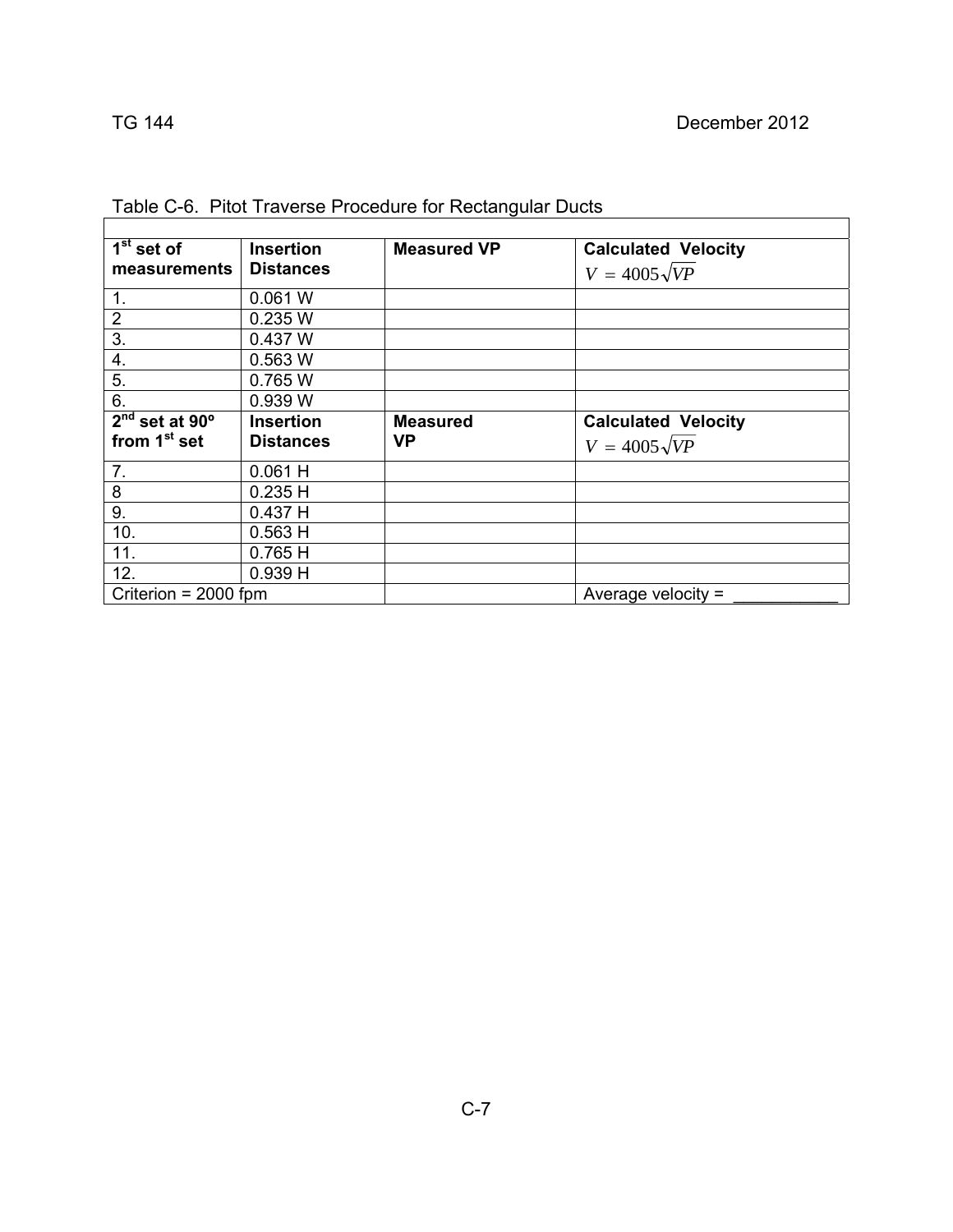## SECTION C. VISUAL CHECK FOR AIR FLOW PATTERNS.

1. Purpose. This procedure will help you visualize how the air is moving through a spray paint booth indicating if there are any cross drafts or turbulence inside of the booth. Airflow from the supply air to the exhaust air plenums in a spray-painting booth should be uniform. Poor design and improper supply air often cause turbulence. Another common cause of airflow turbulence in a booth is the replacement air entering the booth through inlet louvers or diffusers at high velocities due to insufficient or no mechanical replacement air.

2. Equipment.

(a) Smoke tube (stannic chloride or titanium tetrachloride).

(b) Squeeze pump.

3. Procedure.

 (a) Stand perpendicular to face of the small spray paint booth or at the designated profiles of the large booth.

(b) Follow the manufacturer's instructions on using the smoke tube.

(c) Release the smoke inside of the paint booth.

 (d) Release smoke as close as possible (near the gaskets) around the closed doors to determine the direction of airflow. No air should be blowing out of the booth or suctioning inward.

 (e) Record locations where the air flow pattern is not uniform. Investigate the cause (e.g., clogged filter, work product is blocking flow, design flaw, etc.).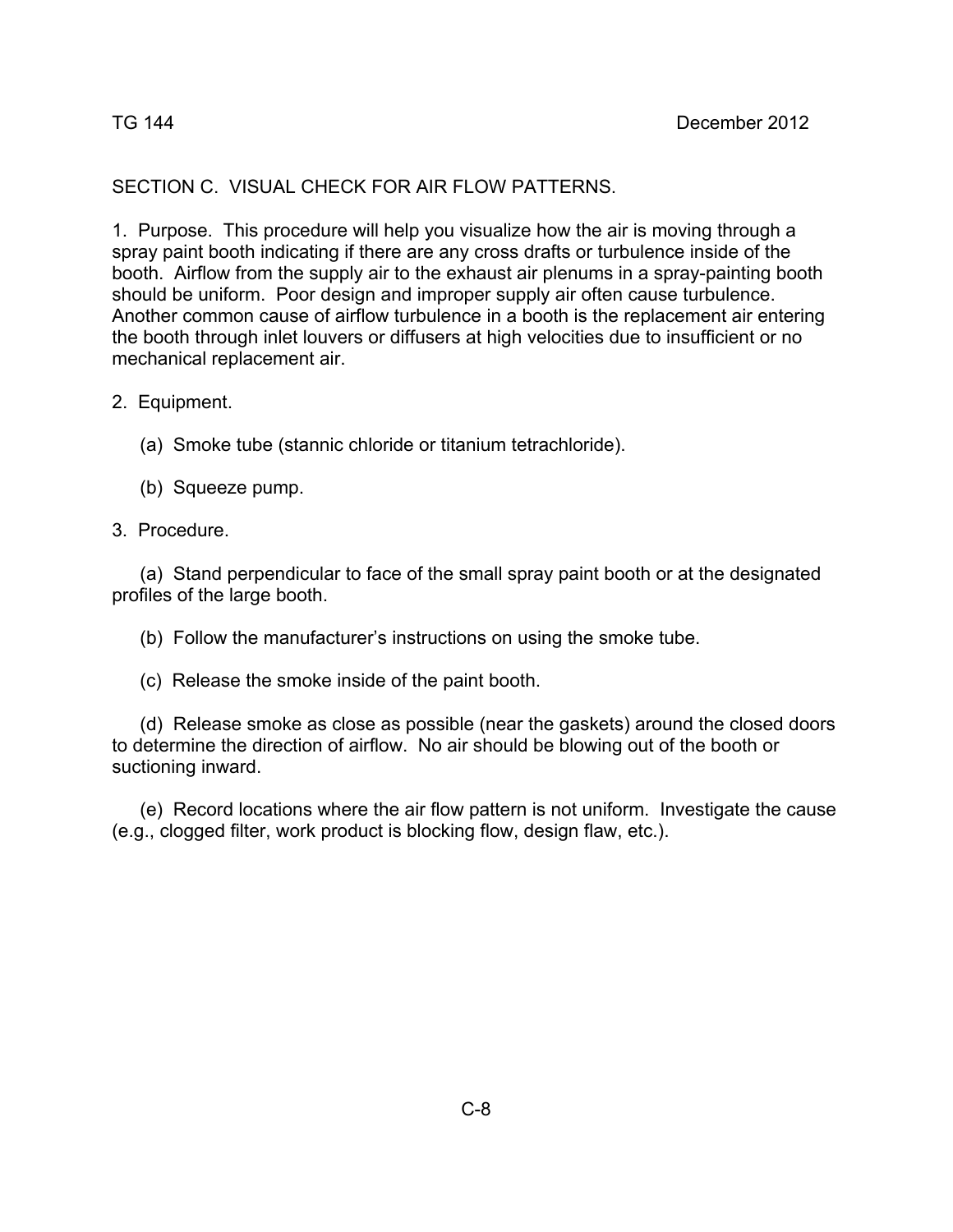### SECTION D. MEASURING THE FACE VELOCITIES.

1. Purpose. Measuring the face velocities of spray paint booths will allow you to compare to measured velocities to established standards (OSHA, NFPA, etc.). Keep in mind that these standards are to control fire and explosions. Health hazards may be also be controlled when face velocities are met, but you will need to conduct statistically valid air sampling to confirm this.

### 2. Equipment.

- (a) Thermoanemometer (air velocity readings) or swinging vane anemometer.
- (b) Tape measure or laser/sonar distance meter.
- 3. Procedure—Small booths.
	- (a) Make sure the booth is empty.
	- (b) Measure the length and width of the face to get the face area.
	- (c)Divide the face area into 16 rectangles of equal size.

 (d) Using the anemometer, take velocity measurements at the center of each rectangle.

- (e) Record the values using (or modifying) Tables C-7 and C-8.
- (f) Calculate the average of these velocities.
- (g) Select the ACGIH criterion you will use for comparison.
- (h) Compare the measured value to the ACGIH criterion.
- (i) If it doesn't meet the ACGIH criterion, compare to OSHA requirement.
- (j) If the requirement is not met, investigate potential causes.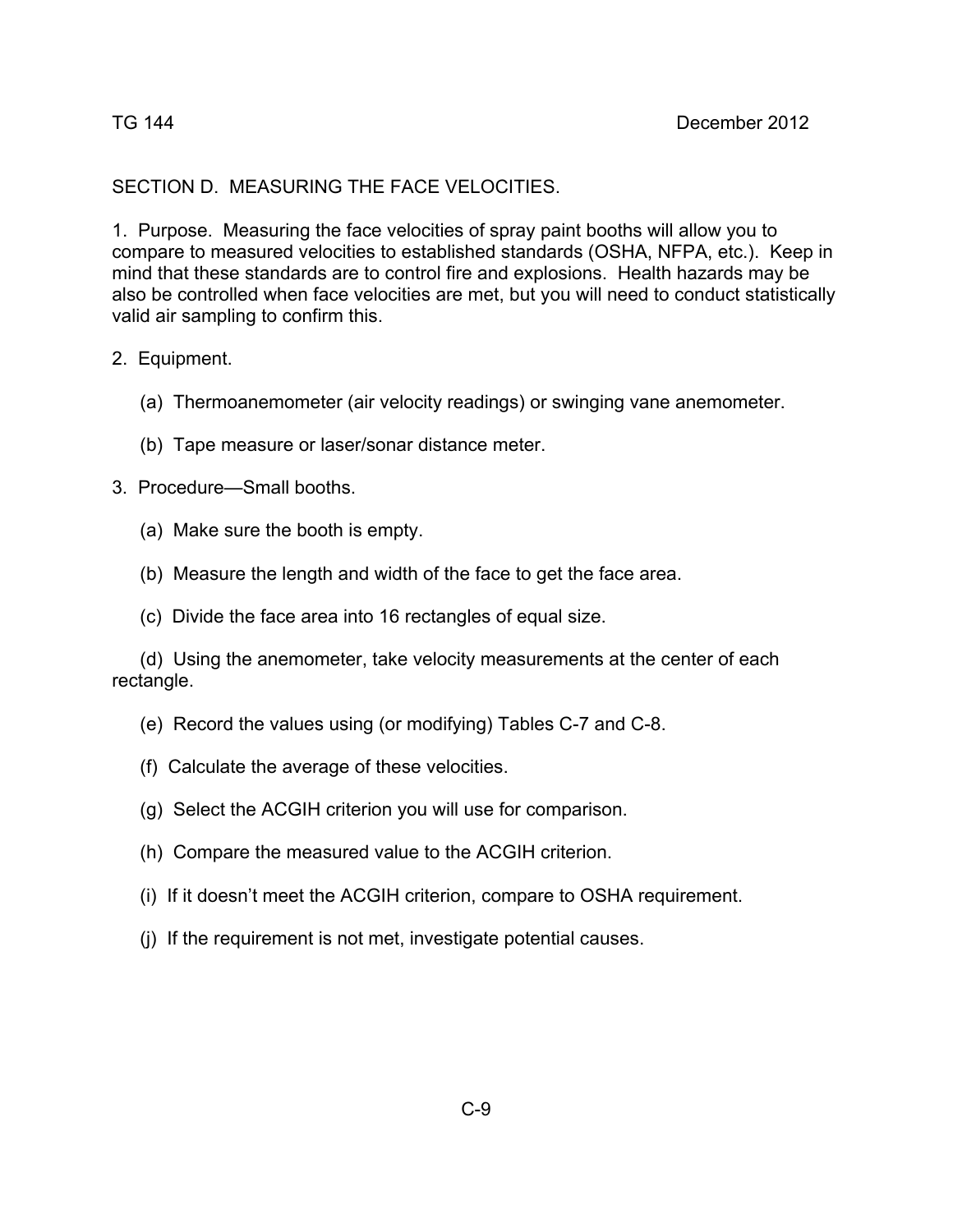| Calculated<br>Average<br>Velocity | Measured<br>Area |  | Measured Q                                                                                           | Comparison<br>Criterion                                          |  |  |
|-----------------------------------|------------------|--|------------------------------------------------------------------------------------------------------|------------------------------------------------------------------|--|--|
| fpm                               | ft <sup>2</sup>  |  | $Q = VA$<br>cfm<br>$Q =$<br>ft <sup>2</sup><br>$Q =$<br>cfm/<br>$\overline{\text{cfm/ft}^2}$<br>$Q=$ | cfm/ft <sup>2</sup><br>$Q=$<br>(ACGIH)<br>$V =$<br>fpm<br>(OSHA) |  |  |

| Table C-7. Face Velocity Measurements - Small Booth |  |  |  |  |
|-----------------------------------------------------|--|--|--|--|
|-----------------------------------------------------|--|--|--|--|

4. Procedure—Large and drive-through booths (horizontal flow).

 (a) Define a vertical cross section in the working zone in the middle third of the booth. If the booth is longer than 20 feet (6 meters), additional cross-sectional areas may be defined at maximum 10-foot intervals.

(b) Calculate the face area.

(c) Divide the cross-sectional area into 16 equal rectangles.

 (d) Using the anemometer, take velocity measurements at the center of each rectangle.

(e) Record the values using (or modifying) the forms that follow.

(f) Calculate the average of these velocities for the cross section.

(g) Select the ACGIH criterion you will use for comparison.

- (h) Compare the measured value to the ACGIH criterion.
- (i) If it doesn't meet the ACGIH criterion, compare to OSHA requirement.
- (j) If the requirement is not met, investigate potential causes.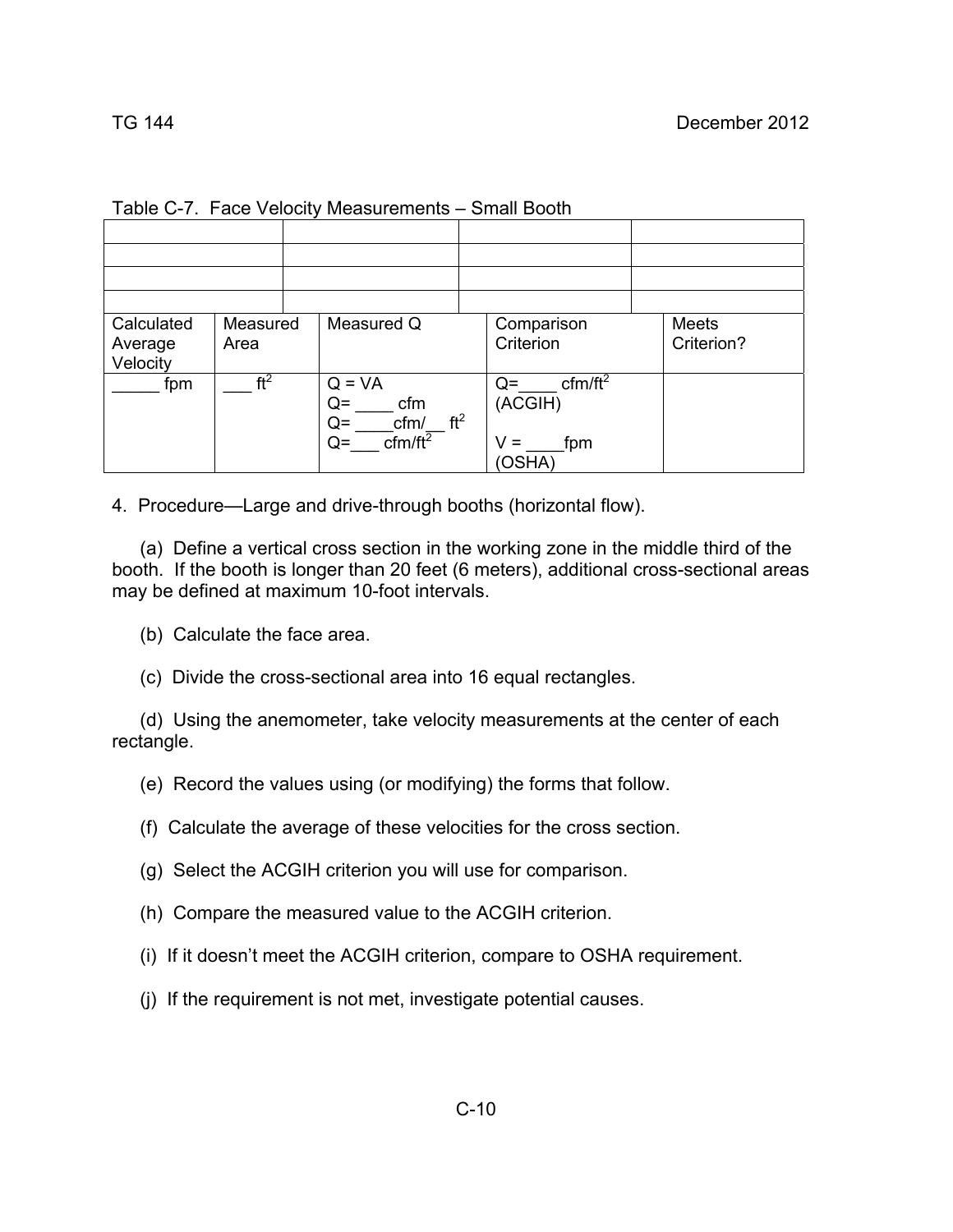| <b>First Cross Section</b>          |                        |  |                                                                                                                                                                     |  |                                                             |                                                           |                            |  |
|-------------------------------------|------------------------|--|---------------------------------------------------------------------------------------------------------------------------------------------------------------------|--|-------------------------------------------------------------|-----------------------------------------------------------|----------------------------|--|
|                                     |                        |  |                                                                                                                                                                     |  |                                                             |                                                           |                            |  |
|                                     |                        |  |                                                                                                                                                                     |  |                                                             |                                                           |                            |  |
|                                     |                        |  |                                                                                                                                                                     |  |                                                             |                                                           |                            |  |
|                                     |                        |  |                                                                                                                                                                     |  |                                                             |                                                           |                            |  |
| Calculated<br>Average<br>Velocity   | Measured<br>Area       |  | Measured Q                                                                                                                                                          |  | Comparison<br>Criterion                                     |                                                           | Meets<br>Criterion?        |  |
| fpm                                 | $\sqrt{t^2}$           |  | $Q = VA$<br>$Q =$ _______ cfm<br>$Q = \frac{cm}{m}$ ft2<br>$Q=$ cfm/ft2                                                                                             |  | $Q =$ cfm/ft <sup>2</sup><br>(ACGIH)<br>$V =$ fpm<br>(OSHA) |                                                           |                            |  |
|                                     |                        |  | <b>Second Cross Section</b>                                                                                                                                         |  |                                                             |                                                           |                            |  |
|                                     |                        |  |                                                                                                                                                                     |  |                                                             |                                                           |                            |  |
|                                     |                        |  |                                                                                                                                                                     |  |                                                             |                                                           |                            |  |
|                                     |                        |  |                                                                                                                                                                     |  |                                                             |                                                           |                            |  |
|                                     |                        |  |                                                                                                                                                                     |  |                                                             |                                                           |                            |  |
| Calculated<br>Average<br>Velocity   | Measured<br>Area       |  | Measured Q                                                                                                                                                          |  | Comparison<br>Criterion                                     |                                                           | Meets<br>Criterion?        |  |
| $\_$ fpm                            | $ft^2$                 |  | $Q = VA$<br>$Q = \underline{\hspace{2cm}}$ cfm<br>$Q = \underline{\text{cfm}} / \underline{\text{ft}^2}$<br>$Q = \frac{C}{\pi}$ cfm/ ft <sup>2</sup>                |  | $Q = \text{cfm/ft}^2$<br>(ACGIH)<br>$V =$ fpm<br>(OSHA)     |                                                           |                            |  |
| <b>Third Cross Section</b>          |                        |  |                                                                                                                                                                     |  |                                                             |                                                           |                            |  |
|                                     |                        |  |                                                                                                                                                                     |  |                                                             |                                                           |                            |  |
|                                     |                        |  |                                                                                                                                                                     |  |                                                             |                                                           |                            |  |
|                                     |                        |  |                                                                                                                                                                     |  |                                                             |                                                           |                            |  |
|                                     |                        |  |                                                                                                                                                                     |  |                                                             |                                                           |                            |  |
| Calculated<br>Average<br>Velocities | Measured<br>Area       |  | Measured Q                                                                                                                                                          |  | Comparison<br>Criterion                                     |                                                           | <b>Meets</b><br>Criterion? |  |
| $\overline{\phantom{a}}$ fpm        | $=$ $\overline{t^{2}}$ |  | $Q = VA$<br>$Q =$ _______ cfm<br>$Q = \underline{\hspace{1cm}} \text{cfm} / \underline{\hspace{1cm}} \text{ft}^2$<br>$Q = \frac{C}{\text{cm}}$ $\sqrt{\text{ft}^2}$ |  |                                                             | $Q = \frac{c f m}{t^2}$<br>(ACGIH)<br>$V =$ fpm<br>(OSHA) |                            |  |

Table C-8. Face Velocity Measurements, Large and Drive-Through Booth (Horizontal Flow)

5. Procedure – Drive-through booths (downdraft).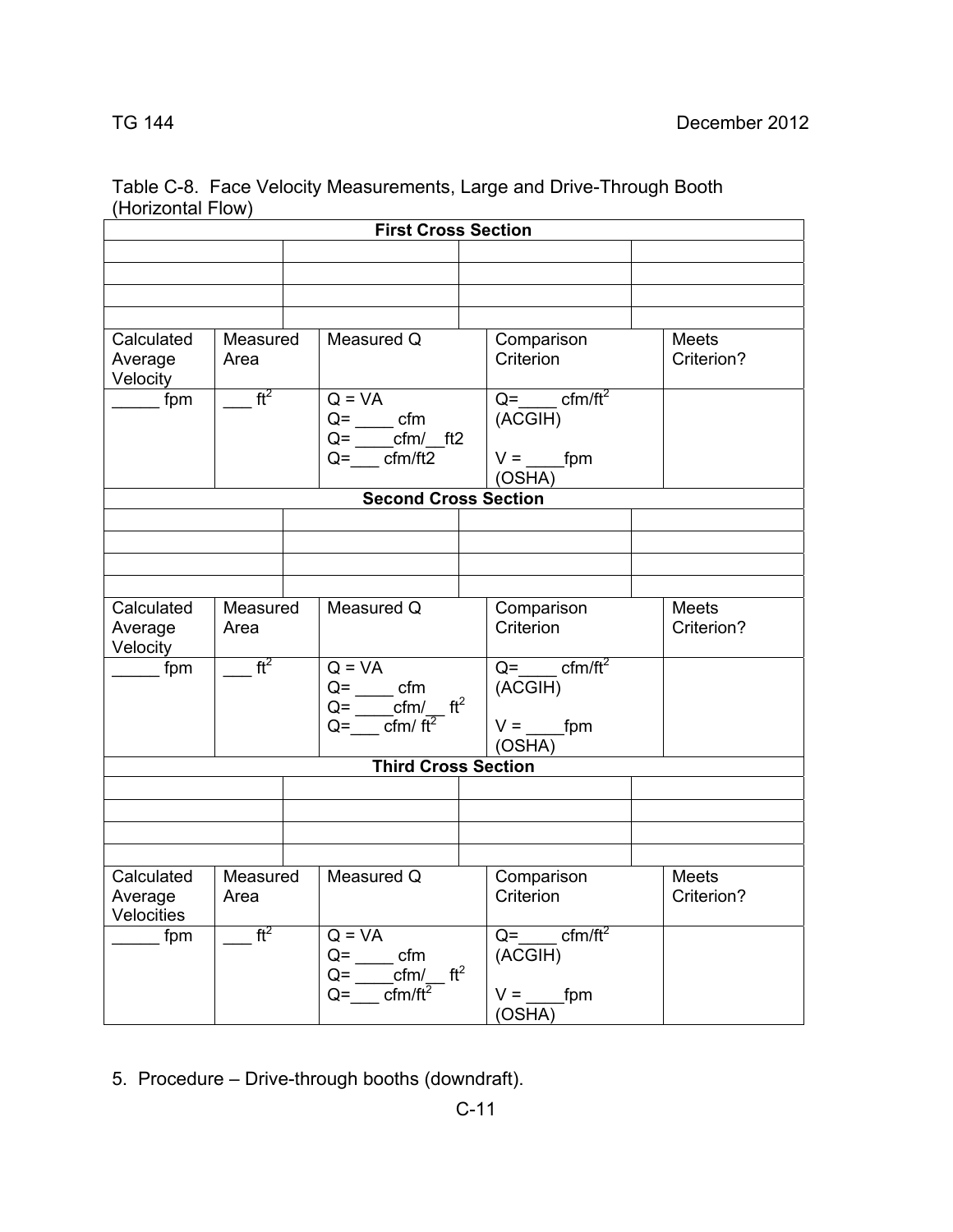- (a) Calculate the horizontal face (floor) area.
- (b) Divide the face area into 16 equal rectangles.

 (c) Using the anemometer, take velocity measurements at the center of each rectangle.

- (d) Record the values using (or modifying) Table C-9.
- (e) Calculate the average of these velocities for each cross section.
- (f) Select the ACGIH criterion you will use for comparison.
- (g) Compare the measured value to the ACGIH criterion.
- (h) If it doesn't meet the ACGIH criterion, compare to OSHA requirement.
- (i) If the requirement is not met, investigate potential causes.

| Table C-9. Face Velocity Measurements - Drive-Through Hood, (Downdraft) |
|-------------------------------------------------------------------------|
|-------------------------------------------------------------------------|

| fpm<br>5' Above Floor, Average =  |                  |            |                                                                  |  |                                                                |  |                            |  |  |
|-----------------------------------|------------------|------------|------------------------------------------------------------------|--|----------------------------------------------------------------|--|----------------------------|--|--|
|                                   |                  |            |                                                                  |  |                                                                |  |                            |  |  |
|                                   |                  |            |                                                                  |  |                                                                |  |                            |  |  |
|                                   |                  |            |                                                                  |  |                                                                |  |                            |  |  |
|                                   |                  |            |                                                                  |  |                                                                |  |                            |  |  |
| Calculated<br>Average<br>Velocity | Measured<br>Area | Measured Q |                                                                  |  | Comparison<br>Criterion                                        |  | <b>Meets</b><br>Criterion? |  |  |
| fpm                               | $ft^2$           |            | $Q = VA$<br>cfm<br>$Q =$<br>cfm/ ft2<br>$Q=$<br>cfm/ft2<br>$Q =$ |  | cfm/ft <sup>2</sup><br>$Q=$<br>(ACGIH)<br>v =<br>fpm<br>(OSHA) |  |                            |  |  |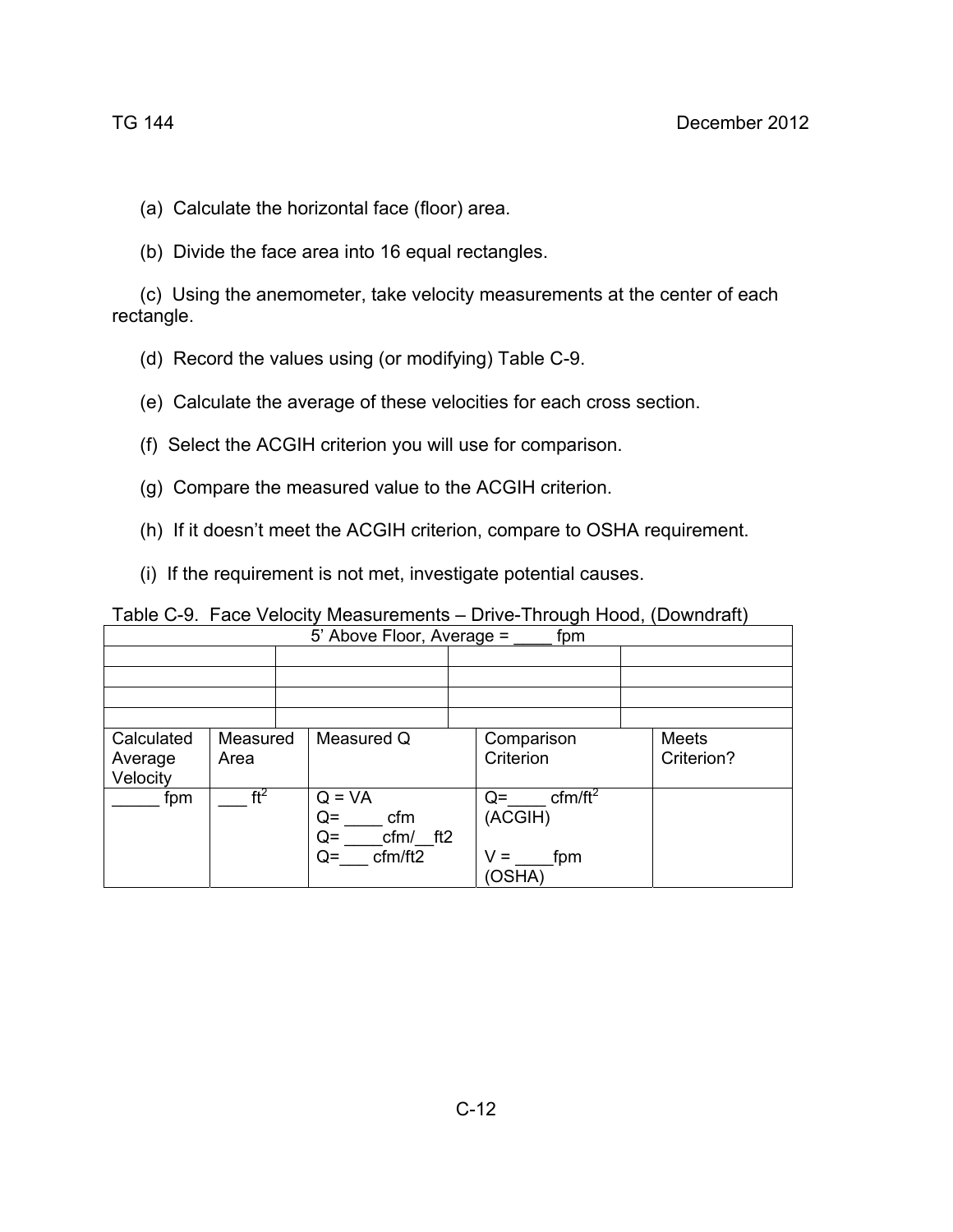SECTION E. Measuring pressure differential of spray paint booth.

1. Purpose. Measuring the pressure differential between the inside of the booth as compared to the area outside the booth.

2. Equipment. Digital manometer.

3. Procedure – large and small booths.

(a) Make sure the booth doors are closed and sealed.

 (b) Using the digital manometer, place the tubing inside the booth through a hole or small space around door frame without pinching the tubing.

(c) Record the values.

(d) Pressure differential should be neutral (zero).

(e) If the pressure is not neutral, investigate potential causes.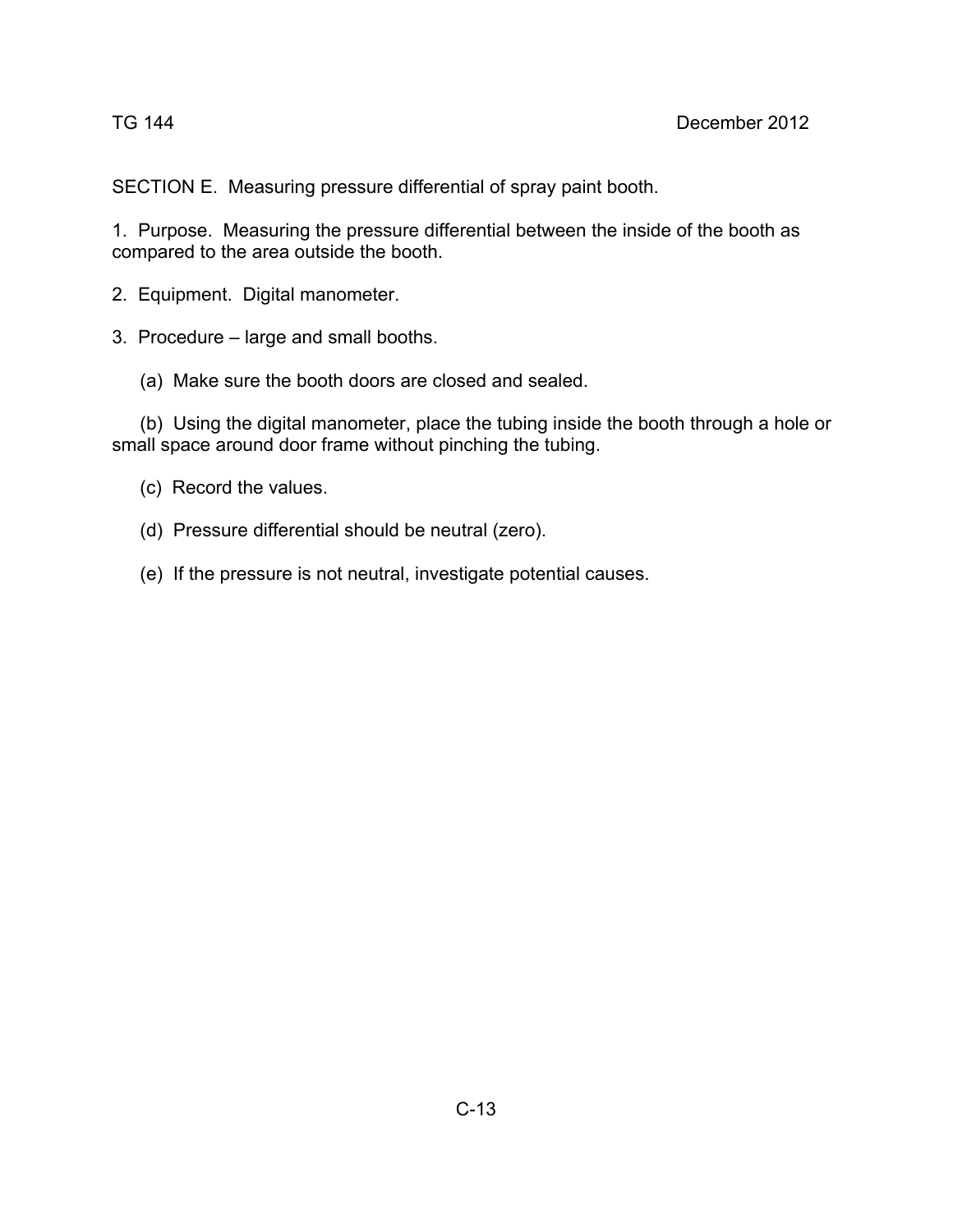### APPENDIX D PAINTING IN CONFINED SPACES

(This appendix is provided as information only and not to be considered as an all encompassing document on confined space work.)

Note: The term **open space** is any area not testing the definition of confined space.

### D-1. INTRODUCTION.

 a. Confined space as defined in the glossary, is subject to the accumulation of toxic or Combustible gases or the development of an oxygen deficient or enriched atmosphere. Permit required confined spaces (PRCS) as mandated by OSHA requires a written confined space program including work place evaluation to determine whether PRCS exist and employee training. For details see 29 CFR 1910. *146 Permit Required Confined Spaces*. Respiratory protection is required when working in a confined space. The type of respiratory protective equipment depends on the type of confined space encountered. See Appendix E Respiratory Protection Requirements for more information on respirator selection. See the glossary for the definitions of oxygen deficient atmosphere, oxygen enriched atmosphere combustible atmosphere, toxic atmosphere. immediately dangerous to life or health (IDLH) atmosphere, and not immediately dangerous to life or health (NIDLH) atmosphere.

 b. Confined spaces include, but are not limited to, storage tanks, process vessels, bins, boilers, ventilation or exhaust ducts, sewers, underground utility vaults, tunnels, pipelines, and open top spaces more than 4 feet in depth such as pits, tubs, vaults, and vessels.

 c. Confined spaces may also include areas in and under vehicles or equipment where airflow is restricted.

D-2. STEPS TO BE TAKEN.

 a. Employees will be instructed in the nature of the hazards involved, the necessary precautions to be taken, and in the use of PPE and emergency equipment required.

 b. Prior to employee entry into areas where an IDLH is likely to occur, appropriate tests of the atmosphere will, be conducted to determine the oxygen content, and if combustible gas or toxic levels have been exceeded. Testing will be conducted in the above order prescribed.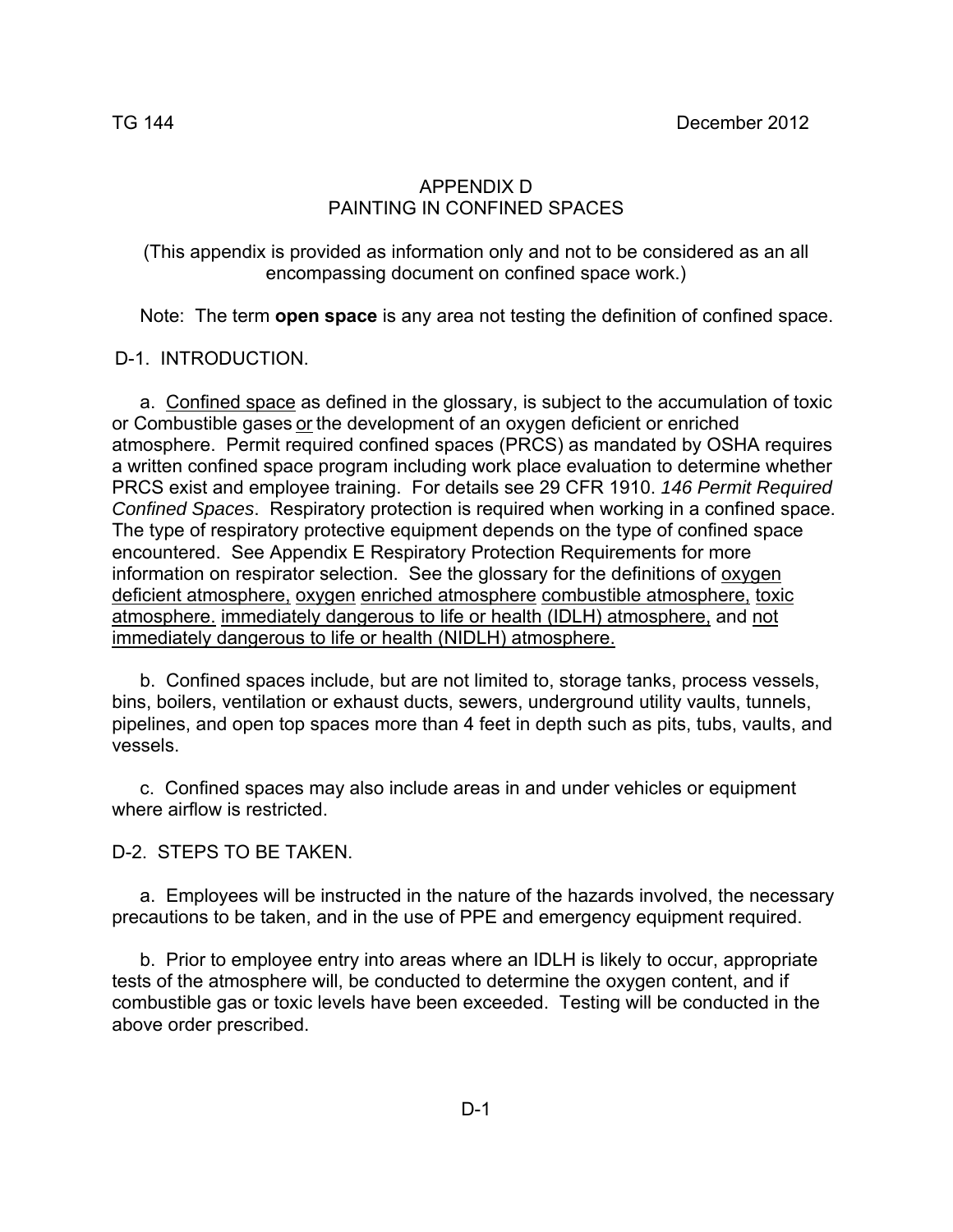c. Prior to employee-entry is into potential IDLH areas where contents of tanks or vessels may be accidentally filled, electrical control circuits will be locked-out and pipe flanges will be blanked (sealed) or pipes will be completely disconnected (see reference 29 CFR 1910.147 *Control of Hazardous Energy, Lockout/Tagout*).

 d. If the tests performed indicate the atmosphere is unsafe, it will be ventilated until the hazardous atmosphere is removed prior to employee entry.

 e. Precautions will be continued and atmospheric tests made during operations to prevent the occurrence of a hazardous atmosphere while an employee is in the confined space.

 f. Confined space entry into potential IDLH areas requires specific standard operating procedures. Supervisory authorization will be obtained before entering a confined space. A trained attendant will be posted outside the confined space entrance to observe and provide assistance as necessary. Periodic communication will be maintained between the attendant and personnel in the confined space. The establishment of an entry permit system is recommended.

 g. In the absence of ventilation or testing, or if air sample results are above the established air contaminant levels, only trained personnel equipped with proper PPE will be allowed entry into potential IDLH areas. Entry requires the use of a supplied air respirator with an auxiliary air supply or a self-contained breathing apparatus, appropriate protective clothing, a safety harness and a lifeline. Protective clothing will provide protection against skin contact and absorption of hazardous materials encountered in the confined space. All equipment that will be used in an explosive atmosphere will be approved as explosion proof or non-sparking or intrinsically safe for the atmosphere involved.

 h. Means will be provided for quick removal of employee(s) in case of emergency. Safety harnesses and lifelines will be used for quick removal of an employee's body from the confined space.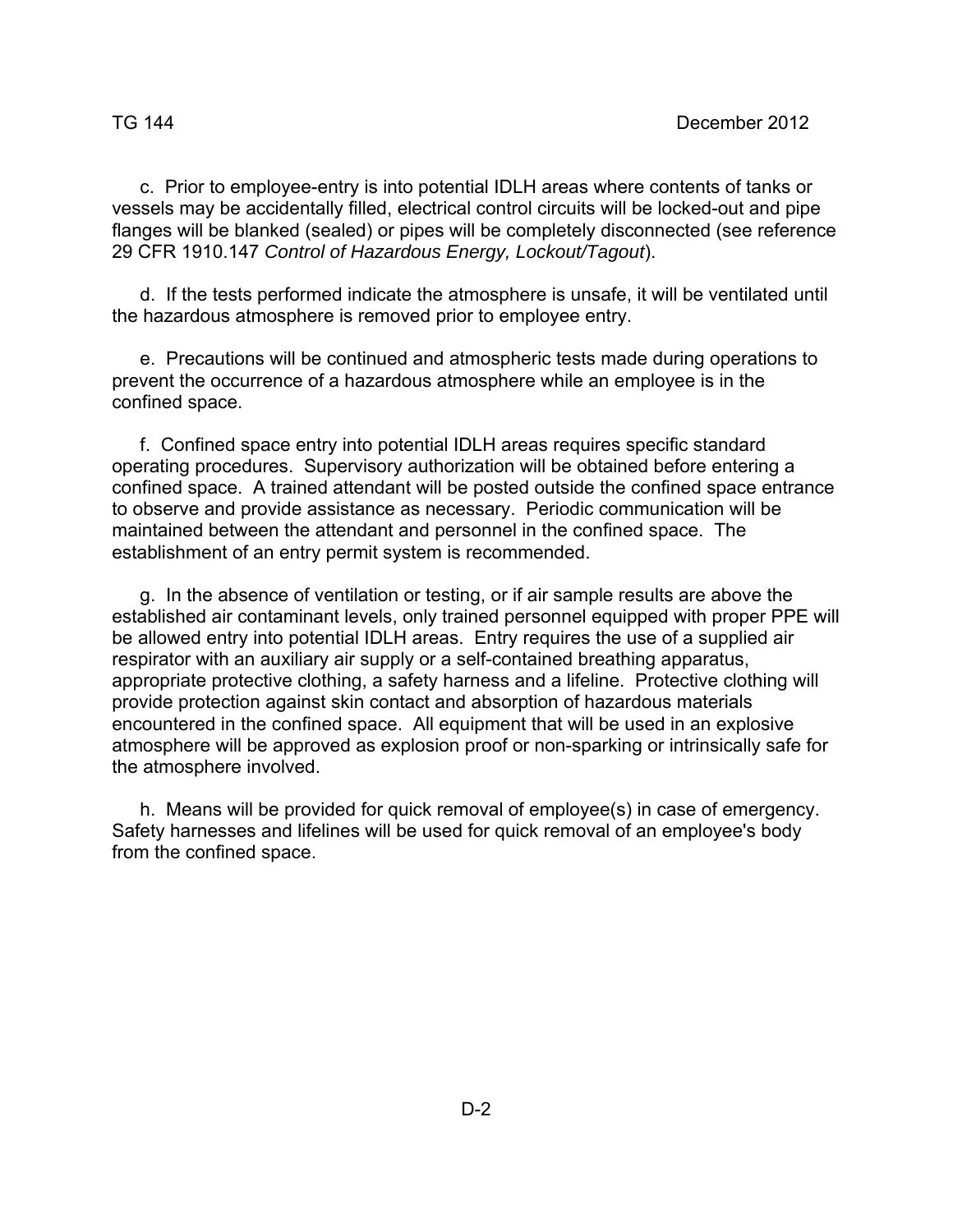#### APPENDIX E

# RESPIRATORY PROTECTION REQUIREMENTS

(This appendix is provided as information only and not to be considered as an all encompassing document on respiratory protection.)

### E-1. INTRODUCTION.

 a. The most common exposure route associated with spray painting is inhalation. Operations that use toxic materials in the form of vapors, gases, or aerosols (liquid droplets or solid particles dispersed in the air) or create oxygen deficient atmospheres may require the use of respirators.

 b. Engineering controls are the preferred method of reducing workplace exposures to hazardous materials to levels below occupational exposure limits (OEL). However, in some instances respirators may be required: (1) Before engineering controls have been installed or if engineering controls are impossible or impractical; (2) During temporary work activities (such as repair or maintenance) in which exposure levels are unknown; (3) operations conducted in confined spaces; and (4) During emergencies.

 c. OSHA requires a written respirator program when respirators are worn in the workplace. The written program must contain the following program elements:

(1) Procedures for respirator selection in the workplace.

(2) Medical evaluation of employees.

(3) Fit testing procedures.

(4) Procedures for proper respirator use, both routine and in emergencies.

 (5) Procedures for inspection, cleaning, disinfection, storage, repairing and discarding of respirators and their components.

 (6) Procedures to ensure adequate air quality, quantity and flow for use in atmosphere supplying respirators.

(7) Employee training.

Note: Respirator use information must also include a plan for determining cartridge service life, based either on end of service life indicators (ESLI) or change out schedules for cartridges without ESLIs.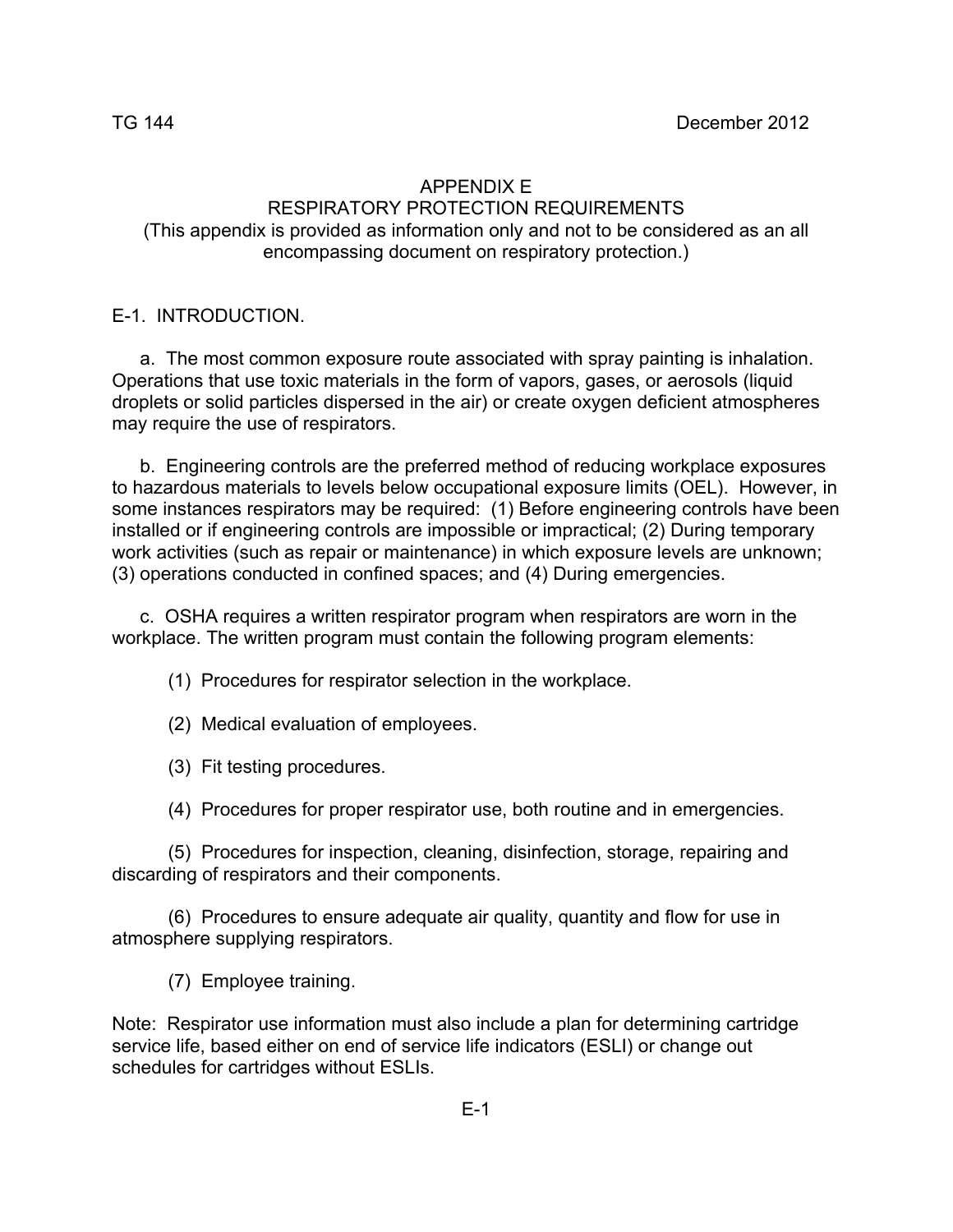d. Details can be found in OSHA 29 CFR 1910.134 *Respiratory Protection*. The type of respirator chosen depends upon an initial determination of the concentration of the hazard or hazards present in the workplace, or the presence of an oxygen deficient atmosphere. Information on choosing the correct respirator is published in the Respirator Selection Logic by the National Institute for Occupational Safety and Health at: http://www.cdc.gov/niosh/docs/2005-100/default.html.

E-2. SPRAY PAINTING INDOORS.

 a. A pressure demand or continuous flow Type C, full-facepiece hood or helmet supplied-air respirator is the standard respirator to be worn when spray painting indoors. However, alternatives are permitted when authorized by preventive medicine personnel.

 b. In all cases, the alternative respirator system must be approved for protection of contaminants at the levels documented by sampling data.

E-3. SPRAY PAINTING OUTDOORS.

 a. A pressure demand or continuous flow, Type C, full-facepiece hood or helmet supplied-air respirator must be worn when–

 (1) Spray painting outdoors and solvent concentrations exceed the protective capability of an air purifying respirator equipped with organic vapor cartridges or canister, or

(2) Working in a confined space (see para E-5).

b. Alternatives are permitted when authorized by preventive medicine personnel.

 c. In all cases, the alternative respirator system must be approved for protection of contaminants at the levels documented by sampling data.

E-4. BRUSH/ROLLER PAINTING INDOORS AND OUTDOORS.

 a. Respiratory protection is not required when painting in open spaces and authorized by preventive medicine personnel.

 b. A half-mask air purifying respirator equipped with organic vapor cartridges or canister and paint prefilter (or equivalent particulate filter (such as HEPA)) will be required if solvent or pigment atmospheric concentrations exceed standards .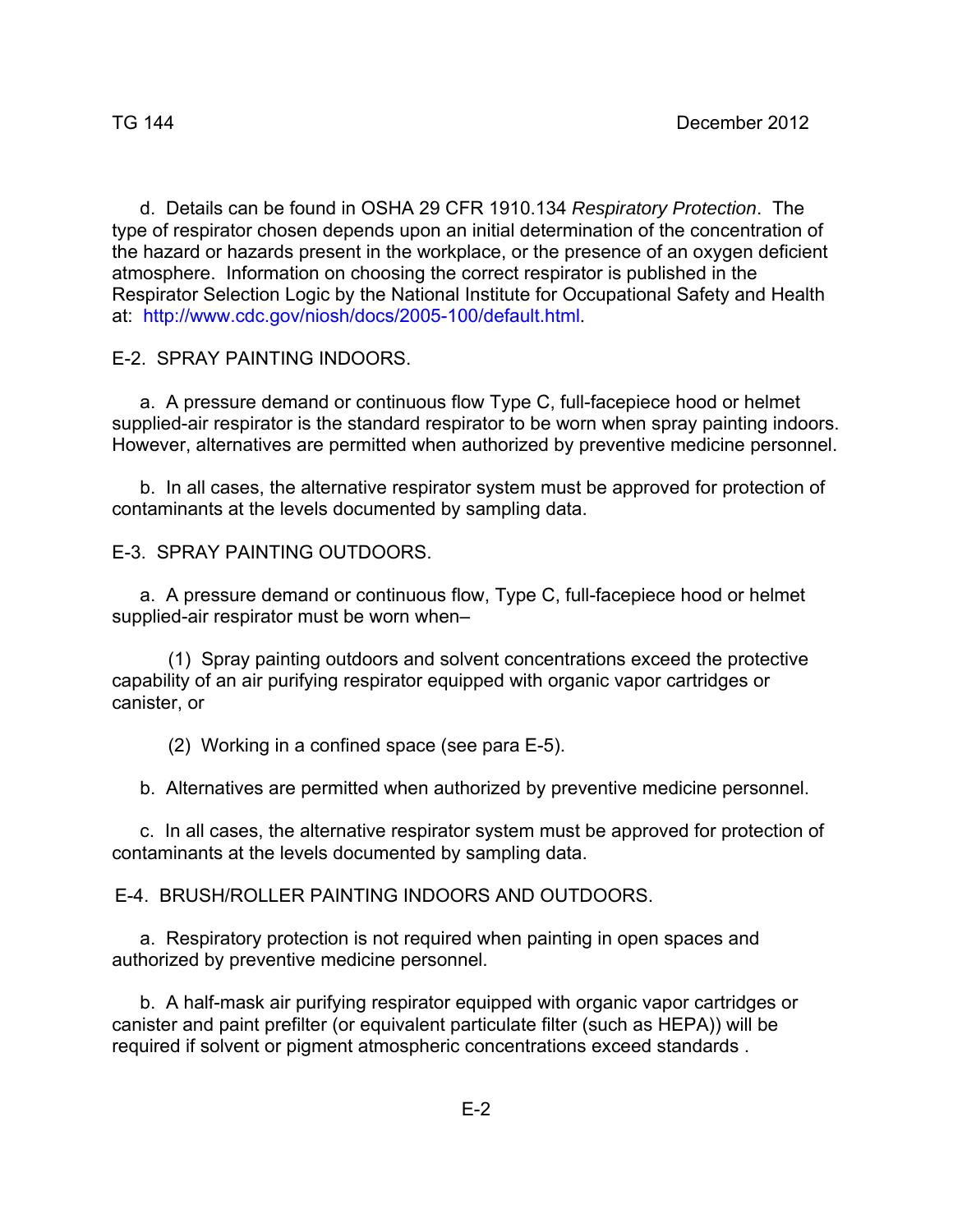c. A pressure demand or continuous flow, Type C, full-facepiece hood or helmet supplied-air respirator is required if diisocyanate atmospheric concentrations exceed the standards.

E-5. SPRAY/BRUSH/ROLLER PAINTING IN ALL CONFINED SPACES.

 d. A pressure demand or continuous flow; Type C, full-facepiece hood or helmet supplied-air respirator may be used in spray, brush, or roller painting in both indoor and outdoor confined space (non-IDLH) operations.

 e. A pressure demand or continuous flow, Type C, full-facepiece supplied-air respirator with auxiliary self-contained air supply is required in operations when an–

(1) Individual cannot immediately exit a confined space safely if the primary air supply is interrupted, or

(2) Immediately life threatening toxic environment is present (i.e., IDLH).

 f. Alternative respiratory protection for brush and roller operations only are permitted when authorized by preventive medicine personnel.

E-6. GRINDING AND SANDING. Air purifying respirators may be used with:

 a. Low hazard particulates (non toxic paint or metal dust) – air purifying respirator with a NIOSH approved R-, N-, or P-95 or 99 rated particulate filter.

 b. High hazard particulates (dusts from toxic metals such as lead, chromium or cadmium) – air purifying respirator with a NIOSH approved R-, N-, or P-100 (HEPA) rated particulate filter.

E-7. WELDING AND CUTTING. Air purifying respirators may be used with–

 a. Low hazard particulates (non toxic paint or metal dust) – air purifying respirator with a NIOSH approved R-, N-, or P-95 or 99 rated particulate filter.

 b. High hazard particulates (aerosols or fumes from toxic metals such as lead, chromium or cadmium) – air purifying respirator with a NIOSH approved R-, N-, or P-100 (HEPA) rated particulate filter.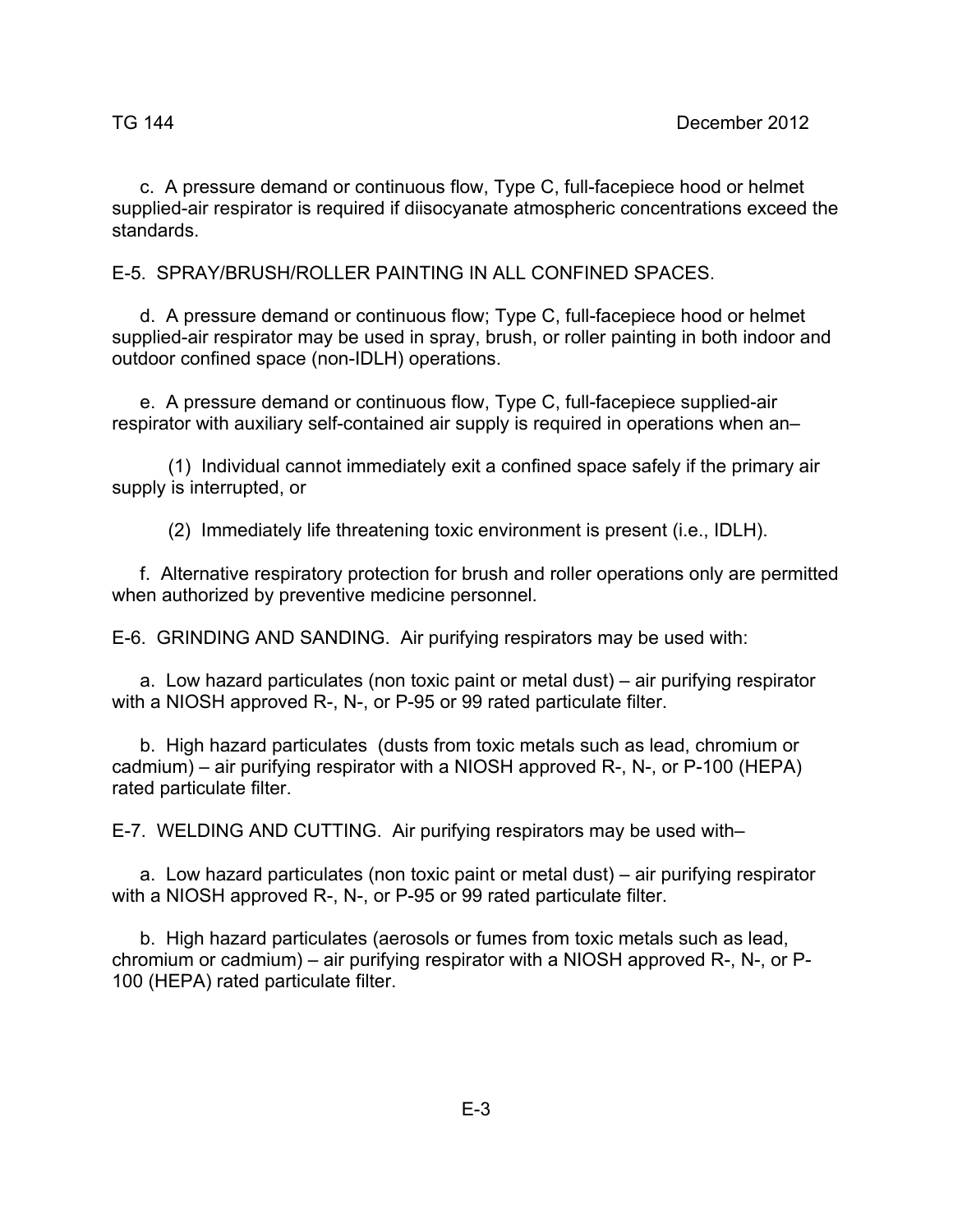#### Table E-1. Respirator Selection Guide

|                                                     | <b>Types of Respirators</b>                                                    |    |                |                                      |                                                        |       |                |                      |  |  |
|-----------------------------------------------------|--------------------------------------------------------------------------------|----|----------------|--------------------------------------|--------------------------------------------------------|-------|----------------|----------------------|--|--|
|                                                     |                                                                                |    |                | <b>Air Purifying</b>                 |                                                        |       |                | <b>Air Supplying</b> |  |  |
|                                                     | $\frac{1}{2}$ face <sup>ª</sup> or full face <sup>b</sup><br><b>Disposable</b> |    |                |                                      |                                                        |       | <b>Airline</b> |                      |  |  |
| <b>Contaminants/Operations</b>                      |                                                                                |    |                |                                      |                                                        |       |                |                      |  |  |
| <b>Particulates (Grinding,</b><br>Sanding, Welding) | <b>Efficiency %</b>                                                            |    |                | <b>Chemical</b><br><b>Cartridges</b> | <b>Particulate</b><br>cartridge<br><b>Efficiency %</b> |       |                |                      |  |  |
|                                                     | 95                                                                             | 99 | 100            |                                      | 95                                                     | 99    | 100            |                      |  |  |
| Nontoxic paints, metal dusts                        | $X^*$                                                                          | X* |                |                                      | $X^*$                                                  | X*    |                |                      |  |  |
| <b>Toxic paint, metals</b>                          |                                                                                |    | $X^*$          |                                      |                                                        |       | $X^*$          |                      |  |  |
| <b>Welding fumes</b>                                | $X^*$<br>$X^*$<br>X*                                                           |    |                | $X^*$                                | $X^*$                                                  | $X^*$ |                |                      |  |  |
| <b>Gases/Vapors (Spray painting)</b>                |                                                                                |    |                |                                      |                                                        |       |                |                      |  |  |
| <b>Organic Solvent vapors</b>                       |                                                                                |    | $X^{\ast\ast}$ |                                      |                                                        |       |                |                      |  |  |
| <b>Isocyanates</b>                                  |                                                                                |    |                |                                      |                                                        |       |                | X                    |  |  |
| <b>Painting (in confined</b>                        |                                                                                |    |                |                                      |                                                        |       |                | χ                    |  |  |
| spaces)<br>$N = 1 - 1$                              |                                                                                |    |                |                                      |                                                        |       |                |                      |  |  |

Note:<br><sup>a</sup> - Half mask air purifying respirators can be worn for protection against organic vapors up to ten times the OEL.<br><sup>b</sup> - Full facepiece air purifying respirators can be worn for protection against organic vapors up

OEL; full facepiece respirators also provide eye protection.

\* Respirators available in N, R, or P classes, N= no oil mist resistance, R= some oil resistance, P= oil mist resistance.

\*\* Chemical cartridges can be fitted with particulate pre-filters to capture paint aerosols.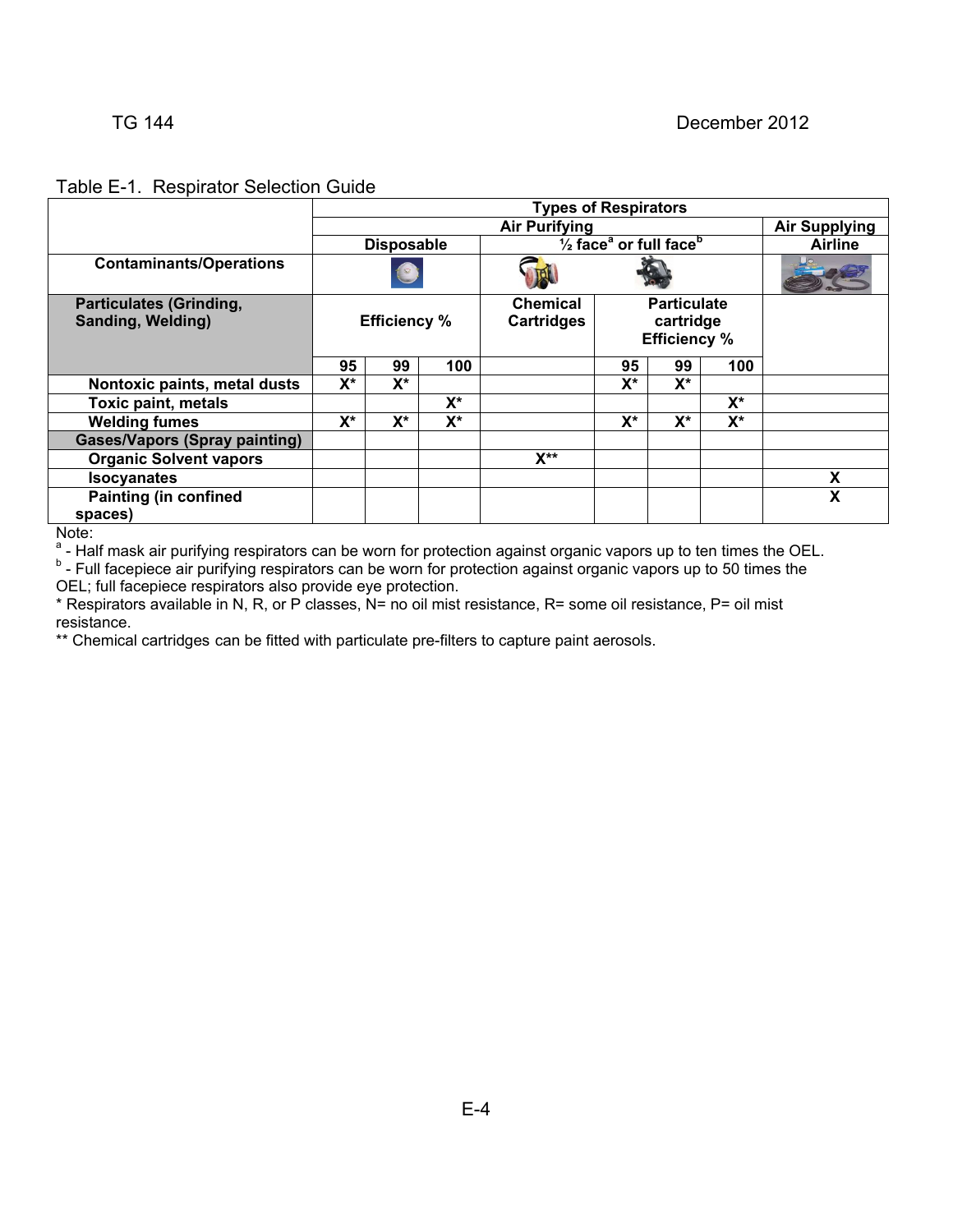# GLOSSARY

# SECTION I. ABBREVIATIONS

| <b>ACGIH</b>   | American Conference of Governmental Industrial Hygienists |
|----------------|-----------------------------------------------------------|
| <b>ANSI</b>    | American National Standards Institute                     |
| <b>AR</b>      | <b>Army Regulation</b>                                    |
| <b>CARC</b>    | <b>Chemical Agent Resistant Coating</b>                   |
| DA             | Department of the Army                                    |
| DA PAM         | Department of the Army Pamphlet                           |
| <b>DREW</b>    | Department of Health, Education, and Welfare              |
| <b>DHHS</b>    | Department of Health and Human Sciences                   |
| EP             | <b>Extraction-procedure</b>                               |
| <b>EPA</b>     | U.S. Environmental Protection Agency                      |
| <b>EPE</b>     | epoxy polyamide enamel                                    |
| <b>FEV</b>     | forced expiratory volume in second                        |
| HDI            | hexamethylene diisocyanate                                |
| <b>HEPA</b>    | high efficiency particulate air                           |
| <b>HW</b>      | hazardous waste                                           |
| <b>IDLH</b>    | immediately dangerous to life or health                   |
| <b>MEK</b>     | methyl ethyl ketone                                       |
| MIL STD        | military standard                                         |
| <b>MSDS</b>    | material safety data sheet                                |
| <b>NFPA</b>    | <b>National Fire Protection Association</b>               |
| <b>NIOSH</b>   | National Institute of Occupational Safety and Health      |
| <b>NSN</b>     | national stock number                                     |
| <b>OSHA</b>    | Occupational Safety and Health Administration             |
| <b>PEL</b>     | permissible exposure limit                                |
| <b>PPE</b>     | personal protective equipment                             |
| <b>RCRA</b>    | <b>Resource Conservation and Recovery Act</b>             |
| <b>TB</b>      | <b>Technical Bulletin</b>                                 |
| TG             | <b>Technical Guide</b>                                    |
| <b>TLV</b>     | <b>Threshold Limit Values</b>                             |
| <b>TWA</b>     | <b>Time-Weighted Average</b>                              |
| <b>USAPHC</b>  | U.S. Army Public Health Command                           |
| <b>VOC</b>     | volatile organic compound                                 |
| <b>WD CARC</b> | Water Dispersible Chemical Agent Resistant Coating        |

Glossary-1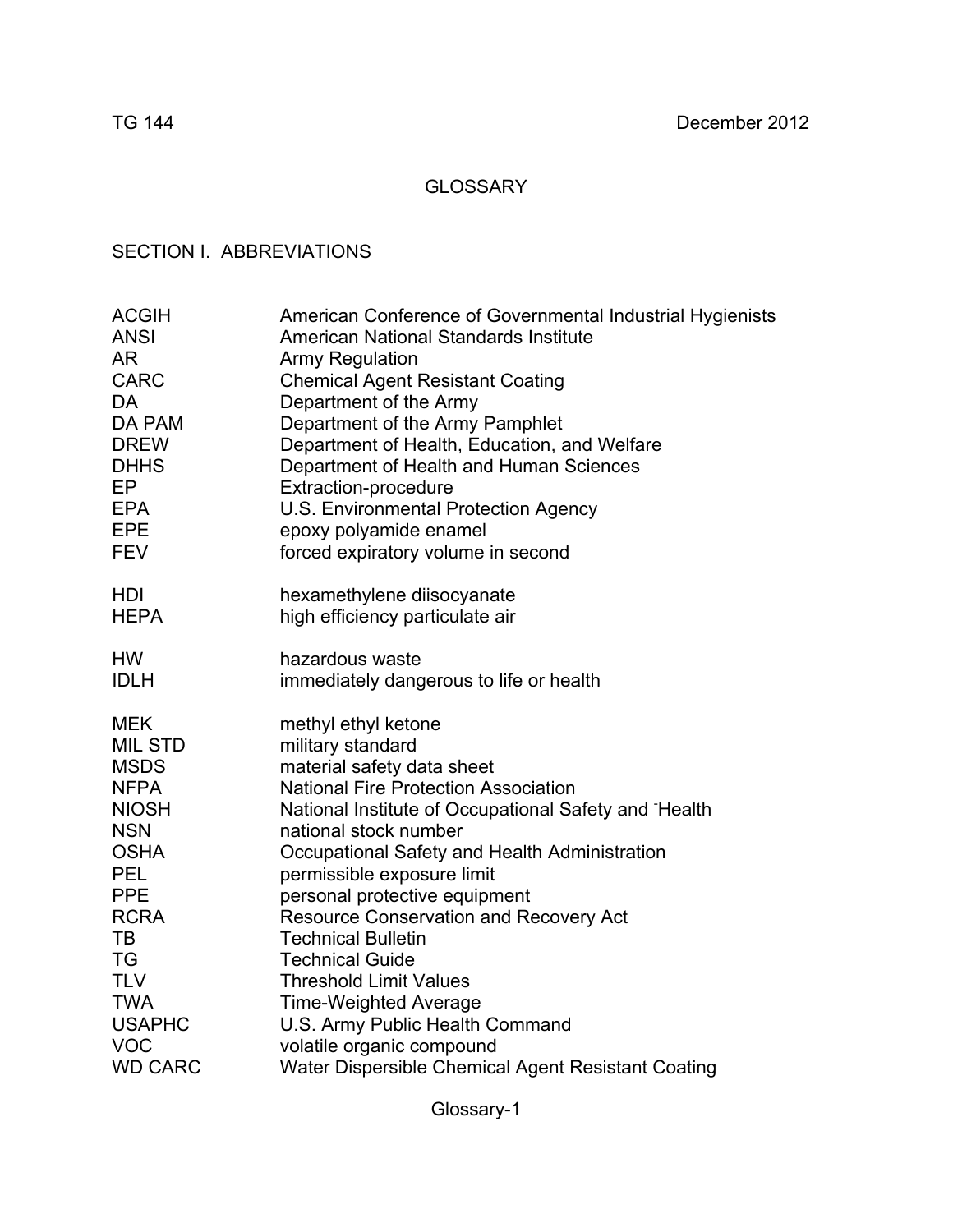# SECTION II. TERMS

# **Aerosols**

Liquid droplets or solid particles dispersed in the air which are small enough to remain suspended in the air for a prolonged period of time

# **Approved**

Tested and listed as satisfactory according to standards established by a competent authority (such as NIOSH) to provide respiratory protection against the particular hazard for which it is designed.

# **Confined space**

Any space that–

- 1. Is large enough and so configured that a person can bodily enter and perform work; and
- 2. Has limited or restricted means for entry or exit(i.e. tanks, vessels, vaults, hoppers); and
- 3. Is not designed for continuous occupancy.

Note: all three conditions must be met to be classified as a confined space.

# **Combustible atmosphere**

An atmosphere in excess of 10 percent of the lower explosive limit.

# **Immediately dangerous to life or health atmosphere**

A condition posing an immediate threat to life or health, or an immediate threat of severe exposure to contaminants likely to have adverse delayed effects on health or would interfere with an individual's ability to escape form a dangerous atmosphere.. This condition includes atmospheres where oxygen content by volume is less than 16 percent.

# **Not Immediately Dangerous to Life or Health Atmosphere**

An atmospheric concentration of any toxic, corrosive or asphyxiant substance that poses an immediate threat to life or would cause irreversible or delayed adverse health effects or would interfere with an individual's ability to escape from a dangerous atmosphere.

# **Open space**

Any area not meeting the definition of confined spaces.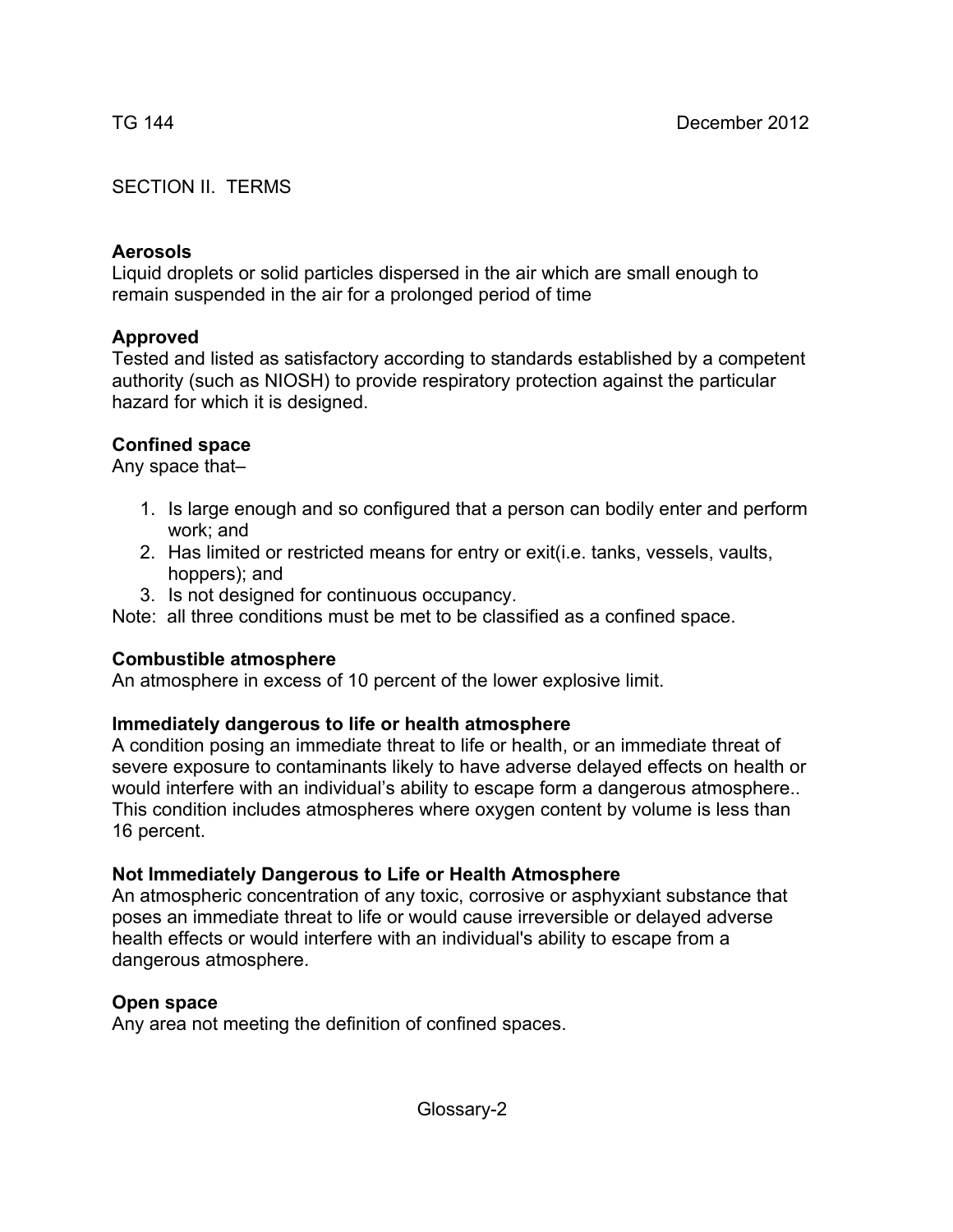# **Oxygen deficient atmosphere**

An atmosphere where the oxygen concentration is less than 19.5 percent by volume.

# **Oxygen enriched atmosphere**

An atmosphere with greater than 21 percent oxygen by volume.

# **Paint system**

The protective paint barrier which covers a painted object and consists of a pretreatment coat, primer coats, and finish or top coats.

# **Painting**

Refers to the application of surface coatings, such as CARC.

# **Permit Required Confined Space**

A confined space with **one or more** of the following characteristics–

- 1. Contains or has the potential to contain a hazardous atmosphere;
- 2. Contains a material that has the potential for engulfing an entrant;
- 3. Has an internal configuration such that and entrant could be trapped or

asphyxiated by inwardly converging walls or by a floor which slopes downward and tapers to a smaller cross-sectional area;

4. Contains any other recognized serious safety or health hazards.

# **Toxic atmosphere**

An atmosphere where air contaminants are in excess of their respective standard.